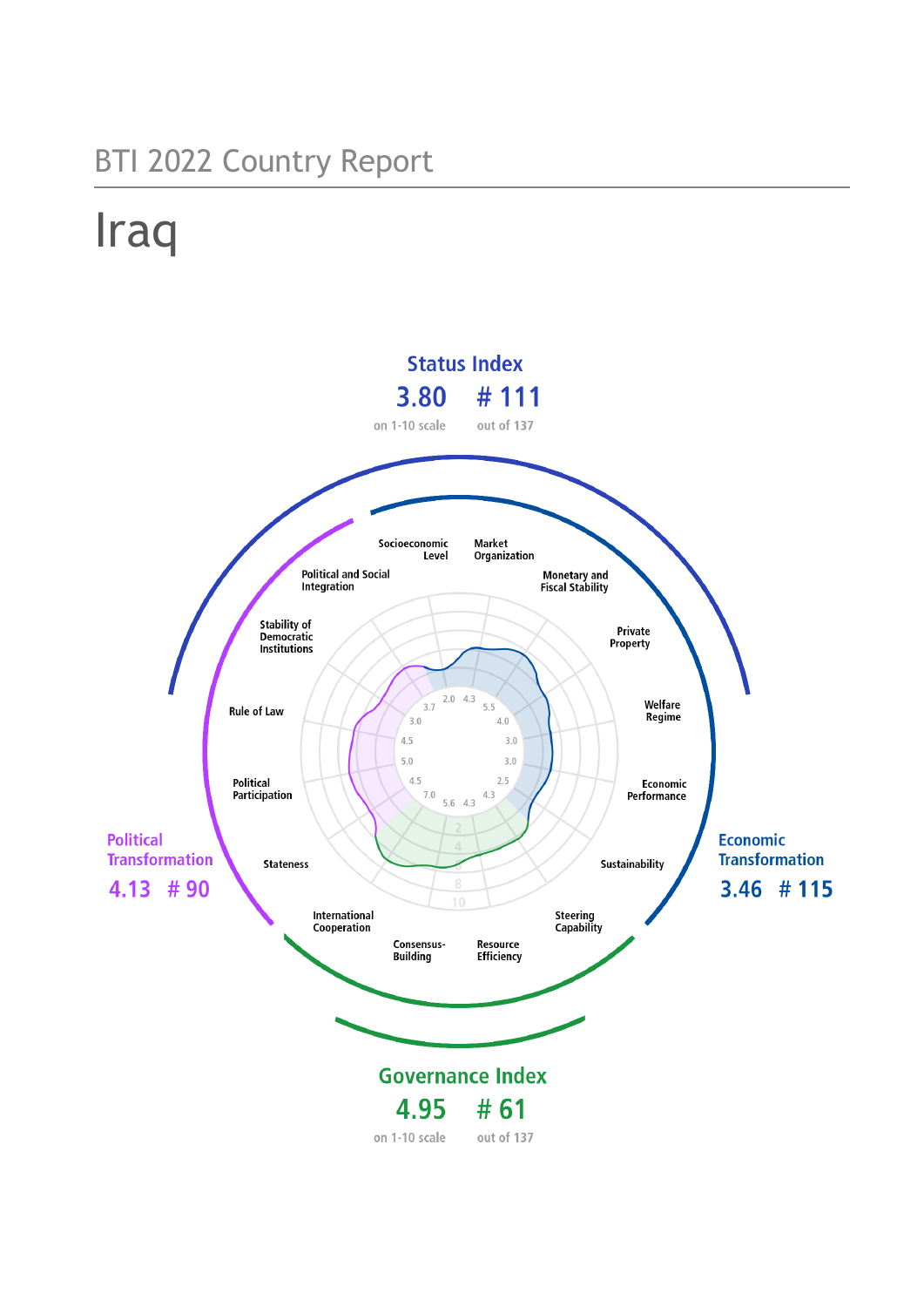This report is part of the **Bertelsmann Stiftung's Transformation Index (BTI) 2022**. It covers the period from February 1, 2019 to January 31, 2021. The BTI assesses the transformation toward democracy and a market economy as well as the quality of governance in 137 countries. More on the BTI at [https://www.bti-project.org.](https://www.bti-project.org/)

Please cite as follows: Bertelsmann Stiftung, BTI 2022 Country Report — Iraq. Gütersloh: Bertelsmann Stiftung, 2022.

This work is licensed under a **Creative Commons Attribution 4.0 International License**.

#### **Contact**

Bertelsmann Stiftung Carl-Bertelsmann-Strasse 256 33111 Gütersloh Germany

**Sabine Donner** Phone +49 5241 81 81501 sabine.donner@bertelsmann-stiftung.de

**Hauke Hartmann** Phone +49 5241 81 81389 hauke.hartmann@bertelsmann-stiftung.de

**Claudia Härterich** Phone +49 5241 81 81263 claudia.haerterich@bertelsmann-stiftung.de

#### **Sabine Steinkamp** Phone +49 5241 81 81507 sabine.steinkamp@bertelsmann-stiftung.de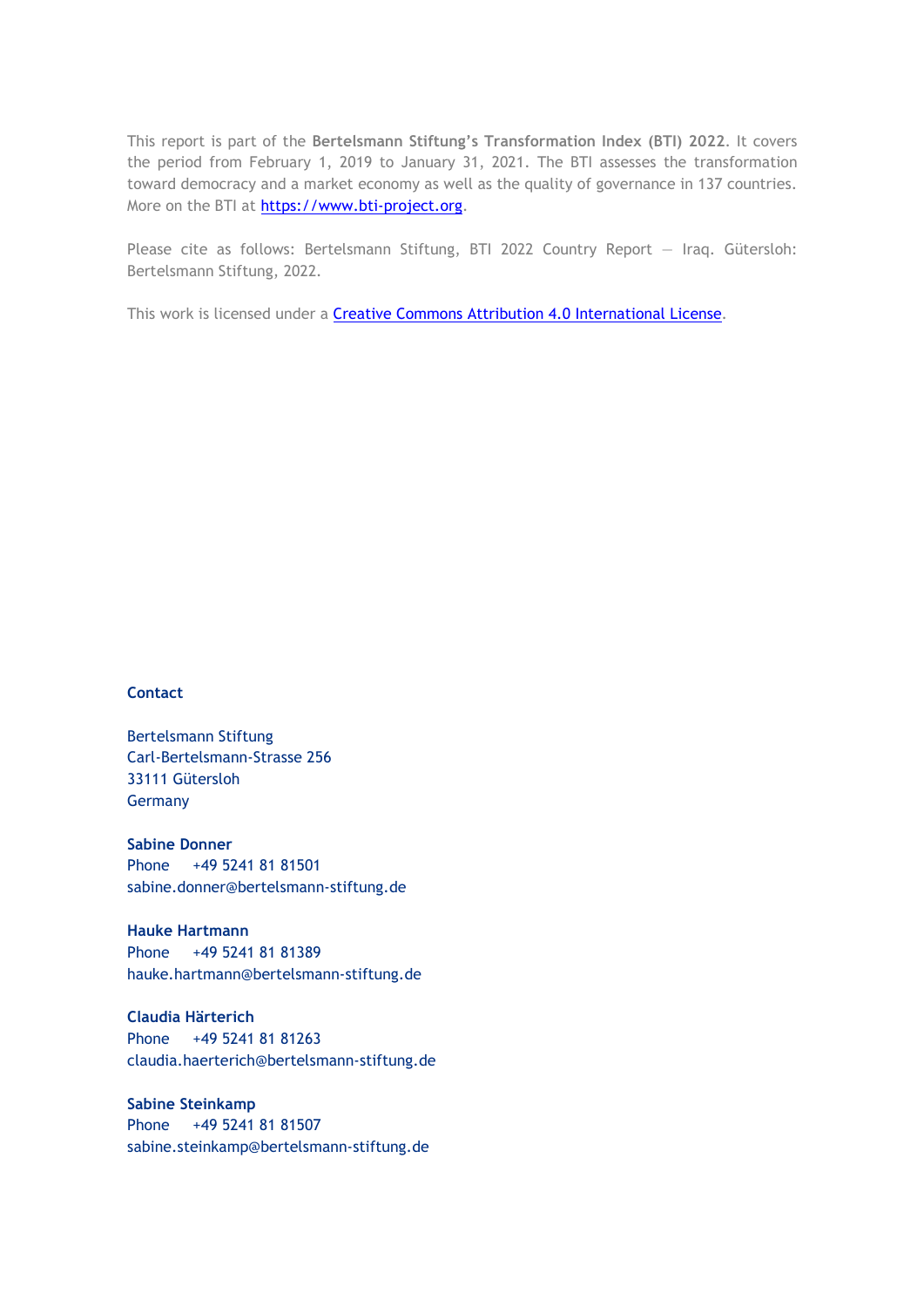#### **Key Indicators**

| Population               | M      | 40.2 | HDI                            | 0.674 | GDP p.c., PPP $\ S$          | 9764 |
|--------------------------|--------|------|--------------------------------|-------|------------------------------|------|
| Pop. growth <sup>1</sup> | % p.a. | 2.3  | HDI rank of 189                | 123   | Gini Index                   | 29.5 |
| Life expectancy          | vears  | 70.6 | UN Education Index             | 0.557 | Poverty <sup>3</sup><br>$\%$ | 14.8 |
| Urban population %       |        | 70.9 | Gender inequality <sup>2</sup> | 0.577 | Aid per capita $S$           | 56.3 |
|                          |        |      |                                |       |                              |      |

Sources (as of December 2021): The World Bank, World Development Indicators 2021 | UNDP, Human Development Report 2020. Footnotes: (1) Average annual growth rate. (2) Gender Inequality Index (GII). (3) Percentage of population living on less than \$3.20 a day at 2011 international prices.

## Executive Summary

Following major protests demanding reform in October 2019, the Republic of Iraq witnessed, amidst the COVID-19 pandemic, the formation of a provisional government in May 2020, under former intelligence chief Mustafa al-Kadhimi as the new prime minister. He promised to strengthen the state's power, end corruption, and meet the demands of the protesters. New elections were initially announced for June 2021, but were rescheduled in January 2021 to October 2021.

Al-Kadhimi enjoys international support from the U.S., other Western powers and, with the exception of Iran, the regional powers too. However, his government faces severe challenges that undermine its capacity, most prominently a financial crisis, partly resulting from the global drop in oil prices, and the strong presence of non-state armed militias on the political scene.

Iraq has a population of approximately 40 million and recorded its first case of COVID-19 in March 2020. As of January 14, 2021, Iraq confirmed 605,416 COVID-19 infections and 12,915 deaths, according to the World Health Organization (WHO). There have been no vaccinations at the time of writing.

The state's overall feeble administrative capacity was exposed by its response to the COVID-19 pandemic. People's attitude toward the government further deteriorated due to this mishandling of the pandemic, including scarce supplies of oxygen in hospitals, increasing prices of hygiene products and masks, and the government's inability to secure alternative sources of income.

Personal rights and civil liberties are seriously violated on a daily basis. The assassination of Popular Mobilization Forces (PMF) deputy chief, Abu Mahdi al-Muhandis, and Qasem Soleimani, the head of the Iranian al-Quds forces, in January 2020, triggered a parliamentary resolution demanding an end to the presence of the international coalition forces in the country.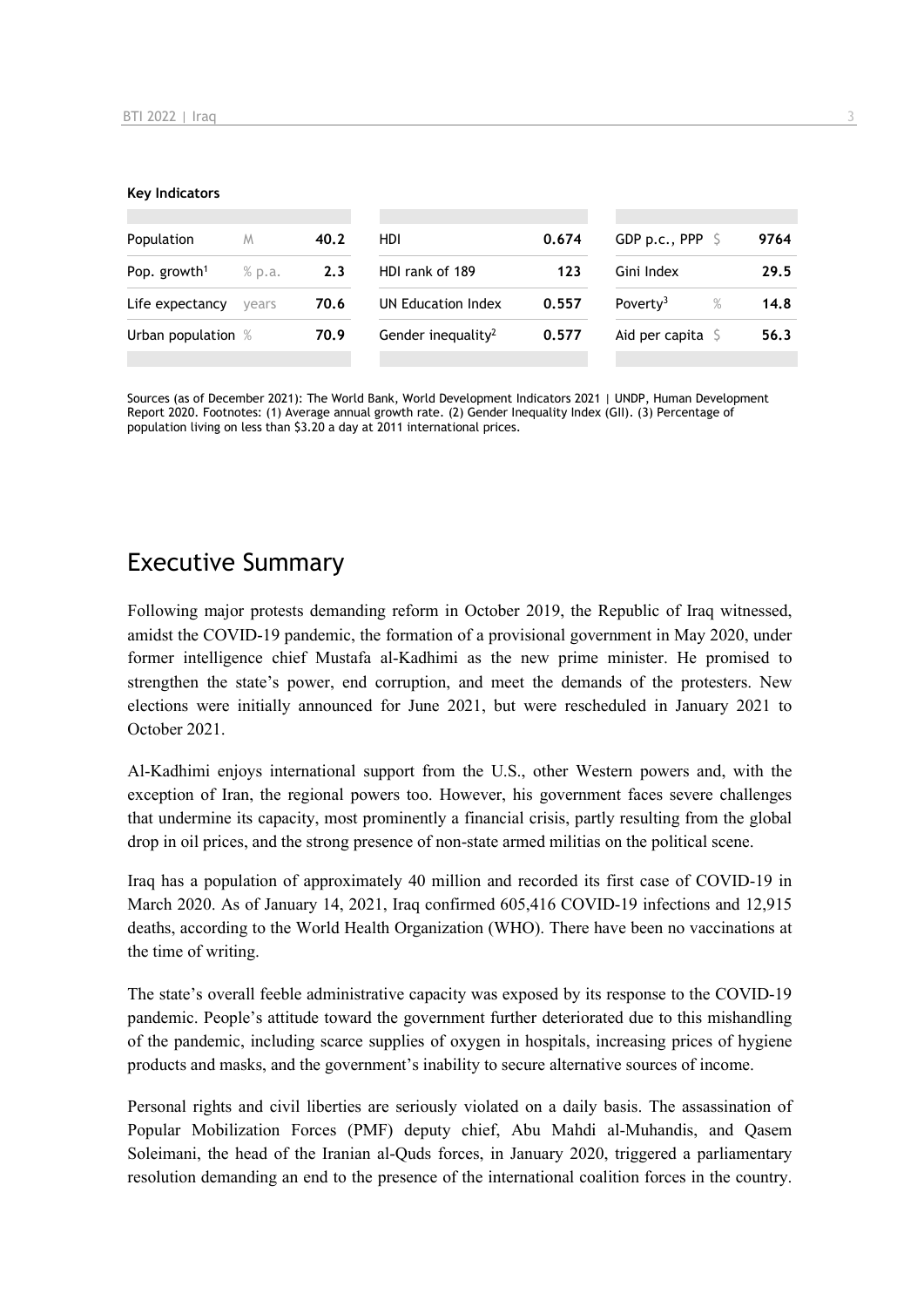The fragile security situation has weakened further, as attacks by the Islamic State (IS) militia occur with increasing frequency because of the limited military operations of the coalition forces.

The U.S. army's role is currently limited to training and advisory duties. Iran's interference in Iraq's domestic affairs has increased. An estimated 100,000 armed militia loyal to the Islamic Republic is based in Iraq.

The government is incapable of mitigating the country's economic difficulties because of its heavy dependence on oil revenues and the weakness of the private sector. Poverty has increased dramatically during the pandemic and the estimated 1.2 million internally displaced persons (IDPs) are particularly affected. These people were displaced by the IS presence in an extensive area of the country, especially in the Western province of Anbar, and are still residing in the numerous refugee camps scattered across the country. An additional 4.1 million people are considered to be in acute humanitarian need. Thus, reconciliation remains one of the biggest challenges facing Iraq, along with the environmental challenges that pose a major threat to health and food security for millions of deprived Iraqis.

## History and Characteristics of Transformation

Confounding initial hopes, the end of Saddam Hussein's notorious Ba'th regime in 2003 did not bring peace and prosperity to Iraq. His long-standing dictatorship had held the country together with an iron fist since his ascendance to the presidency in 1979. It ruined the country's economy and political relations through major wars with Iran (1980 – 1988), Kuwait (1990 – 1991) and its own Kurdish population (especially the "Anfal" gas attacks in 1988). However, the Ba'th regime was replaced by sectarian violence and an unprecedented wave of terrorist attacks. The Sunni elite, which had profited from the Ba'th regime, opposed the post-2003 political process, in which political power shifted to the Shi'ites to reflect the fact they comprised 60% of Iraq's population. There was also a cementing of Kurdish autonomy in the northern Kurdistan Region of Iraq (KRI). Many Sunni-dominated cities boycotted the 2005 legislative elections and the public referendum on the new 2005 constitution. The uncompromising de-Ba'thification process left thousands of former civil servants unemployed. This prompted the Sunni armed opposition to begin its insurgency a few months after U.S. troops had occupied the country. With the help of foreign jihadis, with particular support from the Syrian regime, they turned against Iraq's Shi'a community in an attempt to inflame sectarian violence.

The bombing of the holy al-Askari shrine in 2006 unleashed a wave of sectarian violence, eventually triggering a U.S. military surge in 2007 that saw additional U.S. troops sent to Iraq. The parallel Sunni Awakening, a movement among Sunni tribes to fight the foreign jihadists, helped to decrease sectarian tensions and establish a period of relative security in Baghdad and the Sunni areas. President Obama's decision to withdraw U.S. troops in 2011 however reignited sectarian tensions, which were further fueled by then Prime Minister Nuri al-Maliki. The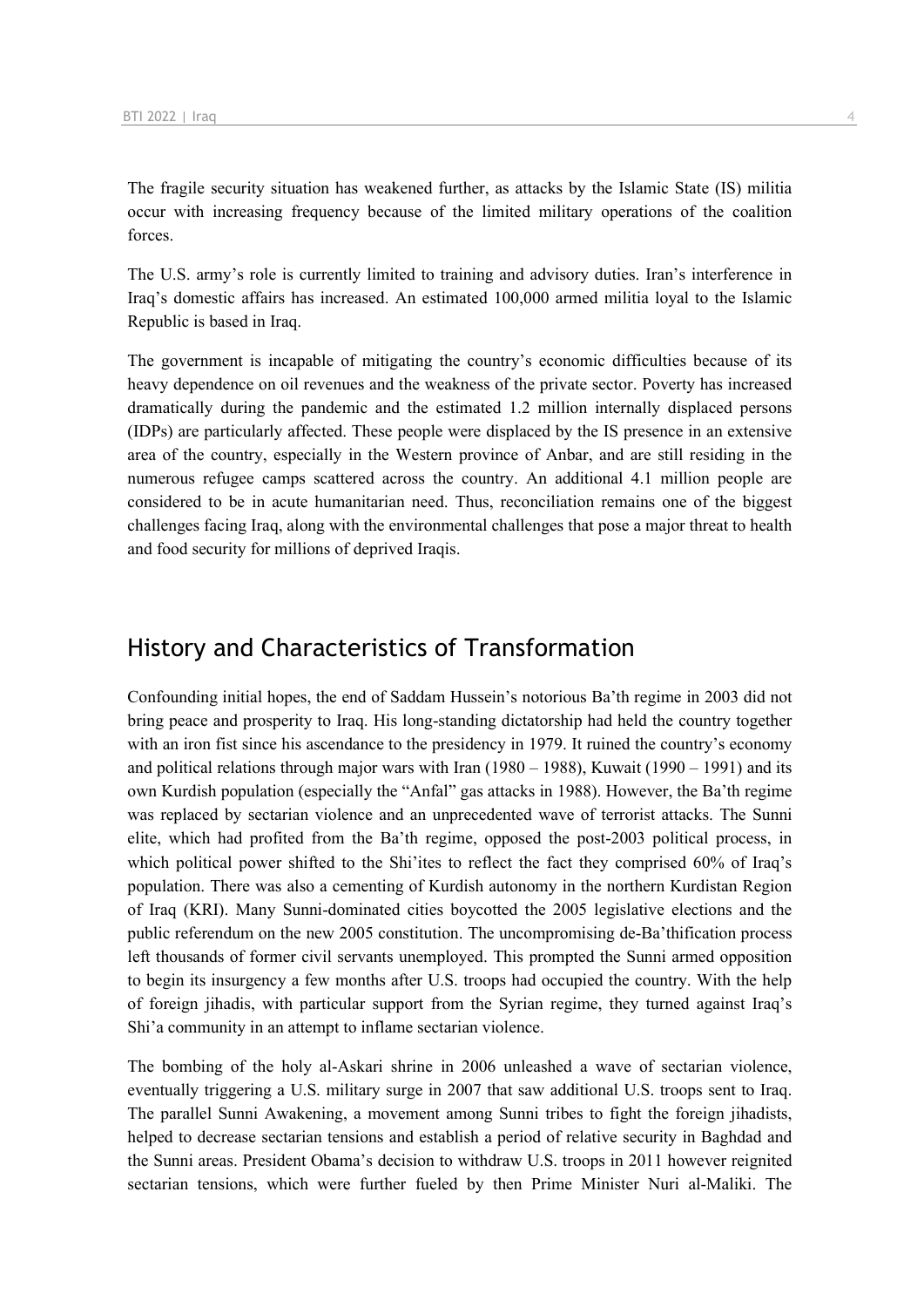sectarian and centralized policies of al-Maliki's administration provoked Sunni and Kurdish dissatisfaction alike. Instead of meeting the demands of sit-in protests in cities such as Ramadi, Fallujah, Samarra, Mosul and Kirkuk, the government ordered a crackdown on these protests, detained thousands of predominantly Sunni protesters, and accused them of terrorism.

In this electric atmosphere, the Islamic State (IS) group was able to successfully recruit, especially from amongst the Sunni youth, and took an increasing hold in Sunni areas around Mosul, Iraq's second-largest city, from 2014 onwards. Four military divisions of the Iraqi armed forces were routed during the operation. Leading Shi'a clergymen issued a fatwa calling on Iraqis to join forces in fighting the IS. This led to the emergence of the Popular Mobilization Forces (PMF). In a joint effort with the coalition forces and Kurdish troops, the PMF eventually succeeded in expelling the IS from broad tracts of territory by December 2017. This ended three years of IS terror in an area covering almost one-third of Iraq, that saw unbearable crimes against humanity with the murdering of tens of thousands of civilians, the expulsions of hundreds of thousand, and a genocide against Iraq's Yezidis.

In 2017, and against the wishes of the central government in Baghdad, the Kurdistan Regional Government (KRG) held a referendum on the KRI's potential independence. While the majority of the Kurds voted in favor of independence, the referendum was rejected by the majority of Western and regional powers, and no further steps toward formal independence have been undertaken since.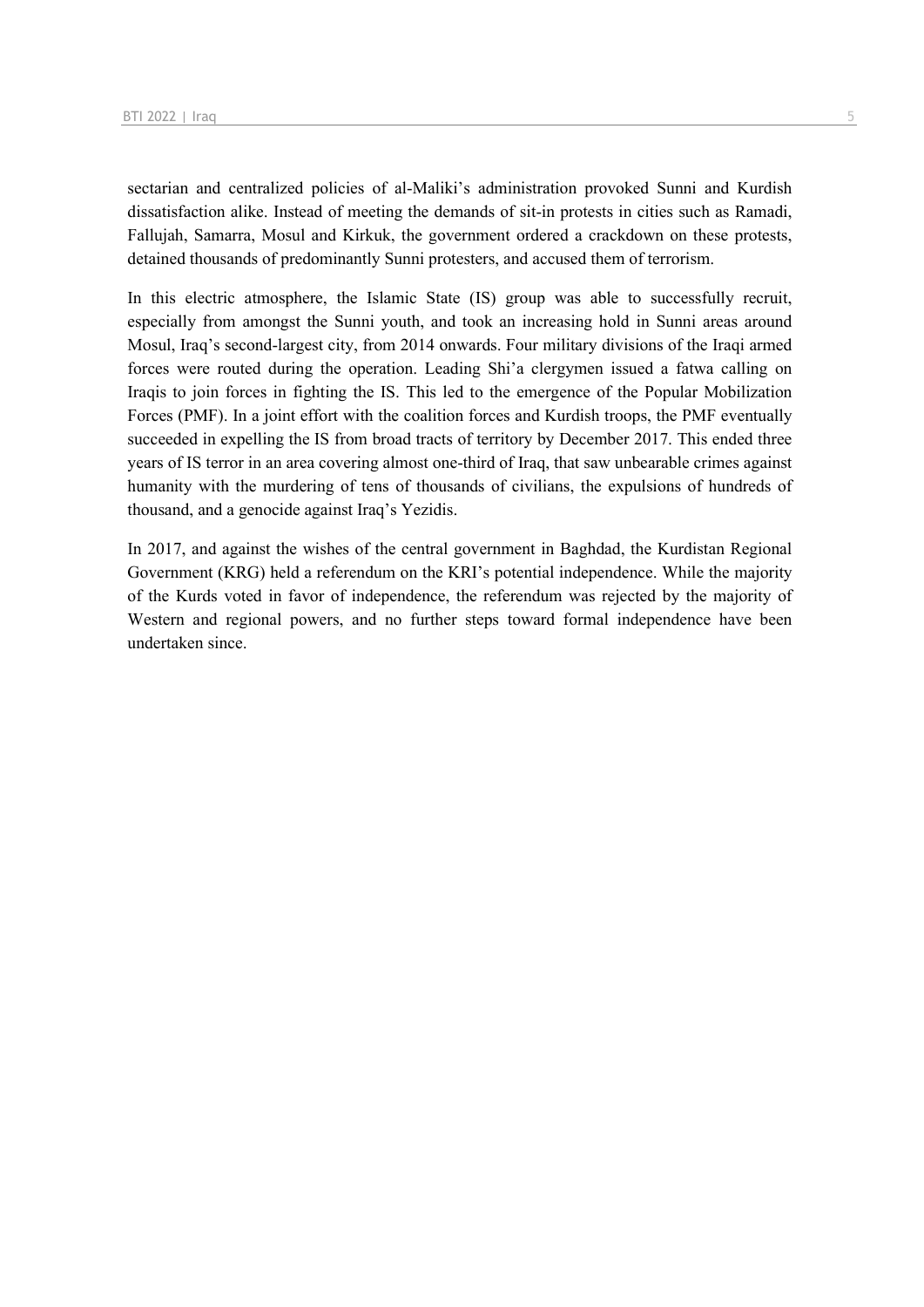The BTI combines text analysis and numerical assessments. The score for each question is provided below its respective title. The scale ranges from 1 (worst) to 10 (best).

## Transformation Status

## I. Political Transformation

#### **1 | Stateness**

The government lacks a complete monopoly over the use of force across the country despite the change of premiership in May 2020 that saw the former intelligence chief Mustafa al-Kadhimi as new prime minister. Although al-Kadhimi vowed to confront the various non-state armed groups and strengthen the state's power, his successes have been limited.

State control over Iraq's full territory is compromised by the dominance of the Popular Mobilization Forces (PMF), the remaining IS fighters, the Kurdistan Workers' Party (Partiya Karkerên Kurdistanê, PKK), a number of tribes, clans and militias, and finally the military interventions of regional powers, especially Iran, Israel and Turkey.

The state's security was weakened further by the seven-month period of stalemate between the resignation of former Prime Minister Adil Abdul-Mahdi in November 2019 and the eventual approval of al-Kadhimi's provisional cabinet. During this political vacuum, the assassination of the PMF deputy chief Abu Mahdi al-Muhandis, along with Qasem Soleimani, the head of the Iranian al-Quds forces on January 3, 2020, near Baghdad airport by a U.S. drone strike, led to mass anti-U.S. protests on the streets and the subsequent approval of a law by the Council of Representatives of Iraq (CoR) demanding the full withdrawal of foreign troops from Iraq. The law was approved by only 170 present deputies (out of 329 in total) in the absence of all Kurdish and most Sunni deputies, who objected to the exit of U.S. forces from the country.

The economic losses provoked by the COVID-19 pandemic further harmed the government's counter-terrorism capabilities. In consequence, IS attacks increased during summer 2020. The group was able to expand its territorial control in some of the Sunni areas in the north and middle of the country. U.S. reports indicate that there are currently some 10,000 IS members still active in the desert areas between

#### **Question** Score

Monopoly on the use of force 4 $\frac{22}{10}$  $106$ 

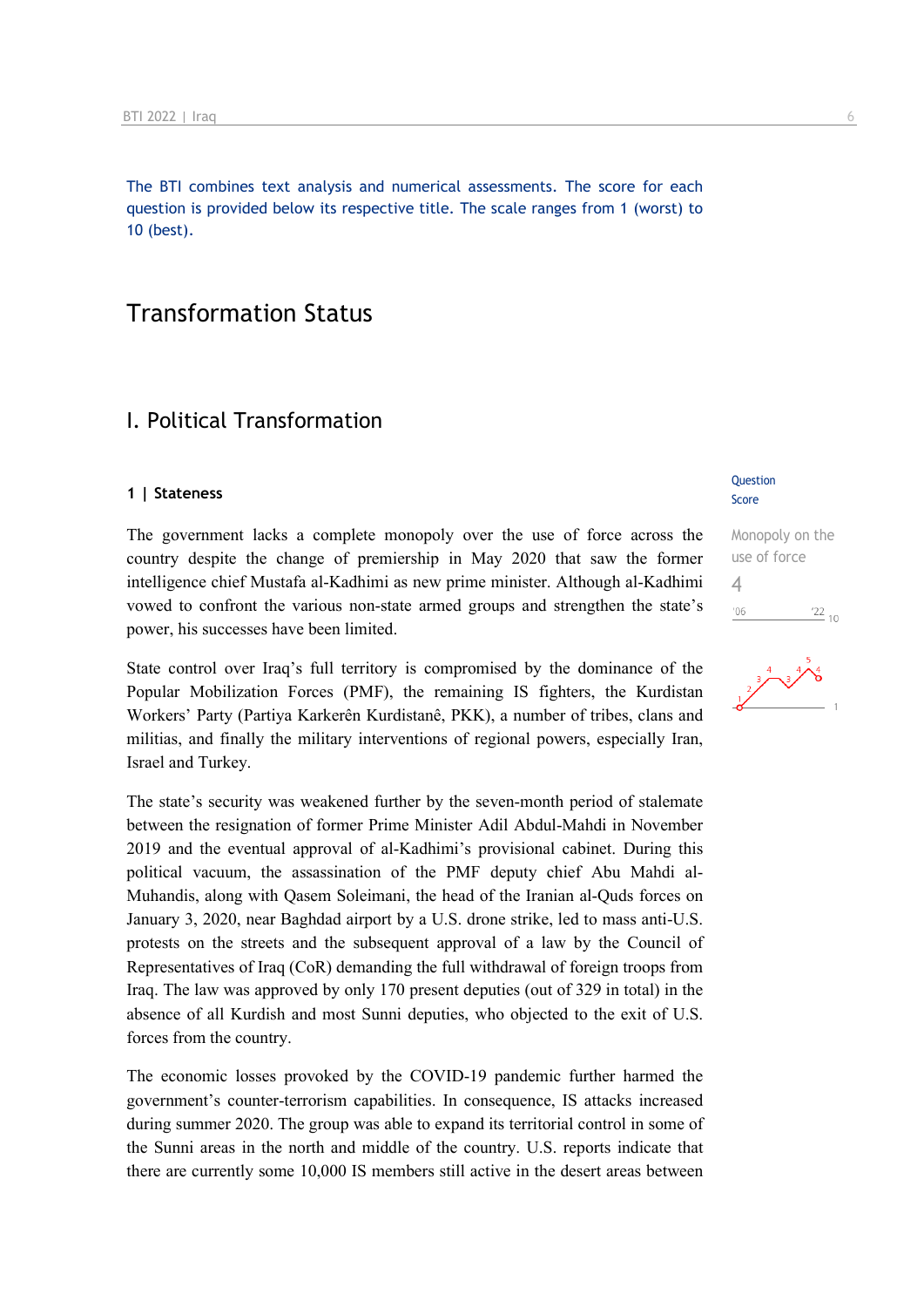Syria and Iraq, plus existing sleeper cells capable of waging low-level terrorist operations. In urban areas, the group is active in Kirkuk, Diyala, and Salah al-Din provinces. In January 2020, the group claimed responsibility for its first attack in Baghdad in three years. The suicide attack left 32 dead and 73 wounded.

Previously IS-held territories, and the Shi'a-dominated areas in southern Iraq, are now under the command of the federal forces and the PMF. This state of affairs also applies to the disputed areas along the border with the KRI.

In the KRI, the Kurdish forces exercise a monopoly over the use of legitimate violence in urban areas. PKK operates illegal checkpoints in the border areas within the KRI, especially the Sinjar mountains, and they often impose taxes on citizens, including farmers and livestock owners. After the IS threat receded, KRG peshmerga troops began attempts to push out the PKK from the region. Tensions escalated after the assassination of a Kurdish border official allegedly by the PKK. Meanwhile, PKK continues its attacks on a key pipeline and against Peshmerga soldiers.

KRG and the federal government in Baghdad reached a security agreement on Sinjar in October 2020. In order to expel PKK fighters, the central government aims to establish a new armed force recruited from the local population.

The PMF, a state-sanctioned institution, has become hugely influential after the successful fight against the IS, the Israel-Iran escalation and the U.S. withdrawal from the Joint Comprehensive Plan of Action (JCPOA, "nuclear deal") with Iran in 2018. Since mid-2019, PMF military bases have been subjected to attacks by unmanned Israeli jets. These attacks form part of Israel's efforts to undermine Iran's proxies in the region.

As a retaliation, factions within the PMF that enjoy close ties with, and support from Iran (44 of the total 67), vowed to attack the U.S. troops (Israel's prime ally) still stationed in the country. The Iraqi government informed the U.S. of its incapability to stop PMF attacks against the U.S. forces. Indeed, the number of PMF katyusha rocket attacks on the U.S. embassy and the Green Zone in Baghdad has drastically increased since December 2019. The assaults also include several attacks on Camp Taji – a base jointly used by the U.S. and the Iraq army – and an American base near Baghdad airport. Further attacks occurred against the U.S. forces stationed near Erbil airport in October 2020.

The attacks by some factions within the PMF against people participating in protests in Baghdad, Najad, Basra, Nasiriyah, and elsewhere in the south of Iraq that began in October 2019 are yet another example of how powerful the formally state-controlled militia is. The attacks have so far left 669 dead, and thousands injured and arrested.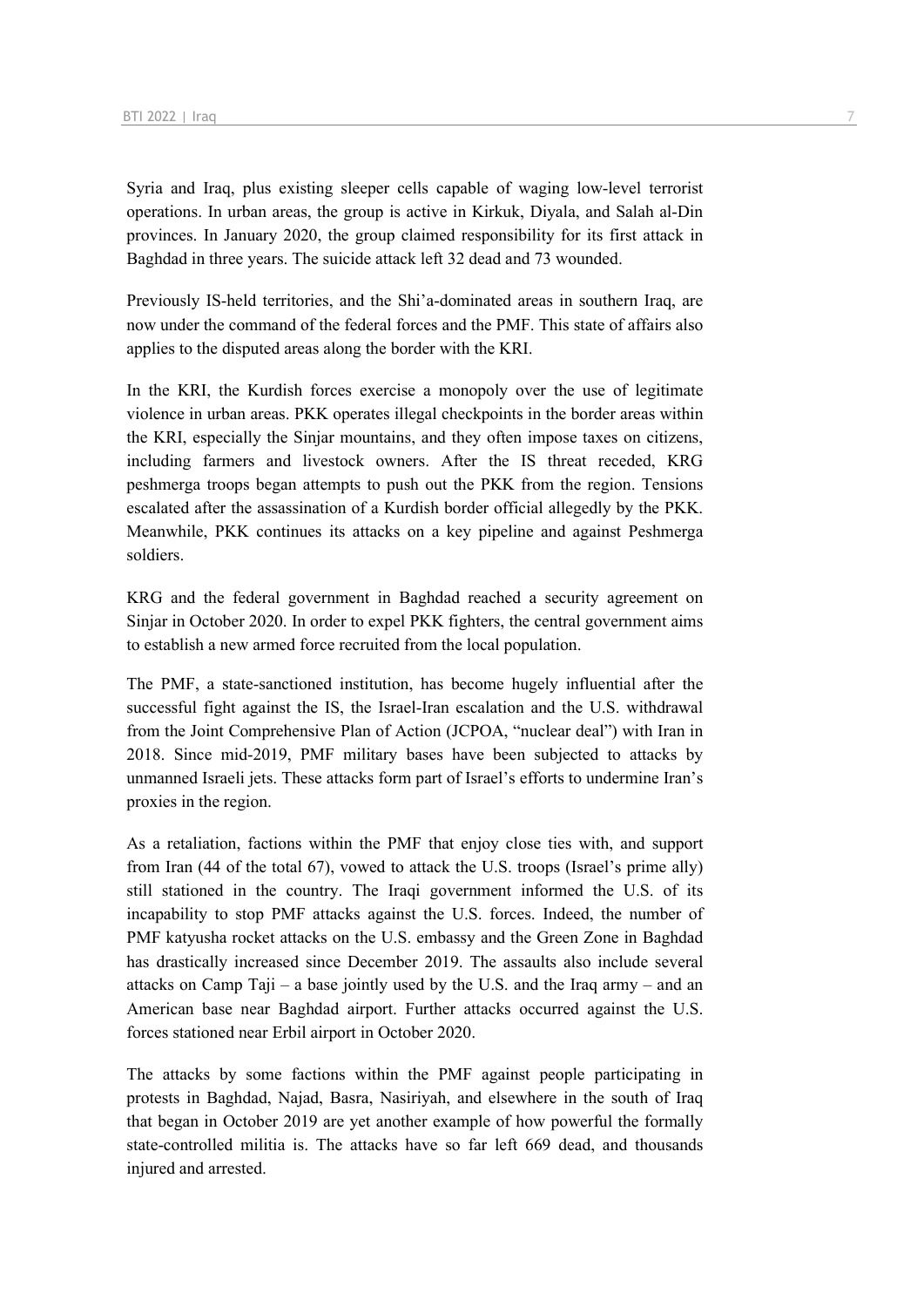The PMF continues its oppressive practices in Sunni areas. For example, in the city of Mosul, the "PMF Babylon" and "Shabak Hashd" indiscriminately harass, intimidate, and arrest Sunni civilians. Some PMF factions are also accused of the 2020 "Farhatiyyah" and "Khailaniyya" massacres in Salah al-Din and Diyala, respectively.

Another unresolved threat to the state's monopoly on the use of force are the unknown light and small weapons (up to short-range missiles) possessed by tribes in Iraq, particularly in southern cities and the capital Baghdad. All seven successive cabinets have failed to disarm the clans and tribes.

Finally, Iraq has been unable to prevent Turkish and Iranian military operations on Iraqi soil, including the pursuit of the PKK and other Iranian Kurdish opposition groups. Turkey operates over 40 military points in Iraqi Kurdistan and has a full military base in Bashiqa near Mosul. Turkey has been bombarding Iraqi soil as part of its joint Claw-Eagle and Claw-Tiger operations against the PKK in the Qandil Mountains, Sinjar, and Makhmur. Similarly, Iran has been shelling the Qandil Mountains, an attack believed to be coordinated with Turkey.

Allegiance and political affiliations in Iraq are primarily based along religious lines. According to 2015 estimates by the European Parliament's Research Service, Iraq's population comprises 15 million Shi'a Arabs, 9 million Sunni Arabs, 4.7 million Kurds, 3 million Turkmen, 1 million Afro-Iraqis (mainly of Shi'a confession), 500,000 Assyrians, Armenians and Yazidis respectively, 250,000 Shabaks and several other smaller communities. The federal system of 2005 failed to unify these different groups within a legal system. Even at the subnational level, further division along more local identifies exist.

The country is witnessing a possible shift from an identity based on political Islam to a more civil/secular identity, as Islamist parties continue to lose popularity. However, this does not mean that the overall power-sharing system will change. The existence of militias maintained by almost all dominant political forces will prevent any substantial alterations to the post-2005 power-sharing agreement, by force if necessary. Actors who subscribe to religious ideology have already been accused of being behind the repressive policies targeting the October 2019 protesters, which include hundreds of kidnappings and killings. The assassination of Hisham al-Hashimi on July 6, 2020, a specialist in radical groups – and the person who exposed the pro-Iranian factions within the PMF, their structure, and tactics – is just one sad example. The run-up to the 2021 legislative elections may well see assassinations and kidnappings increase.

A 2019 report by the Norwegian Refugee Council revealed that approximately 45,000 displaced children born during IS rule do not have official birth certificates and are thus at risk of being excluded from Iraqi citizenship, which would likely limit their access to education and health care.

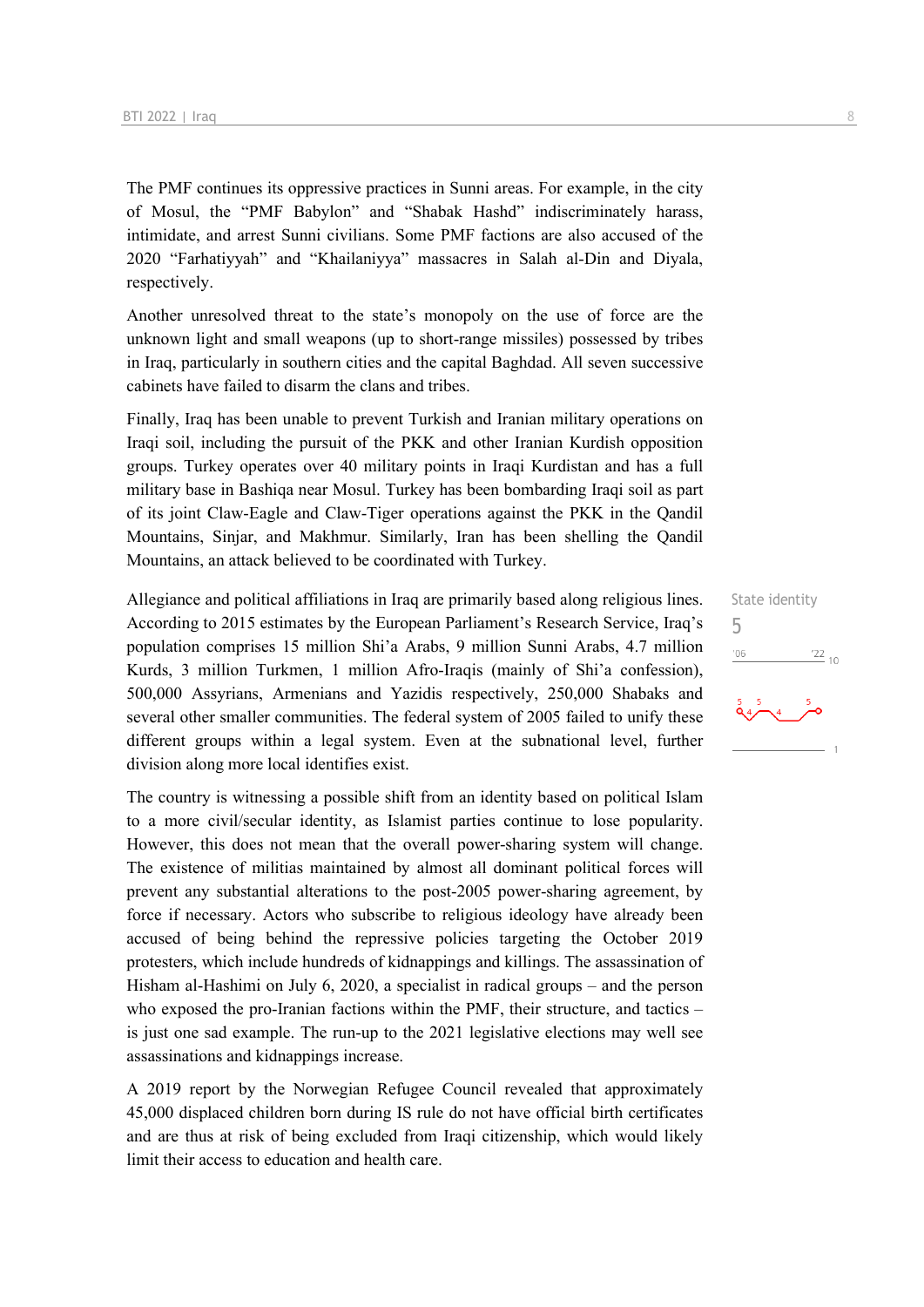Post-2003 Iraqi power-sharing is tacitly based on sectarian and ethnic lines and the religious establishment clearly interferes in Iraqi politics, especially the Shi'a religious establishment. The creation of the PMF was based on a fatwa (religious verdict) of the Shi'a Higher Religious Authority (al-marja'iya al-diniya) in Najaf. Although the marja'iya supported the October 2019 protests, there is a public rupture between political Islam and the increasing popularity of a more secular politics. The majority of communities, including Sunni groups, desire moderate Islamic teachings instead of fundamental jihadi preaching.

In KRI, religious interference in politics is largely nonexistent. The Ministry of Endowment & Religious Affairs, to which representatives of different religions are affiliated, collectively manages religious affairs.

Sunni and Shi'a religious institutions play a positive role in containing the COVID-19 pandemic. They advised followers to abide by the government's confinement measures and avoid gatherings. They also supported the government's decision to close mosques. Grand Ayatollah Ali al-Sistani announced that fighting the COVID-19 pandemic was a collective responsibility.

Al-Kadhimi's provisional government, caught between security challenges, the COVID-19 pandemic and strained budgets after the drop in oil prices, has been unable to improve the state's feeble administration. Fundamental services remain insufficient, such as the 24/7 provision of electricity and water.

In an attempt to reduce government responsibility for the electricity sector, al-Kadhimi proposed to sell Basra electricity stations to a local private company based in the KRI. While only a few MPs rejected the proposal, no reliable information was available at the time of writing about the actual privatization.

The provision of basic services is particularly patchy in areas that were formerly under IS control. There are still no reconstruction plans for areas that have been destroyed by fighting. In the south, public dissatisfaction erupted in October 2019 in the form of major protests, with protesters demanding basic services and the immediate end to corruption.

Public discontent with the federal government reached its highest levels in light of the government's mismanagement of the COVID-19 pandemic. While the government was relatively successful in imposing a comprehensive lockdown, it lacked the capacity to trace, test, and treat COVID-19 cases. Hospitals, still suffering from years of wars and the international sanctions against the Saddam Hussein regime, were overwhelmed, particularly by the second wave of COVID-19 in winter 2020/2021. The pandemic has also had a negative impact on wages, services, and household welfare.

No interference of religious dogmas  $\frac{22}{10}$ 

5

 $-06$ 



Basic administration  $\Delta$  $'06$  $\frac{22}{10}$ 

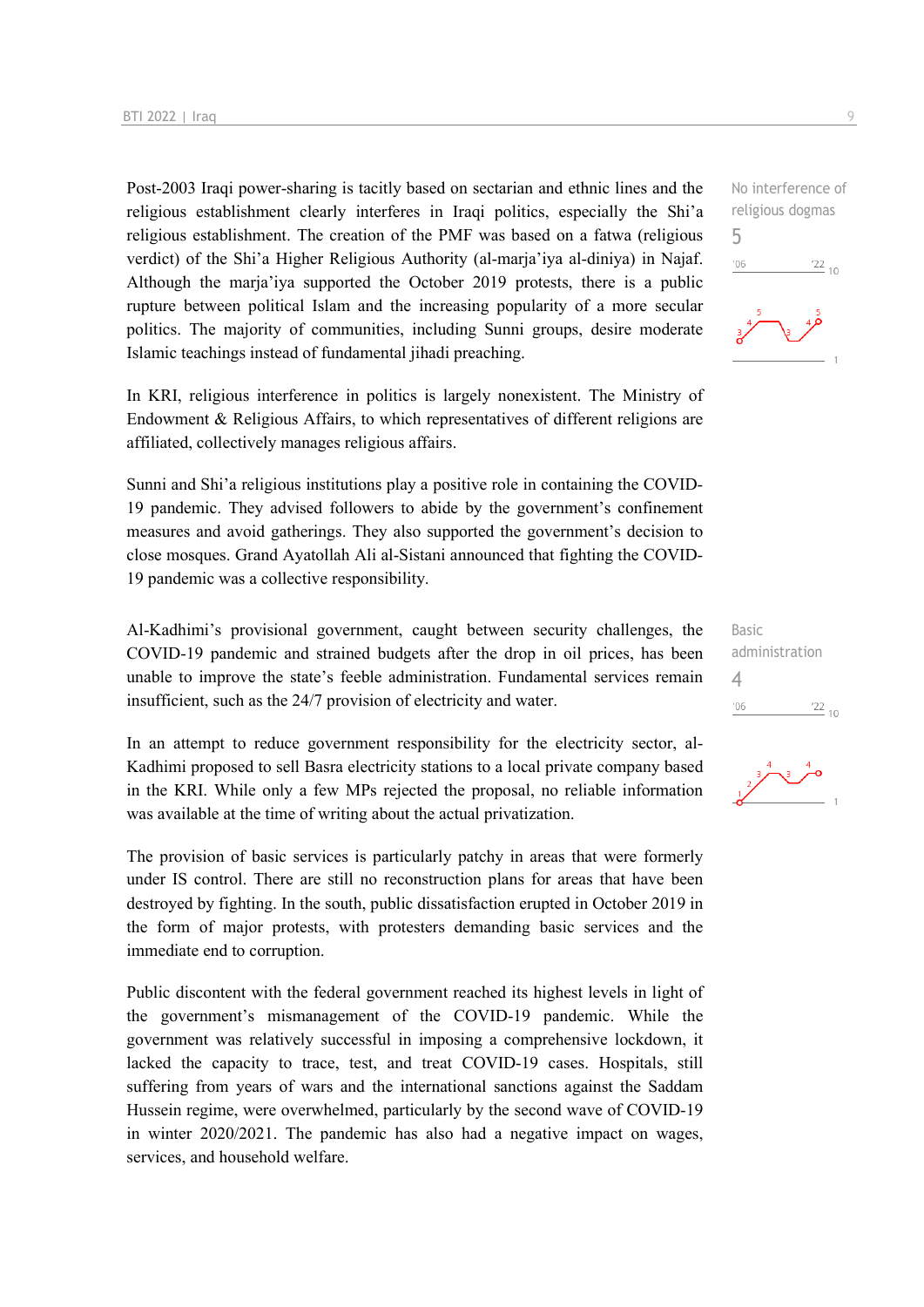The influx of refugees from Syria has placed extra weight on the KRG. With budget issues unresolved with the federal government, and the economic challenges posed by the COVID-19 pandemic, the KRG cut the salaries of a significant number of civil servants by approximately 21% – causing further social discontent and protests in 2020. However, the administrative capacities of the KRG remain relatively better in comparison to the rest of the country.

#### **2 | Political Participation**

Iraqis vote every four years for their national and regional representatives in elections that are coordinated and controlled by the Independent High Electoral Commission (IHEC). The Council of Representatives (CoR, 329 seats) selects a ceremonial president who names the prime minister from the largest bloc inside the CoR. The prime minister serves a maximum of two four-year electoral terms. The CoR also elects the state president, with a two-thirds majority.

The most recent federal elections were held in May 2018. While they were conducted in an overall satisfying manner, there were reports of cases of fraud and manipulations. After the resignation of the former government, al-Kadhimi's interim government announced new elections for June 2021, but decided in January 2021 to postpone them to October 6, 2021, allegedly due to the bleak re-election prospects of some influential decision-makers. Given the high polarization between the different political actors, fraud and manipulation, and potentially open violence, are expected to occur before, during and after the elections.

In the KRI, the last parliamentary elections, held in September 2018, returned a majority of seats for the Kurdistan Democratic Party (KDP) for the first time since Kurdish autonomy in 1992. KDP representatives have dominated politics in the region ever since: Nechirvan Barzani, nephew of veteran leader and former president, Masoud Barzani (2005 – 2017), became the president of the KRI, and Masrour Barzani, Masoud's son, became prime minister.

Elections of state governors, planned for 2018, have been repeatedly rescheduled and eventually postponed indefinitely in November 2019. They shall now be held only after the next federal elections have produced a new regular parliament. Kirkuk, the city at the center of a dispute between the KRG and the central government, has not held provincial council elections since 2005.

Following the October 2019 protests, the CoR passed a new election law that allows for the nomination of candidates outside political lists (independent candidates). The law also rules that each nominee may represent a certain electoral district within the province. This replaces the requirement that several legislators represent an entire province. This means electoral districts have now become smaller and are represented by approximately four MPs. If properly applied, this law might be a game-changer in the next general elections by bringing new political figures into the political scene.

Free and fair elections 6 $\frac{22}{10}$  $-06$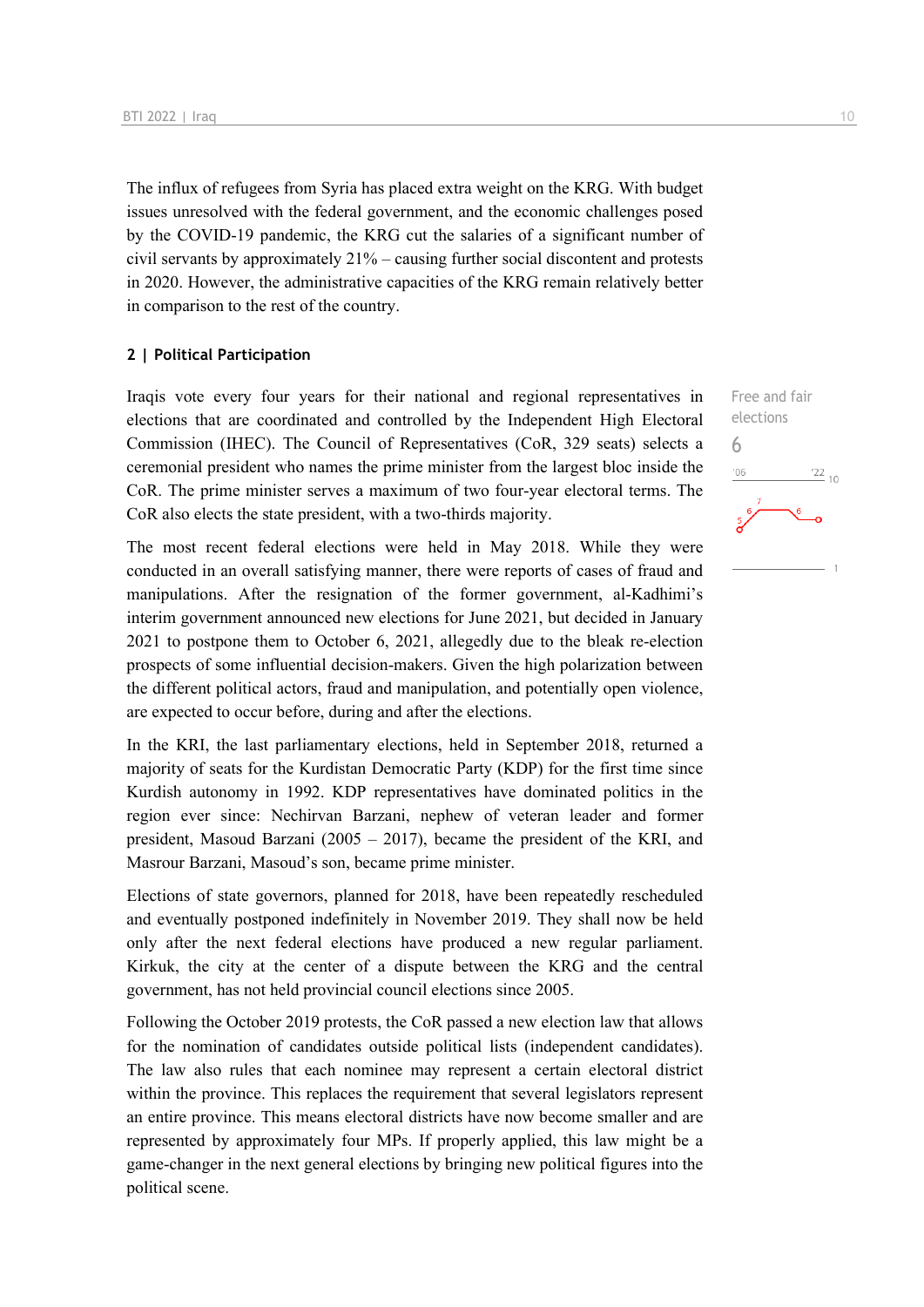While the consensus-oriented post-2003 power-sharing system has indeed struck a sort of power balance between the different social components of Iraqi society, this is only on paper. There is a form of "tyranny of the majority," since every political issue must pass through the CoR in which Shi'a political parties structurally dominate. Laws are often passed without adequate consideration of the interests of Sunnis, Kurds, and other minorities.

From this perspective, it would appear that democracy in Iraq is deadlocked. With a lack of realistic state policies to resolve diverse interests – such as effective decentralization – Iraq will witness further polarization. The Shi'a political forces can hinder democratic disruption in the future through their voting power inside the CoR. In fact, the political parties and the PMF are already doing so by blocking consensus practices and passing laws inside the CoR. Although the PMF is technically part of the state, it forms its own policies and exercises power domestically and regionally beyond the control of the government.

In the Kurdish parliament (111 seats), tensions between the three dominant parties KDP, PUK (Patriotic Union of Kurdistan) and Gorran ("Change") have blocked parliamentary proceedings on several occasions.

All Iraqis are granted the constitutionally enshrined freedom of association and assembly. The right to form political parties is organized under law 36-2015. In 2017, the CoR passed a law governing unions and professional associations – a significant step toward more progressive political practices.

Government approval is generally required to hold a public demonstration. In practice, the right to assembly is challenged by some officials – often with links to Shi'a parties – and non-state actors, mostly the PMF. In the KRI, security forces aligned with the Kurdistan Democratic Party (KDP) and Patriotic Union of Kurdistan (PUK) have repeatedly cracked down on public protests. In 2020, dozens of protesters were arrested during protests by teachers.

Those participating in the October 2019 protests faced detention, imprisonment, kidnapping, and killing. Except for the IS terror, these represented the worst repressive measures Iraq has witnessed since 2003.

The new prime minister, al-Kadhimi, has disassociated the government from the brutal acts against demonstrators. He has abolished a "law enforcement unit" formed by his predecessor following the October 2019 demonstrations. This unit was responsible for hundreds of acts targeting protestors. That said, the government has been unable to protect protesters from militia attacks and the individual behavior of some officers in the police and the army.

While some COVID-19-reated restrictions have interfered with the conduct of protests in Baghdad and cities in the south, this has not involved discriminatory or disproportionate actions on the part of the state. However, discontent with the government remains very high.

Effective power to govern 5  $06'$  $\frac{22}{10}$ 



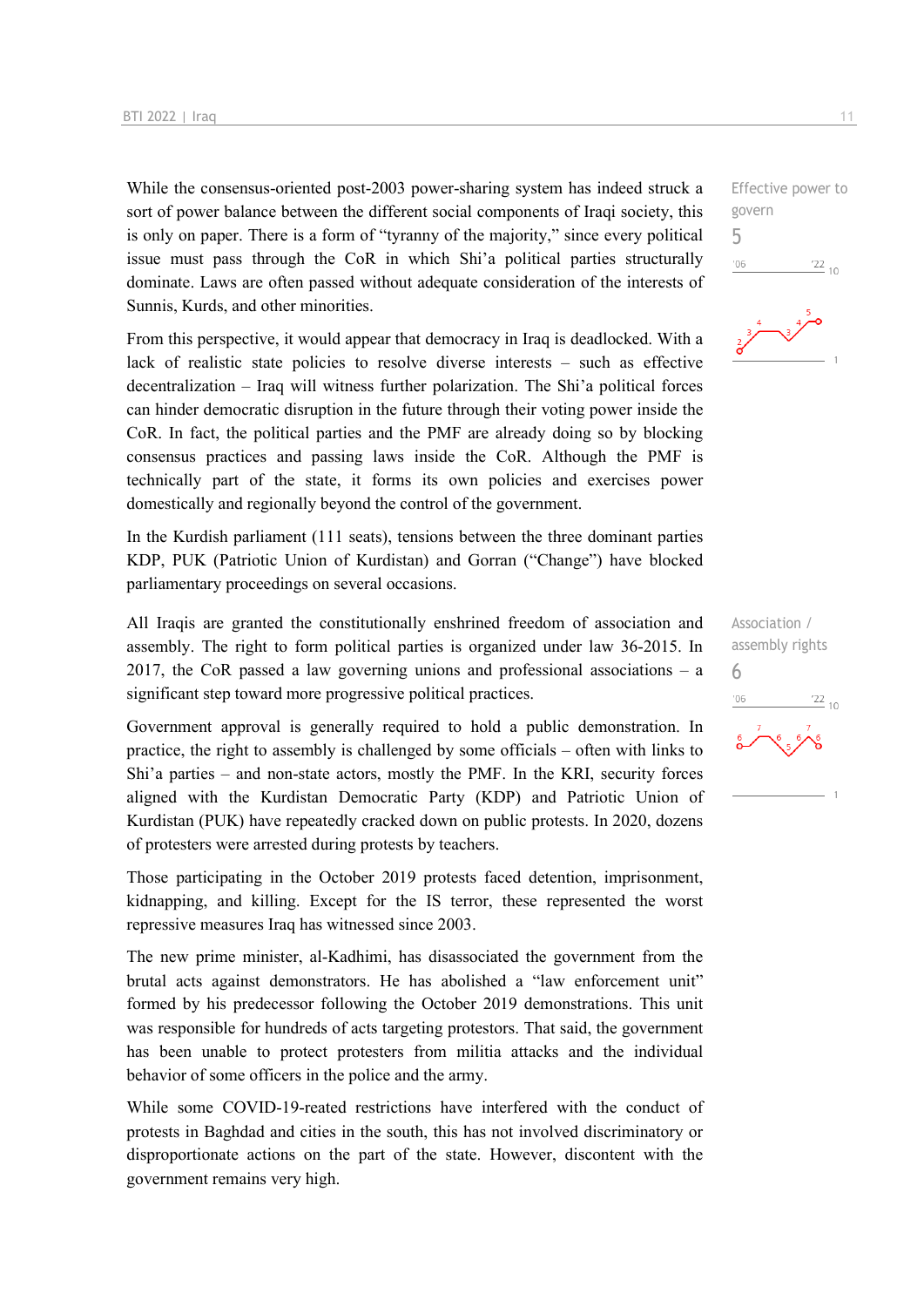Iraq is among the world's most dangerous countries for journalists, and freedom of expression is in general at high risk of being violated. According to the Press Defense Association, the years 2019 and 2020 saw more recorded cases of attacks against journalists than the previous years. Reporters Without Borders (RSF) ranked Iraq at 162 in their 2020 World Press Freedom Index, six points lower than its 2019 rank. The explanations for the lower score included several armed attacks, detention, harassment, physical abduction, work prevention, the closure of TV stations (such as the Baghdad office of U.S.-funded al-Hurra TV in January 2020; and NRT in Dohuk and Erbil from September to December 2020), and assassinations by unknown militias.

Iraqi journalists risked their lives to cover the October 2019 protests. In summer 2020, a journalist of the local TV channel "Gali Kurdistan" lost his life in the city of Ranya as a result of clashes between protesters and the security forces. The KRG has jailed journalists who covered corruption cases. Investigative journalists have thus started reusing aliases in fear of retaliation from the militias and powerful political elites.

A new law governing freedom of expression, assembly, and peaceful protest has been blocked in the CoR for two legislative cycles. Human rights-based organizations have decried its draft status and demanded major improvements to bring it in line with international standards.

Confinement measures to mitigate the COVID-19 pandemic have been used as another opportunity to put an end to protests across the country, including in the KRI. That said, no internet censorship or the use of a COVID-App as a surveillance tool has occurred in Iraq.

#### **3 | Rule of Law**

The separation of powers is compromised by the parallel roles of many decisionmakers: some MPs have for instance combined their parliamentary duties with their military activities within the PMF. In general, parliament has adopted a more questioning stance vis-à-vis the government than a controlling one, and the judiciary, albeit constitutionally independent, is too weak to thoroughly wield legal control over political processes. Together this cements the existing unequal power relations between state institutions, which have endured despite the disruption caused by the COVID-19 pandemic.

Following the October 2019 protests, former Prime Minister Adel Abdul al-Mahdi passed decrees without consulting the CoR, such as (i) an allocation of \$1,000 per month for families with no income; (ii) monthly financial allowances of \$125 for the jobless and higher education graduates; (iii) the provision of alternative accommodation options; and (iv) the distribution of land in Basra and Dhi Qar.



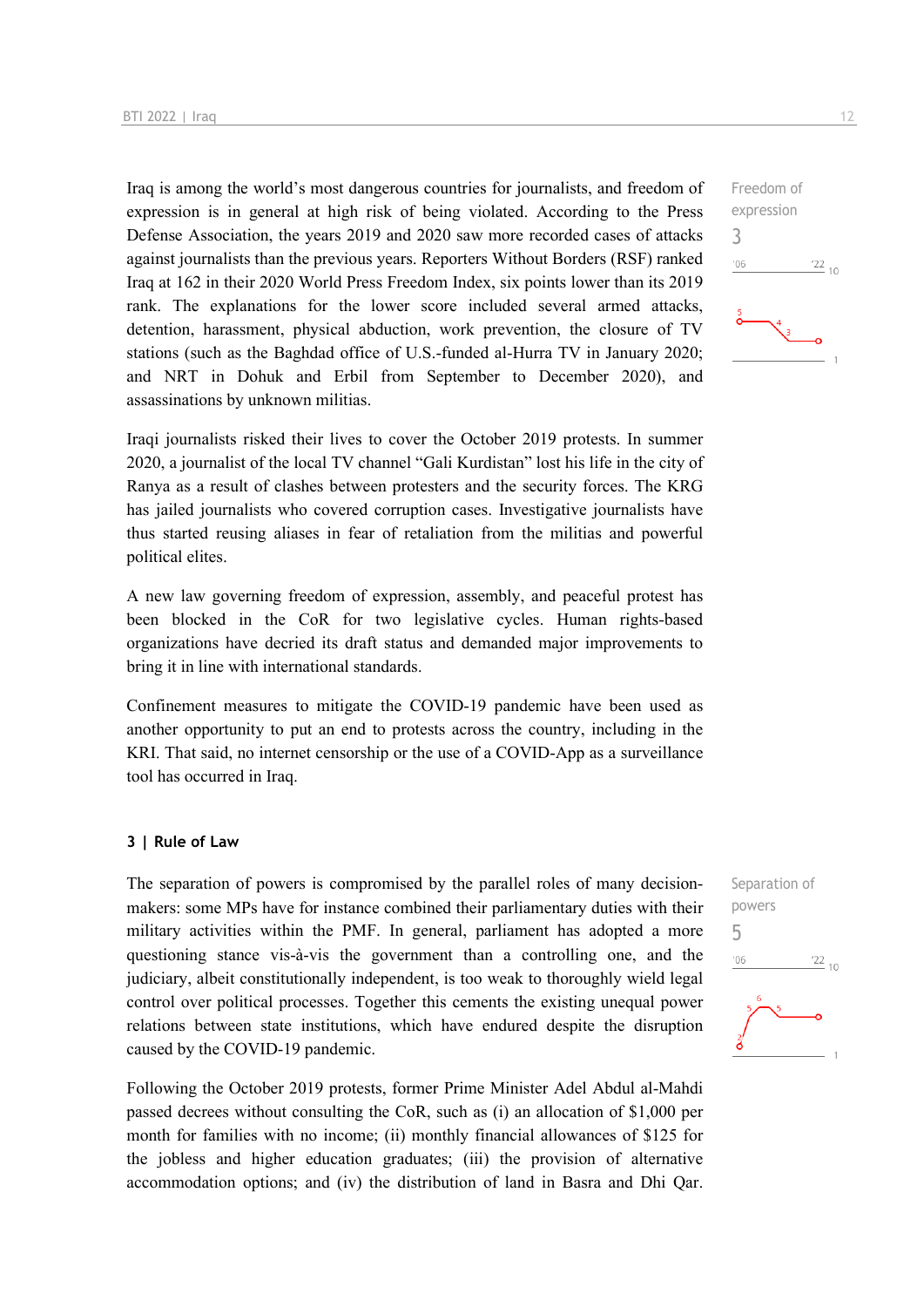Those decrees affecting resource (re)allocation need to be approved by the CoR. Due to the financial crisis, the new interim government cannot deliver on these promises.

Iraq lacks a second chamber (in the form of a federal chamber) to strike a better balance between the regions – especially the KRI – and the federal government in Baghdad.

In KRI, there are challenges to the establishment of a genuine separation of power. The current Kurdistan parliament is not expected to achieve this because political power is closely associated with the elites from the two leading Kurdish clans, Barzani and Talabani.

Iraq's judiciary is divided into three branches: The ordinary judiciary (which includes the Supreme Judicial Council, Court of Cassation, Vice-Chief of the Court of Cassation, Public Prosecution, Judicial Supervisory Authority, and the Court of Appeal), a constitutional jurisdiction (the Federal Court), and an administrative judiciary (Military Judiciary, Courts of the Internal Security Forces, and the Courts of Supreme Judicial Council).

Article 19 of the constitution states that the judiciary is independent and bound only by the law. In reality, however, it has been politicized by powerful political elites and parties. Current Prime Minister al-Kadhimi has successfully depoliticized the judiciary by refraining from interfering in its affairs, and not allowing other political parties to do so either.

However, the judiciary is weak in general, given the overall erosion of the state's power. There are major cases that the courts have yet to resolve, even though lawyers responsible for the cases have complied with all required procedures. These include major frauds concerning international financial transactions, such as the scandal of \$1.2 billion to \$1.6 billion "lost" in Beirut in 2014, or arms and aircraft deals such as with Ukraine and Russia. These cases involve senior state officials and Shi'ite, Sunni, and Kurdish political leaders.

To date the judiciary has been unable to deal appropriately with crimes committed by IS. A January 2020 study by the U.N. Assistance Mission for Iraq (UNAMI) concluded that while trial proceedings were efficient and well-organized in ISrelated hearings, basic fair trial criteria of terrorism-related cases were violated. This included "ineffective legal representation," a lack of "adequate time and facilities to prepare a case," "limited possibility to present evidence," an overreliance on confessions rather than evidence "with frequent allegations of torture or ill-treatment," and finally a prosecution carried out "under the anti-terrorism legal framework – with its overly broad and vague definition of terrorism and related offences." To tackle such institutional weaknesses, the CoR is currently discussing the possible formation of special courts to hear IS crimes.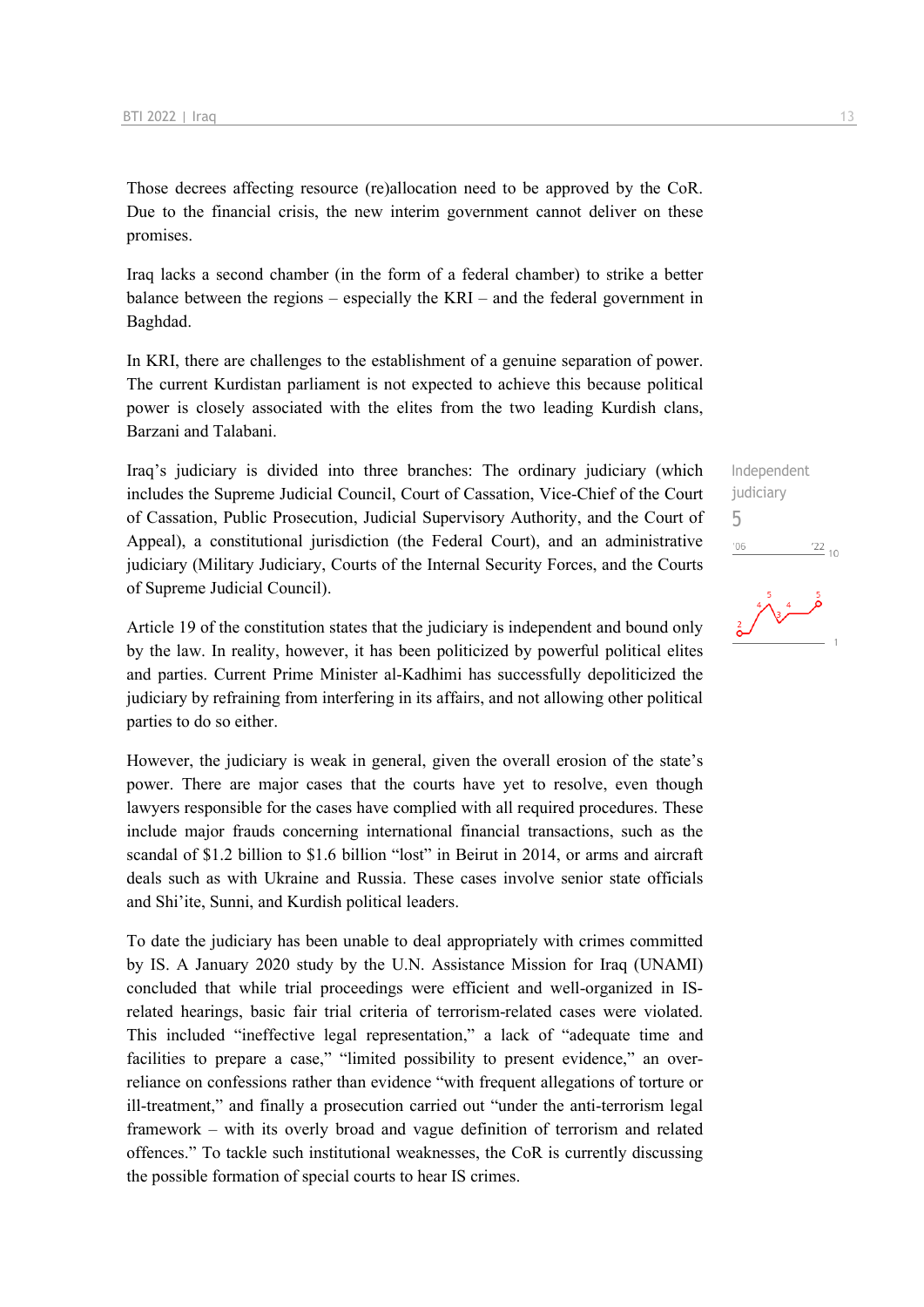An increasing number of public servants and politicians have been held accountable by the courts in reaction to the October 2019 demonstrations, and especially under al-Kadhimi's premiership. This has included travel bans (imposed against Azhar al-Shamari, director of contracts at the Ministry of Planning; Thikra Aloush, former mayor of Baghdad; and Ammar Aaloush, director of Baghdad Water), as well as the issuing of arrest warrants. Among the apprehended were Na'im al-Rubai'i (former minister of communications), Nawfal al-Aagoub (governor of Ninevah province), Ahmad al-Saa'di (president of the pension commission), Shaker al-Zamili (head of Baghdad Investment Commission), Adel Khudair (head of the Agricultural Cooperative Bank of Iraq), and Bahaa Abdul-Hussein (director of Qi-Card company which is responsible for public salaries and pensions distribution). Given this balance it is fair to say that Prime Minister al-Kadhimi has tried to implement anticorruption principles and an overall obedience toward the rule of law arguably more so than at any time since 2005.

Irrespective of their constitutional protection, civil rights are abused regularly by the state, PMF, IS, powerful political parties, and other traditional forces such as the tribes.

The state lacks the power to take sufficient measures to preserve public life. More than that, sectarian identity has become a source of legitimacy and a useful tool to garner votes and mobilize mass support.

The state has also violated the civil rights of its citizens. For example, suspected IS members still do not have access to fair trials. There are also hundreds of cases of torture in Iraqi jails, in addition to war crimes committed by the Iraqi army. Human Rights Watch reports that torture and human rights abuses occur daily in Iraq and the KRI. According to U.N. reports, there have been nearly 500 deaths induced by the state and more than 7,000 injuries since the eruption of protests in October 2019. Since then, the authorities have jailed 3,000 protesters. Moreover, the state has been unable to protect the personal liberty of protesters from attacks, often by masked militants.

LGBTQ+ persons experience frequent harassment by militias and state authorities, including arrests, kidnappings and assassinations.

Females are discriminated against in the job and labor market. Al-Kadhimi's government has established an investigation committee to look into these cases and bring perpetrators to justice, but with no concrete results to date.

Conjugal violence remains a serious problem in Iraq's patriarchal society, and official KRG data documents a sharp increase in "honor-based killings" in the Kurdish region: KRG's Directorate of Combating Violence Against Women reported 120 women killed in KRI in 2019, compared to 46 in 2018 and 50 in 2017. In the rest of Iraq, family-related killings are insufficiently reported by the authorities, which is why exact data on gender-based violence are nonexistent. Observers assume however that the situation for women is even worse than in the KRI.

Prosecution of office abuse 5  $-06$  $\frac{22}{10}$ 

Civil rights 3 $-06$  $\frac{22}{10}$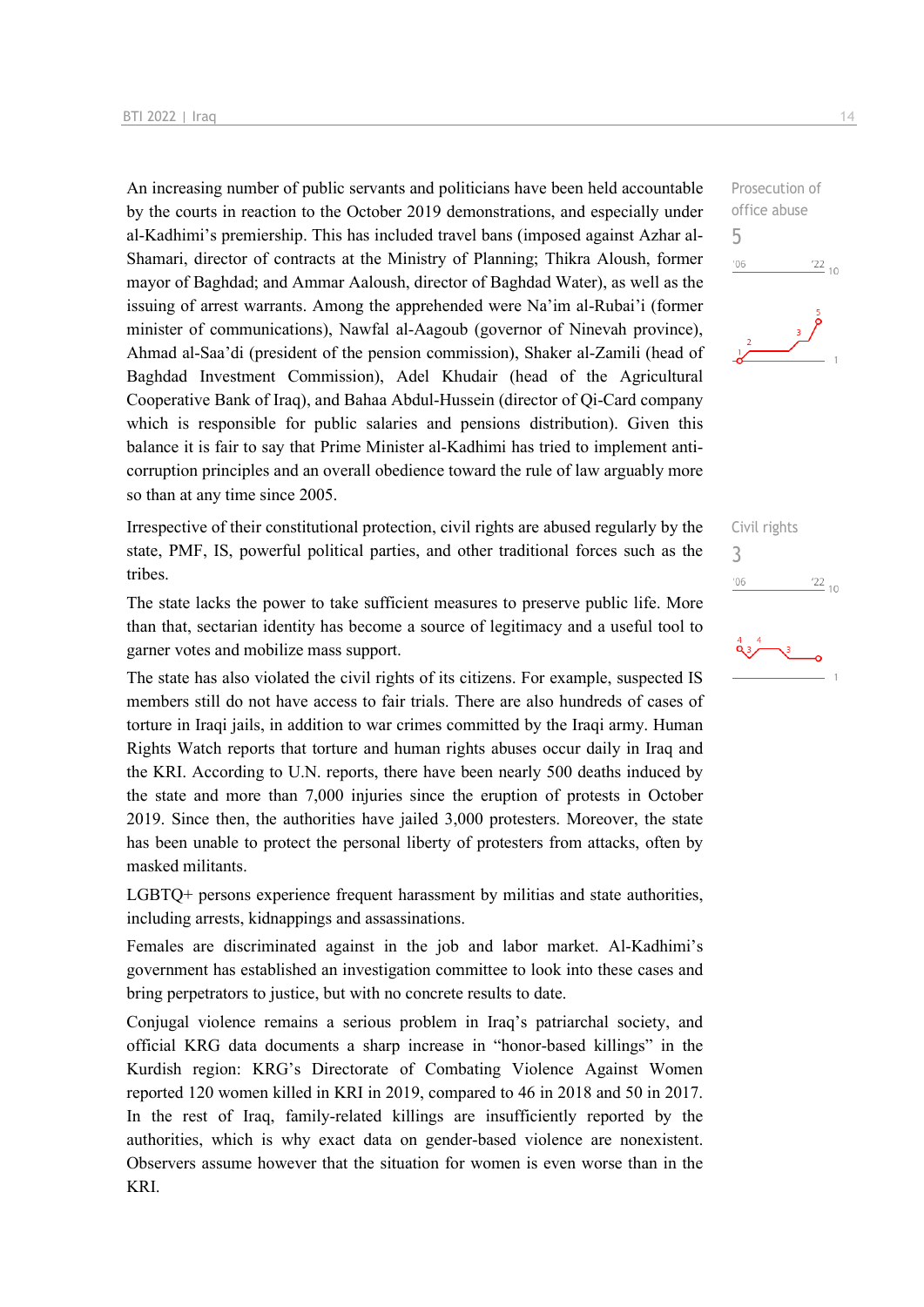Female genital mutilation (FGM) is widely practiced in KRI, but reportedly less so in the rest of Iraq. Research in 2010 found that around 40% of Kurdish women have undergone FGM, with stark regional differences between the western (low) and eastern Kurdish territories (high).

#### **4 | Stability of Democratic Institutions**

Iraq's confessional model of governance, while aimed at power-sharing and inclusivity (muhasasa), makes ethno-sectarian division the base of proportionality. Without systemic and institutional protection, such as genuine decentralization, this system has paved the way for the political and militant elites to gain and hold power. Some 20 years after the end of the Saddam Hussein regime, it has become clear that muhasasa is focused more on elite consensus than on public interest.

The country is currently run by a de facto majority rule of the Shi'i political parties. Thus, while formally being a parliamentary democracy with strong regional autonomy for the KRI, Iraq's political system is ultimately led by a powerful clancentered and ethno-sectarian elite who can block democratic practices to protect their interests.

With the CoR dominated by the Shi'ites' structural majority, there are no institutions capable of pursuing or enforcing democracy. Most political parties do not believe in democracy and democratic values. This includes most secular parties. The Kurdish heavyweights, the KDP and the PUK, have also been pursuing antidemocratic practices.

Although the October 2019 protests were not the first major protests that Iraq has seen, they were indeed the first to call for a change to the muhasasa political system. However, while these protests occurred primarily in the Shi'ite southern parts of Iraq, in the Sunni areas people refrained from protest out of fear of retaliation from the PMF or for being accused of terrorism, as occurred in the past. While the Sunnis are predominantly passive rejectionists of the post-2003 developments, they accept the political representation of the new emerging Sunni political elites, represented by the speaker of the CoR, Mohammed al-Halbousi. The Kurds meanwhile support the muhasasa system as  $-$  in their view  $-$  the only guarantor preventing the absolute tyranny of the majority. Thus, while the protests in the KRI shared some goals such as socioeconomic reforms, their objectives were distinct and different from the parallel protests in the south.

Performance of democratic institutions 3  $06'$  $\frac{22}{10}$ 



Commitment to democratic institutions 3 $06'$  $\frac{22}{10}$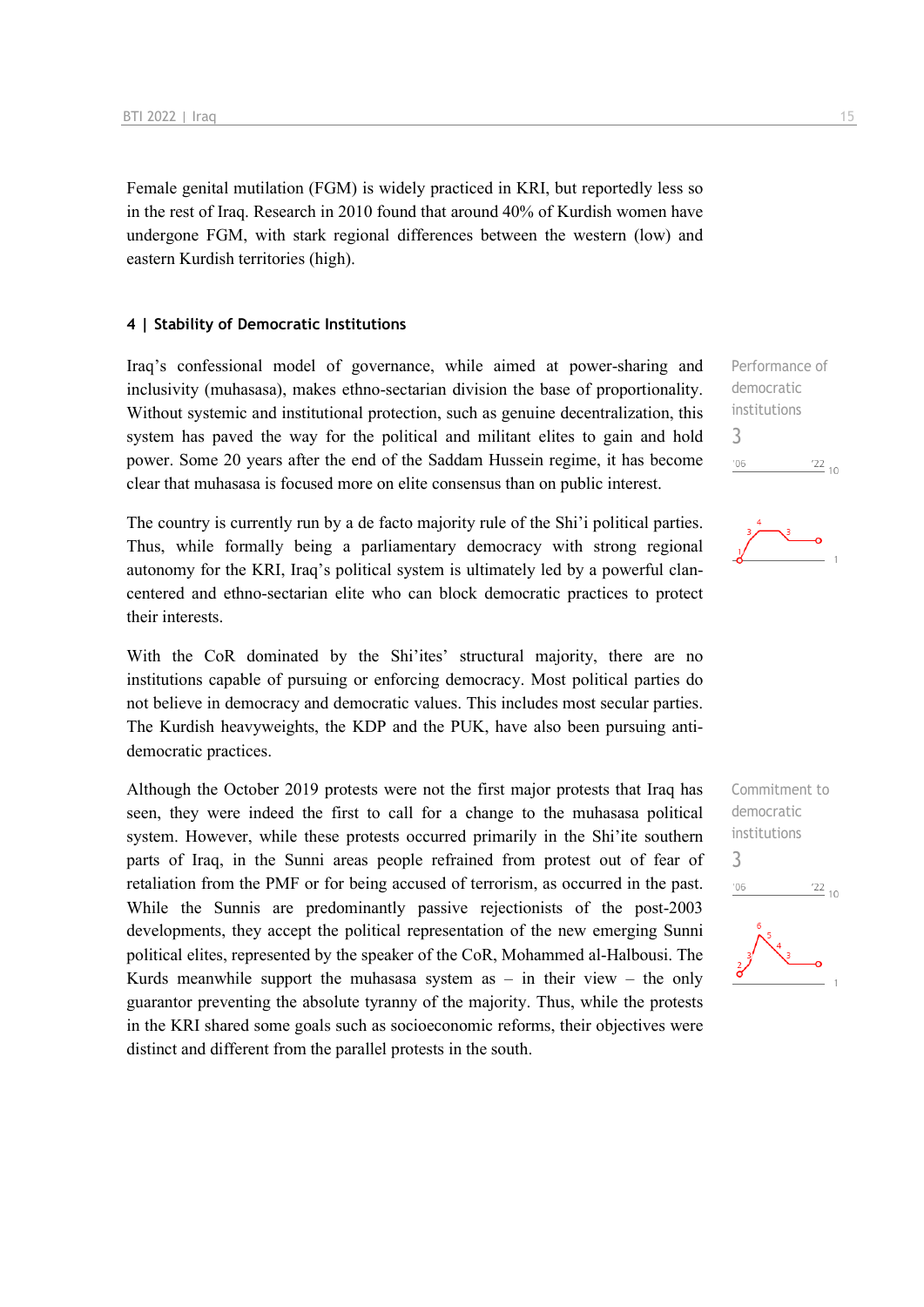#### **5 | Political and Social Integration**

Political parties in post-2003 Iraq are primarily based along sectarian and ethnic lines. Although cross-sectarian and cross-ethnic alliances have emerged since 2017, identity politics remain a polarizing factor of the party system in Iraq. Successful alliances such as the "Sairoon" bloc (consisting of the Sadr Islamist movement led by Shi'a veteran cleric Moqtada al-Sadr, the Communist Party and others) are rare; Sairoon won 54 seats in the 2018 general election. Further Shi'a-dominated blocs were the Fatah coalition, headed by Hadi al-Amiri (48 seats), the al-Naser coalition, under the former prime minister Haider al-Abadi (42 seats), the Dawlat al-Qanon coalition led by former prime minister Nouri al-Maliki (25 seats), and finally, al-Hikmah Movement under Amar al-Hakeem (19 seats). The Sunni parties consisted of Muttahidoon under Osama al-Nujaifi (14 seats), the Arabic Project under Khamis al-Khanjar (14 seats), the al-Wataniya alliance under Ayad Allawi (21 seats), and the al-Anbari is Our Identity, under CoR speaker Mohammed al-Halbousi (6 seats). The Kurdish parties are KDP, under Masoud Barzani (25 seats) and PUK under President Barham Salih and the late Kosrat Rasul (18 seats).

For many, voting and affiliation are based on the ethno-sectarian programs of the political parties. It is hard to imagine Kurds voting for a Turkmen party in Kirkuk, or a Sunni supporting a Shi'i party in Baghdad.

Some of the most powerful militia groups operate within the frame of political parties. Some of them are part of the PMF, such as the al-Badr Movement led by member of parliament Hadi Ameri, and Asaib Ahl al-Haq, a radical offshoot of the "Mahdi Army" militia led by Shi'a cleric, Moqtada al-Sadr. KDP and PUK have taken steps since late 2018 to unify their respective peshmerga, but peshmerga loyalty has – until now – remained fixed toward the respective political parties.

The existence and increasing number of NGOs in Iraq reflect the ethnic and religious/sectarian trends and divisions in the country's political environment – only a few of them can be considered non-partisan. Financially dependent on often unclear sources, they perform the role of furthering their sponsor's political interests.

The October 2019 protests proved that interest groups outside the ruling elite can have an impact on politics. It was the protest movement that caused the resignation of Abdul-Mahdi's government. However, the protests lack leadership and there are little incentives for participants to become involved in formal politics, such as by running in elections.

Extremely diverse, civil society organizations can have a tangible impact on public discourses. However, there is no independent civil society – with few exceptions – that could act as a pressure group. There are organized pressure groups such as





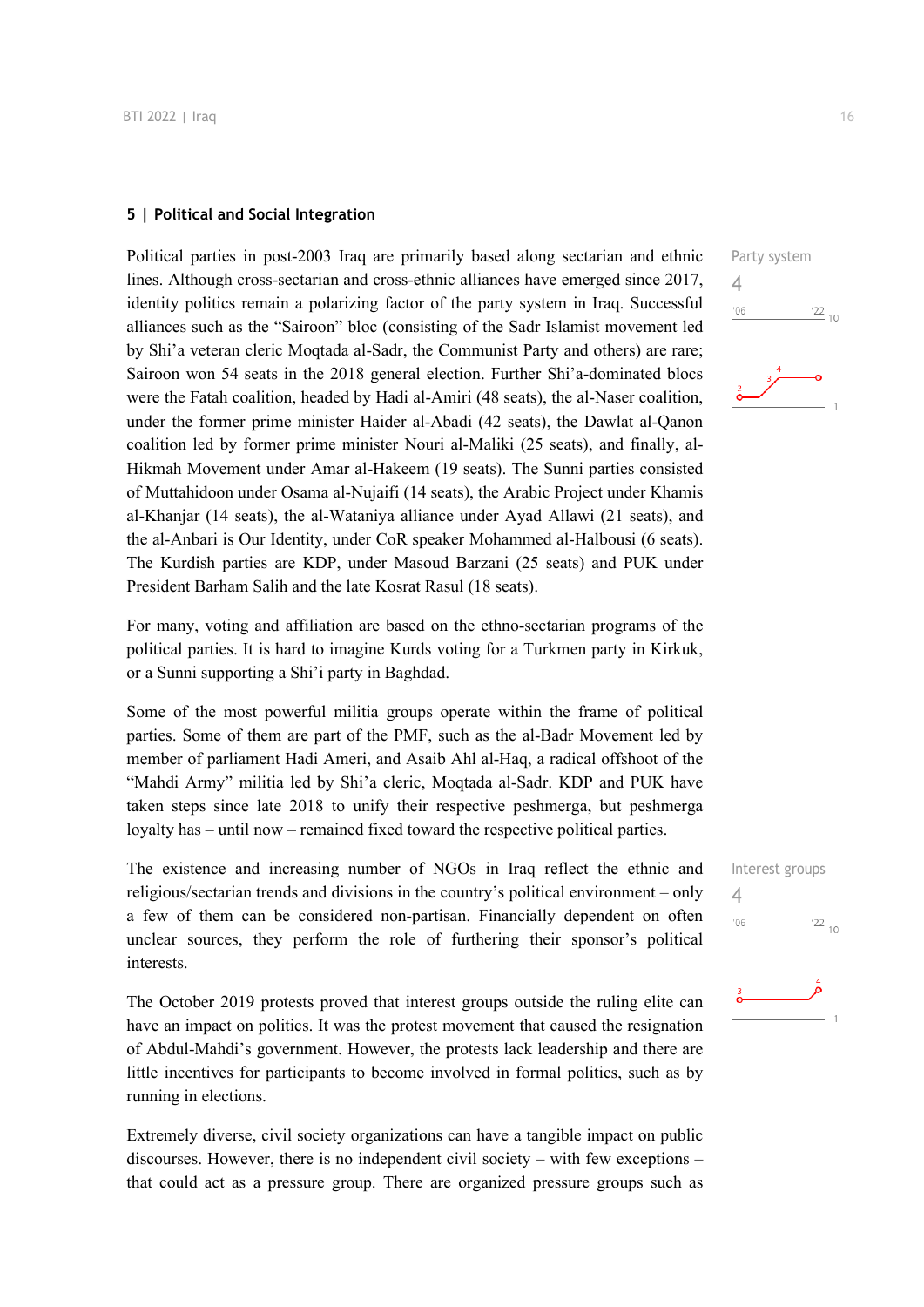religious associations, charities, professional associations, trade unions, and advocacy associations. Most of these units are either infiltrated by political parties or lack resources, and, depending on their source of funding, follow the priorities of domestic or international donors.

The 2019 – 2020 Arab Opinion Index conducted by the Doha-based Arab Center for Research and Policy Studies found a high level of support for democracy and democratic institutions in Iraq. Citizens of the country might accept an electoral victory and rise to power of a political party if elections are fairly conducted. That said, the overall perception of the political process is negative. The public mistrusts the election process and expects the powerful parties to manipulate elections by any means.

The COVID-19 pandemic has further eroded people's trust toward the democratic institutions because of the authorities' mishandling of the pandemic, which includes limited available oxygen in hospitals, rising prices of hygiene products and masks, and not least the government's inability to secure alternative sources of income for those who lost their business due to confinement measures.

Social capital is primarily found in tribal, clan, and ethno-sectarian communities. Iraq has suffered from long years of authoritarianism, wars and economic crises. These traumatic experiences prevent the creation of a unified social identity that is conducive to fostering a cohesive society. The lack of a decentralized system that would better manage existing divisions causes further harm to social cohesion.

The country still suffers from the challenge of the 1.2 million internally displaced people (IDPs), with approximately half of them living in informal camps. Some 4.1 million people are considered to be in particular humanitarian need; here, solidarity may be a motivating factor for people helping those in need, but the conditions required to build genuine trust and social capital are very limited.

Instead of aggravating identity politics further, the COVID-19 pandemic appears to have unified the public against this "common threat". A survey conducted by a local think tank in the KRI found that the Kurdistani people established a sense of solidarity among themselves to confront the pandemic during the first months of the crisis (March – June 2020). This survey also found a general trust in the state's institutions. However, as the pandemic's impact extended, public discontent with state institutions increased, as did social polarization, arguably because of the financial impact of the pandemic.

In the case of refugees that reside in the region, a local study concluded that the pandemic has had a significant impact on the social cohesion between the refugees and the host communities. The latter accuse the former of "being less serious" in combating the further spread of COVID-19. That said, the pandemic seems to have increased not only cases of gender-based violence, but also violence against other vulnerable communities such as IDPs and refugees.

 $\frac{22}{10}$ 

Approval of democracy

 $\ddot{\mathbf{o}}$ 

 $\overline{h}$ 

n/a

 $-06$ 

 $\frac{1}{n}$ 

 $-06$ 



 $\frac{22}{10}$ 

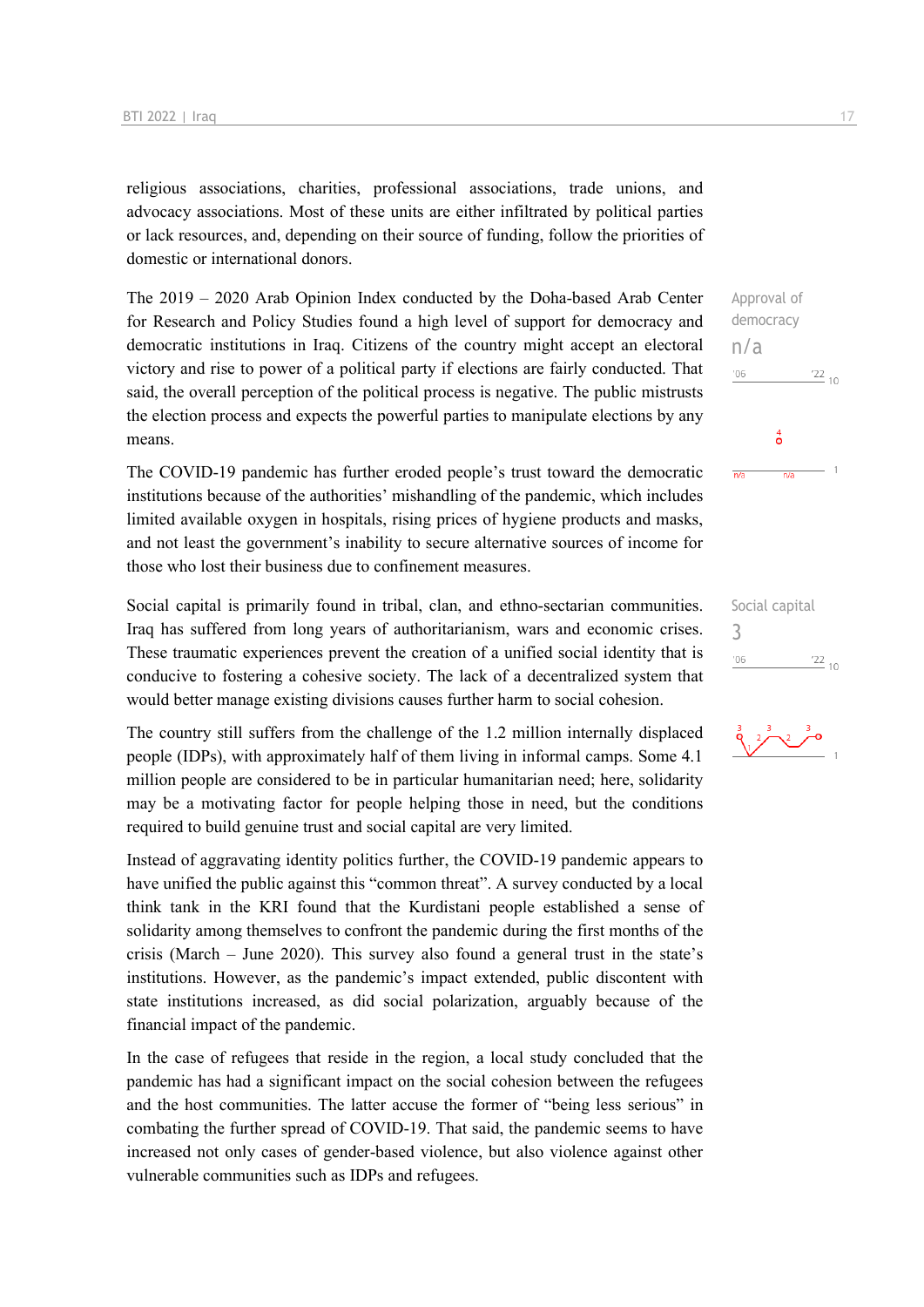## II. Economic Transformation

#### **6 | Level of Socioeconomic Development**

Before the COVID-19 pandemic reached Iraq in March 2020, rampant corruption, identity politics, lack of effective safety nets, and insufficient basic services had led to large-scale protests in the country.

Iraq was ranked 123 in the 2019 Human Development Index with a score of 0.674. However, the score encompasses a reduction due to inequality of 19.7%. The decline of oil prices has led to a further deterioration of the country's already weak economy, and the coronavirus posed a significant challenge to Iraq's already weak health system. Recent reports point to an increase in poverty of 10%, meaning nearly one-third of families live below the poverty line. Desperate citizens have begun to sell anything they can to secure food and their basic needs, including personal jewelry.

According to the U.N., approximately 1.2 million IDPs are in the country, and nearly 4 million returnees are in dire need of rehabilitation measures in their home areas. These include the provision of water, sanitation and electricity. Women, who were particularly targeted by the IS, continue to suffer structural exclusion. Iraq's 2019 UNDP Gender Equality Index score of 0.577 is the second-worst in the MENA region, with only Yemen scoring worse.

The federal government produced a reconstruction and recovery budget for areas that were under IS rule up to 2017. Oil pipelines have been destroyed, and the burning of sulfur fields in Mosul and a "disappeared" 750 tons of wheat in Najaf have had a significant impact on people's daily income. The World Bank has estimated that conflict-related costs amount to \$88 billion. With the COVID-19 pandemic and the financial crisis, such large projects have been put on hold – despite prior agreement by external donors ("friends of Iraq") to donate \$30 billion during a post-IS reconstruction conference in Kuwait in February 2018.

While the government has made some effort to strengthen its economic policies, Iraq's security and political uncertainties render the country unattractive to foreign investment. Insufficient investment laws and corruption pose major obstacles. An increase of oil production would require major upgrades in pipelines, oil refinery and export facilities. Gas exploitation has been suspended since 2017 in most gas fields, including the main gas field in Anbar, as the government has not been able to sufficiently invest in the required technology. Protests against socioeconomic inequalities have occasionally prevented employees from entering the oil fields in Basra and Dhi Qar.

#### Question Score

| Socioeconomic |            |
|---------------|------------|
| barriers      |            |
|               |            |
| '06           | $122_{10}$ |
|               |            |

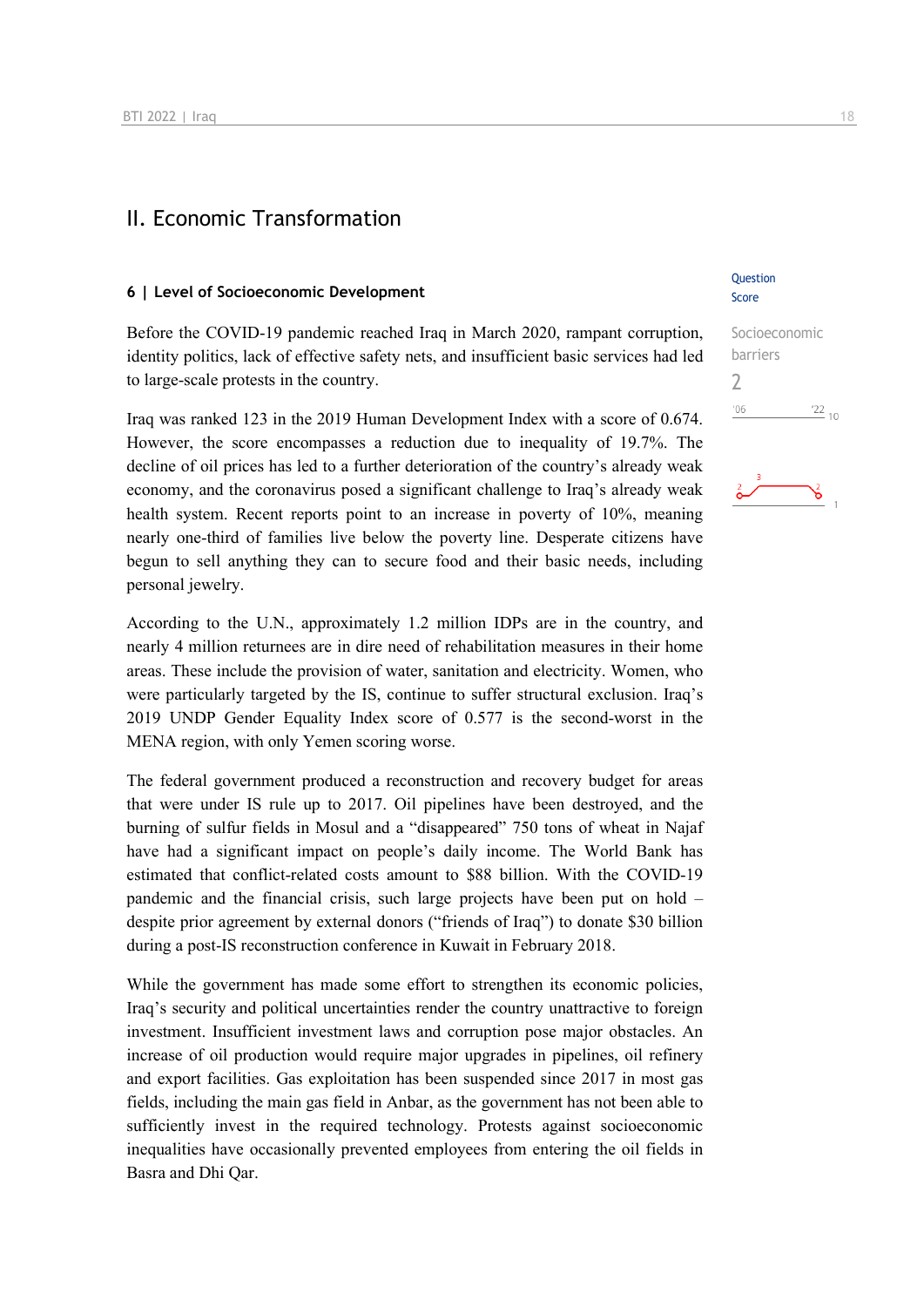The new cabinet of Prime Minister Mustapha al-Kadhimi is struggling to manage the economic difficulties, and it has been incapable of preventing further looting and devastation. The pandemic forced the CoR to delay the 2020 budget, meaning the country was run on a management budget instead. The resulting cessation of export and import activities increased the price of commodities, especially medicine.

| <b>Economic indicators</b> |          | 2017                     | 2018                     | 2019                         | 2020      |
|----------------------------|----------|--------------------------|--------------------------|------------------------------|-----------|
| <b>GDP</b>                 | \$ M     | 190643.9                 | 212271.8                 | 222434.1                     | 167224.4  |
| GDP growth                 | $\%$     | $-1.8$                   | $-1.2$                   | 4.4                          | $-10.4$   |
| Inflation (CPI)            | $\%$     | 0.2                      | 0.4                      | $-0.2$                       |           |
| Unemployment               | $\%$     | 13.0                     | 12.9                     | 12.8                         | 13.7      |
| Foreign direct investment  | % of GDP | $-2.6$                   | $-2.3$                   | $-1.4$                       |           |
| Export growth              | $\%$     | $-0.4$                   | 9.4                      | 2.7                          |           |
| Import growth              | $\%$     | 10.4                     | 16.6                     | 28.4                         |           |
| Current account balance    | \$ M     | 14892.5                  | 34369.5                  | 15762.6                      | $-6196.9$ |
| Public debt                | % of GDP | 59.1                     | 47.8                     | 45.1                         | 84.2      |
| <b>External debt</b>       | \$M      | $\blacksquare$           | $\blacksquare$           | $\overline{\phantom{a}}$     |           |
| Total debt service         | \$M      | $\overline{\phantom{a}}$ | $\overline{\phantom{0}}$ | $\qquad \qquad \blacksquare$ |           |
| Net lending/borrowing      | % of GDP | 1.1                      | 10.1                     | 2.1                          |           |
| Tax revenue                | % of GDP | 2.6                      | 2.1                      | 1.4                          |           |
| Government consumption     | % of GDP | 16.0                     | 17.0                     | 20.3                         |           |
| Public education spending  | % of GDP | ÷,                       | $\frac{1}{2}$            | $\overline{a}$               |           |
| Public health spending     | % of GDP | 1.7                      | 2.0                      |                              |           |
| R&D expenditure            | % of GDP | 0.0                      | 0.0                      |                              |           |
| Military expenditure       | % of GDP | 3.9                      | 2.9                      | 3.4                          | 4.1       |

Sources (as of December 2021): The World Bank, World Development Indicators | International Monetary Fund (IMF), World Economic Outlook | Stockholm International Peace Research Institute (SIPRI), Military Expenditure Database.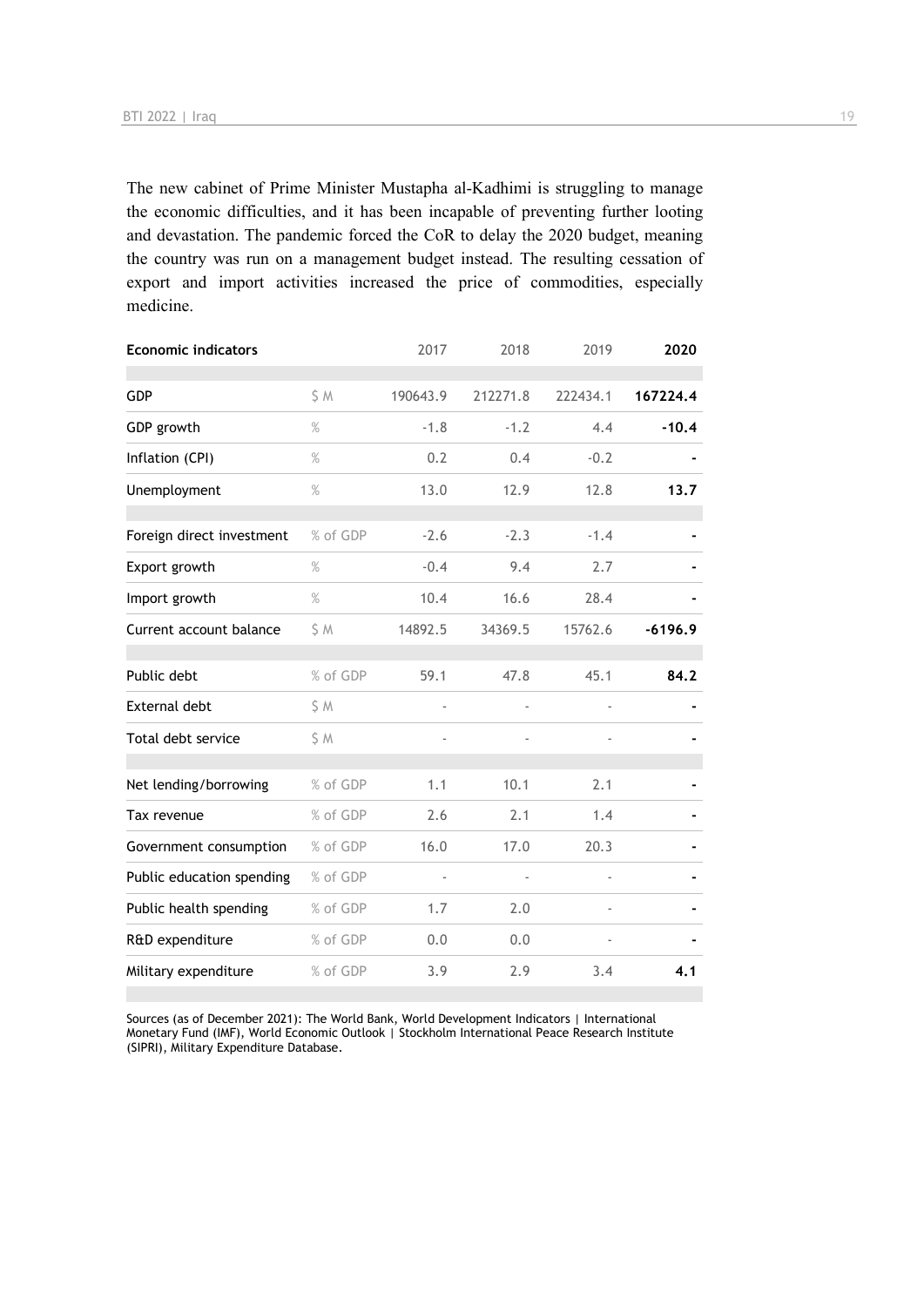#### **7 | Organization of the Market and Competition**

Iraq has slowly embraced market economic principles since 2003, although Shariah remains the country's main source of legislation. A large number of companies and banks remain public or semi-public and – together with the public administration – account for most of the country's jobs. The private sector, meanwhile, is marked by a small set of large companies, a number of SMEs and a relatively large number of microenterprises.

Private companies (LLCs) are the most common form in the country. A small number of foreign businesses have offices in Iraq. Joint ventures are achievable but do not acquire legal status.

Company law 21/1997 requires 51% Iraqi ownership if a foreign company wants to register in the country. In June 2019, the CoR passed an amendment to law 21/1997 to accept "holding companies" for the very first time as a newly admissible type of business. There have also been amendments to tax policy in the new budget law 9- 2018. According to the World Bank, opening a business takes 26.5 days and eight administrative procedures, incurring costs of 34.2% of per capita GNI. This ranks Iraq among the less business-friendly countries.

While equivalent numbers for the KRI do not exist, the procedures to open a business there are believed to be less burdensome. Since there is no 51% local ownership requirement in KRI, foreign companies registered in that region are often unable to open offices in the rest of the country.

The activities of the private sector are hindered by the lack of security and political stability, outdated legislation, lack of regulations and executing authorities, inadequate access to financial services and investment credits, difficult processes for the registration and closure of businesses, and a shortage of potential qualified employees. The private sector also suffers from dysfunctional infrastructure and energy supply, insufficient knowledge on global and regional markets, an absence of constructive public-private sector dialogue, red tape, widespread corruption, and unfair competition from the public sector. The Kurdish private sector faces similar structural barriers which hinder its development. These hardships have led to the expansion of informal labor activities in many sectors. As a result, the private sector in Iraq currently makes an inadequate contribution to the GDP and lacks the capability to contribute sufficiently to economic diversification or job creation.

| з                      |
|------------------------|
| '06<br>$\frac{22}{10}$ |
|                        |
| organization           |
| Market                 |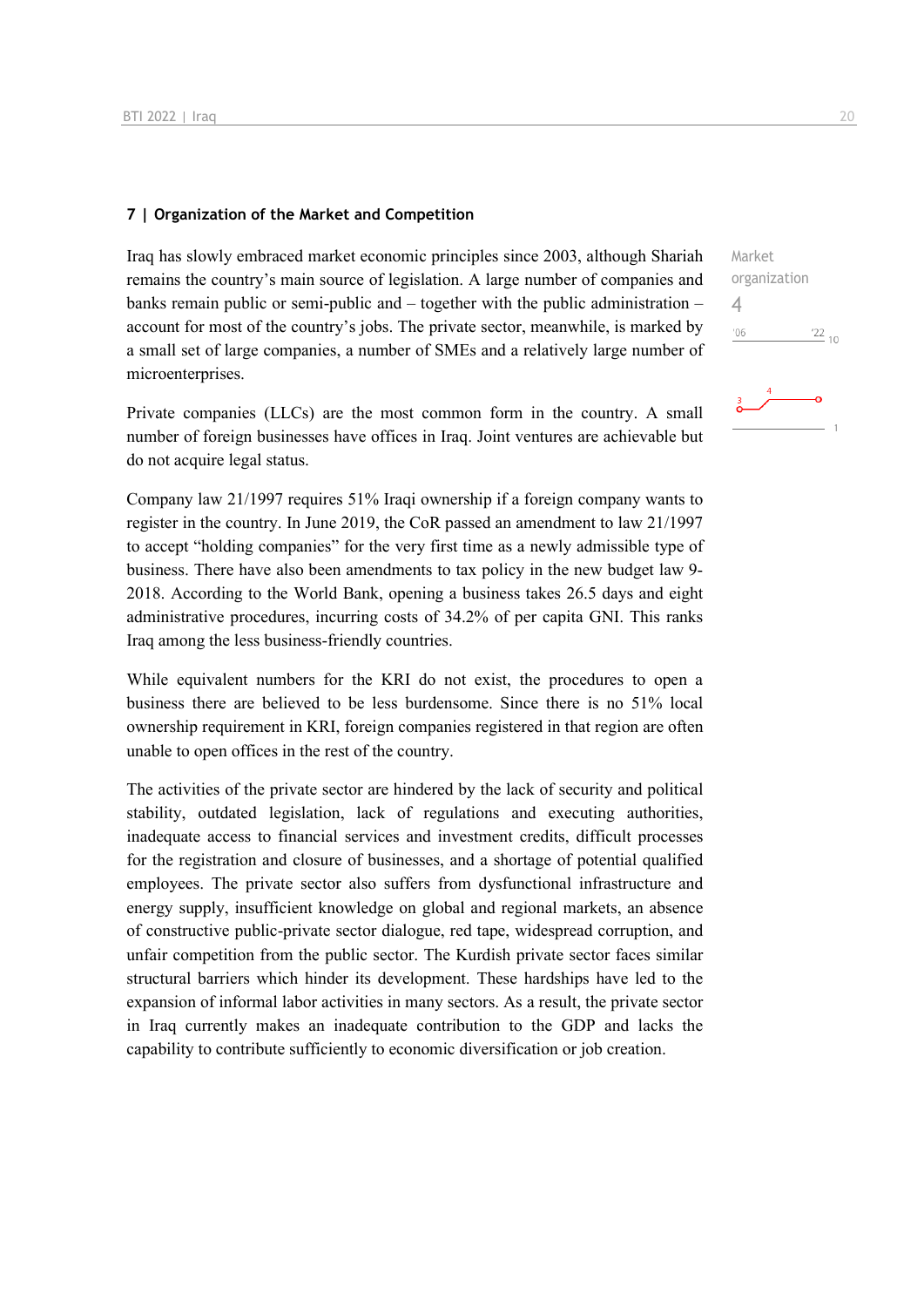The Law of Competition and Antitrust (14/2010) regulates market competition and prevents monopolizing practices, including in trade and production activities. It prohibits the fixing of prices or of quantities of goods and services (e.g., sales conditions that distort competition). The law prohibits the division of a market based on geographical locations and the hoarding of materials on which a competitor relies, plus various other discriminatory practices. Article 4 of the law creates a Competition and Antitrust Council to implement the law. However, this body has not yet been established. Without it, firms do not have recourse against unfair business practices. Currently there is no institutional authority to enforce competition law in Iraq effectively.

Insecurity and political instability in the country makes it hard to enforce competition policies. In the south, Iran has been monopolizing trade in Iraq through its ties with prominent political and militia figures. According to Iran's Trade Promotion Organization, Iran's commodities make up \$10 billion of the total of \$40 billion in Iraqi imports annually. In addition, smuggling across the Iranian-Iraqi border is rampant and distorts market competition for many ordinary household goods in Iraq.

In the north, Turkey, as an almost exclusive oil exporter through the port of Ceyhan, has substantial economic and trade leverage in the KRI.

Iraq is eager to trade with its neighboring countries. It is bound by geopolitical realities, with Iran and Turkey having important leverage over the country. Nevertheless, Iraq aims to increase trade to \$20 billion with both countries.

However, rampant corruption and the political and security uncertainty in the country remain the biggest challenges for foreign investment. Other challenges that discourage foreign investment include visa requirements, shortages in electricity, customs regulations and unreliable dispute resolution regulations.

The company law 17/2019 (an amendment of law 21/1997) requires at least 51% Iraqi ownership of foreign entities to be registered. The Iraqi central bank (CBI) requires compliance with the U.S. office of foreign assets control sanctions. The bank also compiles its own blacklist of non-compliant banks (many from the KRI) that it then no longer trades with.

Iraq is party to the pan-Arab Israel boycott. Iraqis are not allowed to buy, sell, or enter into a business contract with an Israeli entity (be it the government, an Israeli citizen, an Israeli resident, or an Israeli company).

Tariff Law 22/2010 introduced a new tariff schedule based on what is called "Harmonized Classification System-HS" coding that implements tariffs from 0% to 80%. On January 19, 2016, a customs tariff was introduced imposing 30% custom duty on all imported goods passing through Iraqi ports. This, in turn, harmed business at the country's main port of Umm Qasr in Basra, resulting in the port accumulating uncollected cargo containers.

3



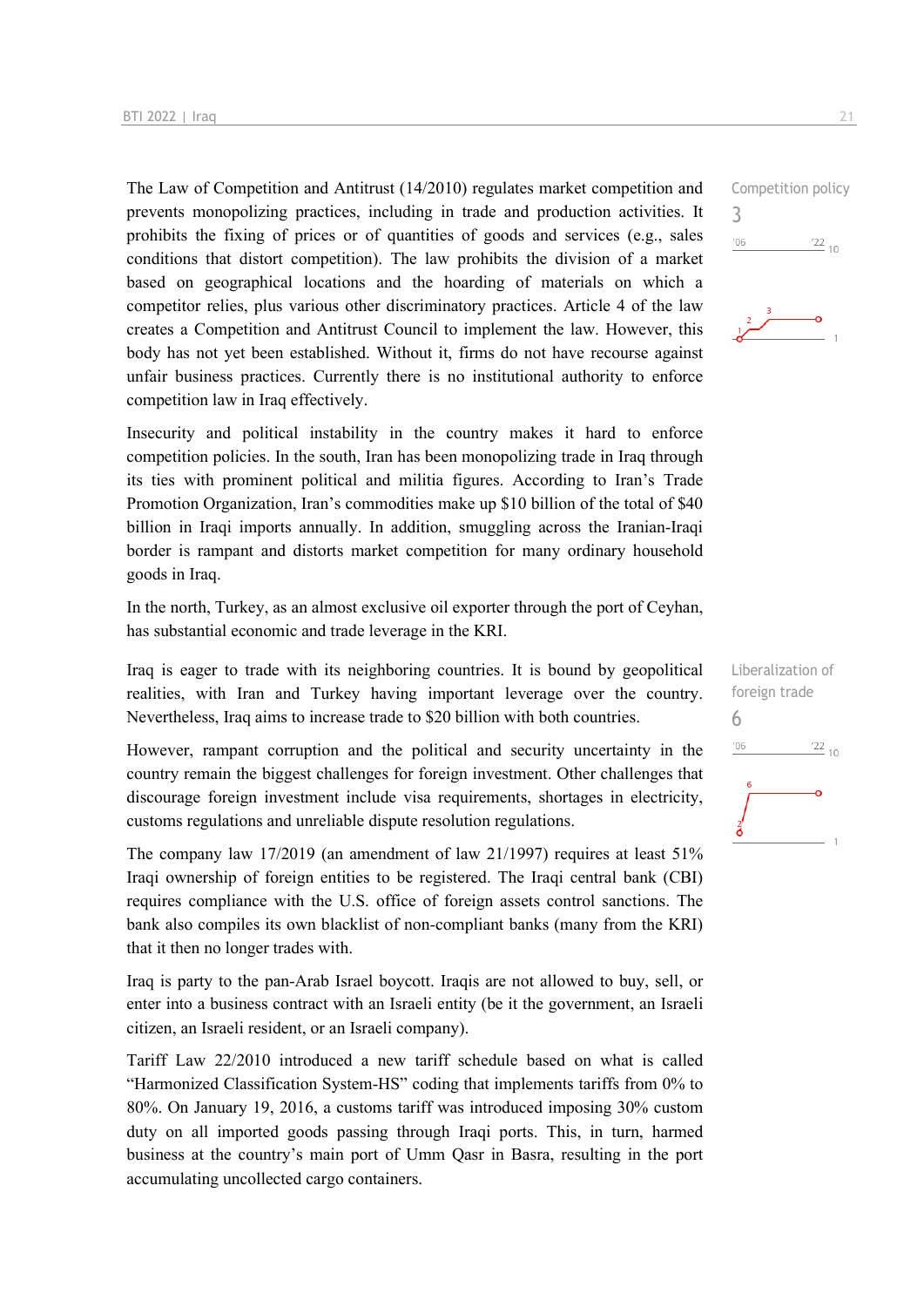There are a number of non-tariff barriers in Iraq, frequently leading to lengthy and unpredictable delays when clearing customs. Exports are also subject to long delays and companies must obtain certificates of origin for their products.

Iraq has bilateral free-trade agreements with 11 Arab countries, in line with the Free Zone Authority Law 3/1998. In theory, capital, profits and investment income from projects in a free zone (FZ) are exempt from all taxes and fees throughout the life of any project. However, goods imported through FZs are still subject to Iraq's 5% tariff when they leave the zone (except for re-export).

While the law of domestic arbitration is fairly well developed, international arbitration is not sufficiently supported by Iraqi law because the country has not signed or adopted the two most important legal instruments for international commercial arbitration: the U.N. Convention on Recognition and Enforcement of Foreign Arbitral Awards ("New York Convention," 1958) and the attendant rules and procedures established by the U.N. Commission on International Trade Law (UNCITRAL).

The National Investment Law allows domestic and foreign investors alike to qualify for incentives. Foreign investors are allowed to trade in shares and securities listed on the Iraqi Stock Exchange (ISX). The Iraqi authorities confirm that in practice there are no restrictions on current account or capital transactions involving currency exchange as long as the underlying transactions are supported by valid documentation. It remains unclear whether currency convertibility is entirely free from exchange restrictions. The National Investment Law contains provisions that would allow investors to bank and transfer capital inside or outside of Iraq. It also permits investors who hold an investment license to enjoy exemptions from taxes and fees for a period of 10 years.

More than 70 banks have been established in Iraq since 2003, but there are only 920 branches open across the country, and the sector as a whole is underdeveloped. Banks contribute less than 2% of Iraq's GDP. Their services are basic and lack technological updates. The number of ATMs is low: reportedly one ATM per approximately 100,000 inhabitants. Most daily financial transactions are carried out in cash.

The two main banks, the Rafidain Bank and Rasheed Bank, offer 5% and 7% interest respectively on deposited money. These two banks, along with al-Iraqiya for state-owned trade, hold approximately 90% of the sector's assets. Amid the financial crisis of 2020, the government – approved by the  $CoR$  – borrowed money from these three banks (raising the government's domestic debt).

Individuals mistrust the banking system and prefer to save their money at home rather than deposit it in banks. It is estimated that Iraqis hoard nearly \$38 million at home. World Bank figures indicate that only 23% of Iraqi families have an account Banking system 4 $^{\prime}06$  $\frac{22}{10}$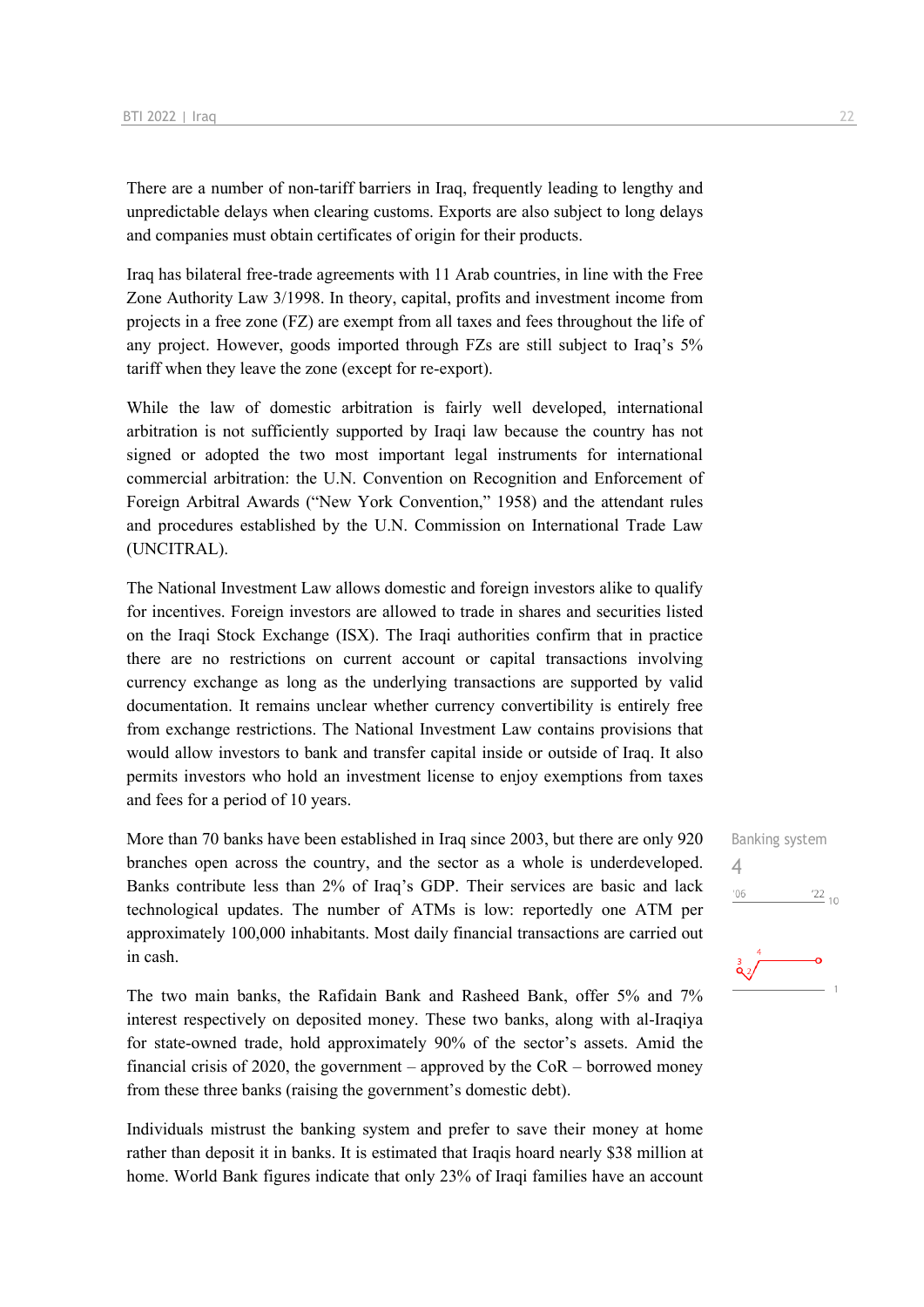with a financial institution, among the lowest rates in the Arab world. Formal employees receive their salaries through banks, but they usually withdraw the money immediately rather than hold it on deposit.

Due to the weak banking system, business owners often work with banks in neighboring countries for their international commercial dealings. The Trade Bank of Iraq (TBI) is the only bank in Iraq that allows businesspeople to open credit, although it does not provide banking facilities. The World Bank estimates that less than 5% of loans secured taken out by small and medium enterprises are from local Iraqi banks. Most entrepreneurs and investors borrow from family and friends.

In 2019, Finance Minister Fuad Hussein inaugurated the first international outlet of the TBI in Riyadh, Saudi Arabia. The aim was to enhance TBI's international credentials, promote investment opportunities in Iraq, and help with reconstruction efforts in the country. TBI also planned to open a branch in China and update its license in the UAE in further moves to increase its revenues. Amid the decline of the Turkish lira, the TBI sought to buy a commercial bank in Turkey, Iraq's largest trade partner. However, all of these moves have been put on hold by the financial crisis and the COVID-19 pandemic.

#### **8 | Monetary and fiscal stability**

Through Iraq's central bank (CBI) – established in 2004 – the government's monetary policy is focused on maintaining price stability. Inflation (CPI) had until 2020 been extremely low, and even in the negative with -0.2% in 2019 (and 0.4% in 2018). The Iraqi dinar is pegged to the U.S. dollar, which is conducive to maintaining this low level of inflation.

In September 2020, Prime Minister al-Kadhimi appointed Mustafa Ghaleb as the new governor of the CBI. He is tasked with addressing several challenges. One unresolved issue is the looting of \$800 million that the IS stole from the country's banks between 2014 and 2017. Of a more structural nature is the Iraqi economy's overall petro-dollarization, with the country's foreign currency reserves closely linked to the global oil market. Therefore, any drop in oil prices decreases Iraq's foreign reserves. The 2020 drop in oil prices destabilized the monetary system.

By default, the Iraqi dinar had to be devalued by 22.7% in December 2020 to achieve a balance in the country's deficit. This devaluation caused further public discontent as it led to increases in the prices of exports and commodities.

Following a CoR decree that U.S. forces should withdraw from Iraq because of the assassination of Soleimani and al-Muhandis in January 2020, the Trump administration advised Iraq that it would shut down the country's access to the central bank account which is held at the Federal Reserve Bank of New York. Monetary stability 6 $\frac{22}{10}$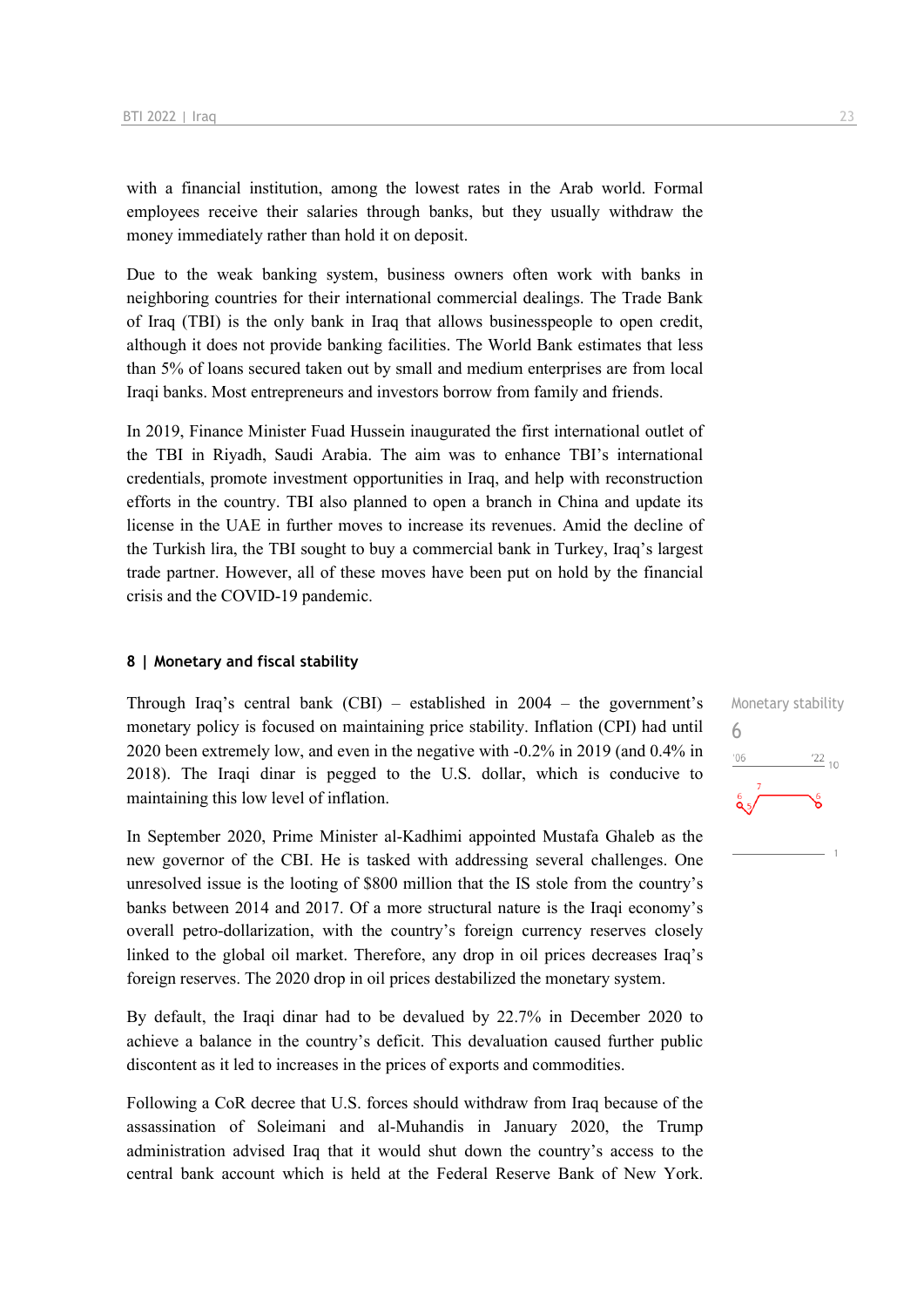Continuing U.S.-Iraq dialogue prevented such a scenario from materializing. The CBI was forced to comply with U.S. sanctions against Iran. At first, the U.S. administration warned Iraq not to trade with Iran using the U.S. dollar, a move intended to decrease Iran's access to the currency. This caused a problem because Iraq not only imports commodities from Iran but also electricity and gas. In 2020, the U.S. restricted the Iraqi banks from conducting transactions with Iran following its extension of sanctions against the Iranian regime. In October 2020, Londonbased private TV channel "Iran International" reported that there "have been repeated suggestions that with dollar payments blocked, Iran might receive payments in kind, either through using dinars or through a barter arrangement."

Due to fiscal troubles after the drop in oil prices and the impacts of the COVID-19 pandemic, the Iraqi government increased its borrowing from the CBI from IQD 14 trillion in May 2020 to nearly IQD 30 trillion in August 2020, after the CoR's approval in June 2020.

With the decline of oil prices, U.S. dollar reserves declined from \$62 billion at the end of 2019 to \$51 billion by September 2020. Additional spending to counter the COVID-19 pandemic has been low, amounting to only \$300 million as of January 2021, equivalent to 0.2% of GDP, and according to the IMF, one of the lowest spending rates in the world.

The CBI created a fund to collect donations from financial institutions for the Ministry of Health to support the latter's efforts to fight the COVID-19 pandemic. The CBI was able to collect \$37 million through this initiative. \$20 million came from the CBI itself, while \$5 million came from the Trade Bank of Iraq.

#### **9 | Private Property**

The constitution guarantees personal property rights. It bans expropriation, except for a higher public benefit (which has never been clearly defined) and in combination with just compensation determined by law (article 23). Similarly, investment projects cannot be nationalized or seized, except under a judicial judgment (2006 Investment Law, article 12). Iraq has signed several intellectual property conventions such as the World Intellectual Property Organization (WIPO) Convention and the Paris Convention for the Protection of Industrial Property.

Since the IS offensives in summer 2014, Kurdish and government forces, as well as paramilitary armed groups (the IS and Shi'a militias), have been responsible for indiscriminate attacks on civilians, including the seizure and destruction of private property. As part of its 2018 – 2022 reconstruction and recovery package, the government committed to the rebuilding of destroyed properties. With hundreds of thousands of people still internally displaced, this will be a difficult endeavor. Women are particularly affected, as their access to legal support and compensation is especially hindered by tribes, militias and sometimes their own male relatives.





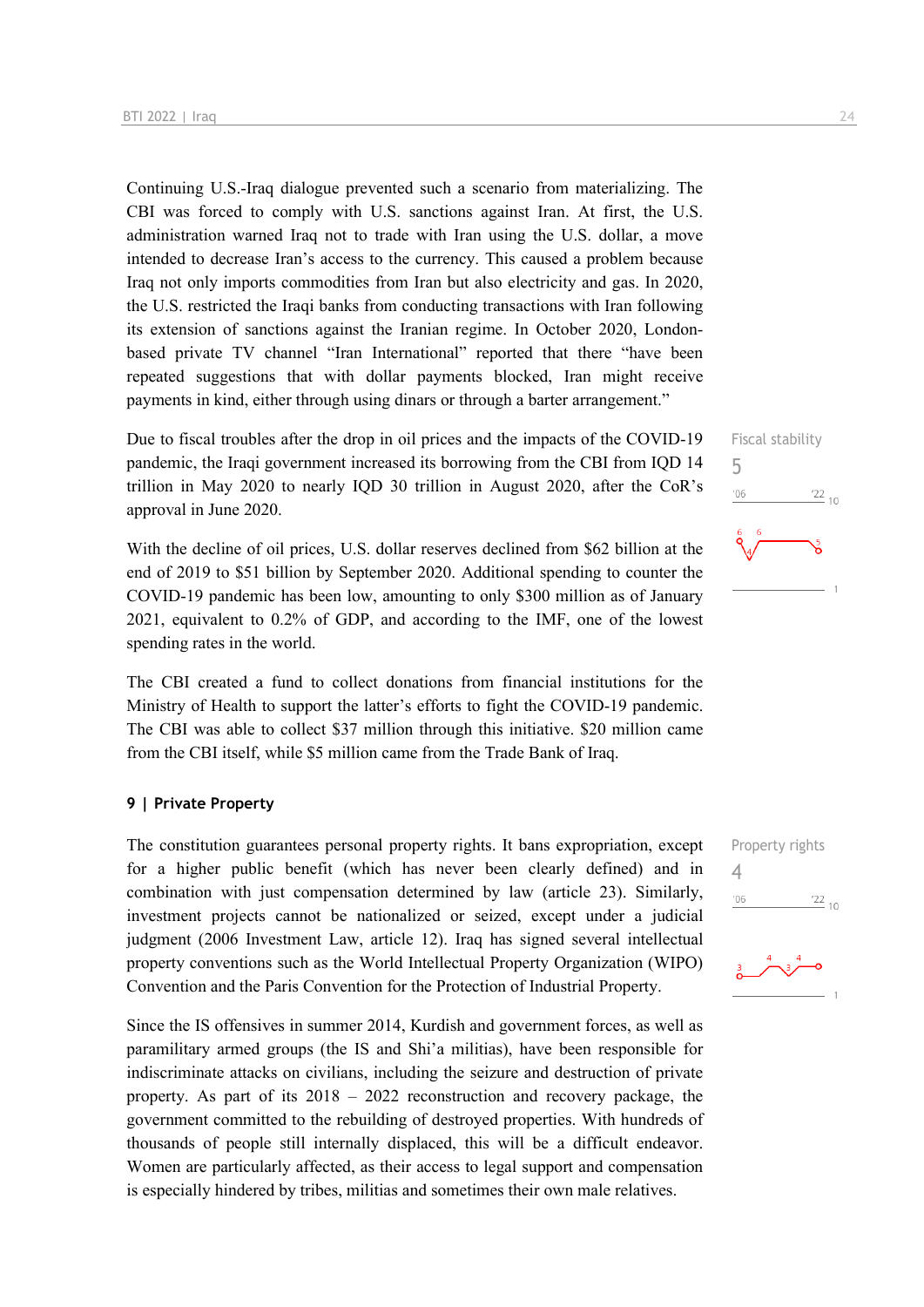Iraq has compensation laws that entitle Iraqi citizens to financial compensation if they have been affected by military operations and wars, namely law 20/2009 and law 57/2015. Residents of previously IS-held territories, such as Anbar, Diyala, Kirkuk, Nineveh and Salah al-Din, are entitled to compensation. Claimants must submit their claim to one of a number of dedicated compensation (sub)committees located across Iraq.

Private companies are regulated by Company Law 21/1997 (amended in 2004 and 2019). However, in practice, company establishment faces many challenges such as neglected infrastructure, the weak framework of legal provisions and regulations for consumer protection and production standards, and few investment incentives. As a consequence, the private sector is weak compared to the still dominant public and semi-public enterprises. The state-owned economy is one of the major legacies of the previous Ba'th regime, where the state exerted complete control over the economy (with some minor privatization attempts after the Iran-Iraq war).

Private sector growth is important as it could reduce the country's over-reliance on the oil sector. It would also create more jobs for Iraq's growing workforce. In February 2015, the Iraqi government launched a Private Sector Development Strategy 2014 – 2030, in an attempt to enhance the private sector. The strategy aimed to stimulate growth and create jobs through diversifying the private sector and promoting investment.

Because of the impact of the COVID-19 pandemic on the public health sector, the Ministry of Health turned to private businesses to support the government's efforts to mitigate the crisis and upgrade health equipment and services. One example is the government's use of the Andalus Hospital and Specialized Cancer Treatment Center in Baghdad, owned by an Iraqi pathologist.

#### **10 | Welfare Regime**

The Ministry of Planning estimates the population of Iraq to be 40.2 million. Despite the COVID-19 pandemic (which drastically increased the number of people in poverty from one-third to half of the population), life expectancy for 2021 was projected to be 70.8 years, a slight increase from 2019 (70.65 years).

The COVID-19 pandemic hit Iraq in March 2020. The Oxford COVID-19 Government Response Stringency Index recorded a high percentage of workplace closings (67%), and the government redirected funds from areas deemed nonessential to the Ministry of Health. The Supreme Committee for Health and National Safety established a cash transfer scheme for private sector workers without government-guaranteed salaries or benefits, with IQD 30,000 (approximately \$21) for each eligible individual. The IMF estimated that this scheme cost around IQD 300 billion (approximately \$210 million).





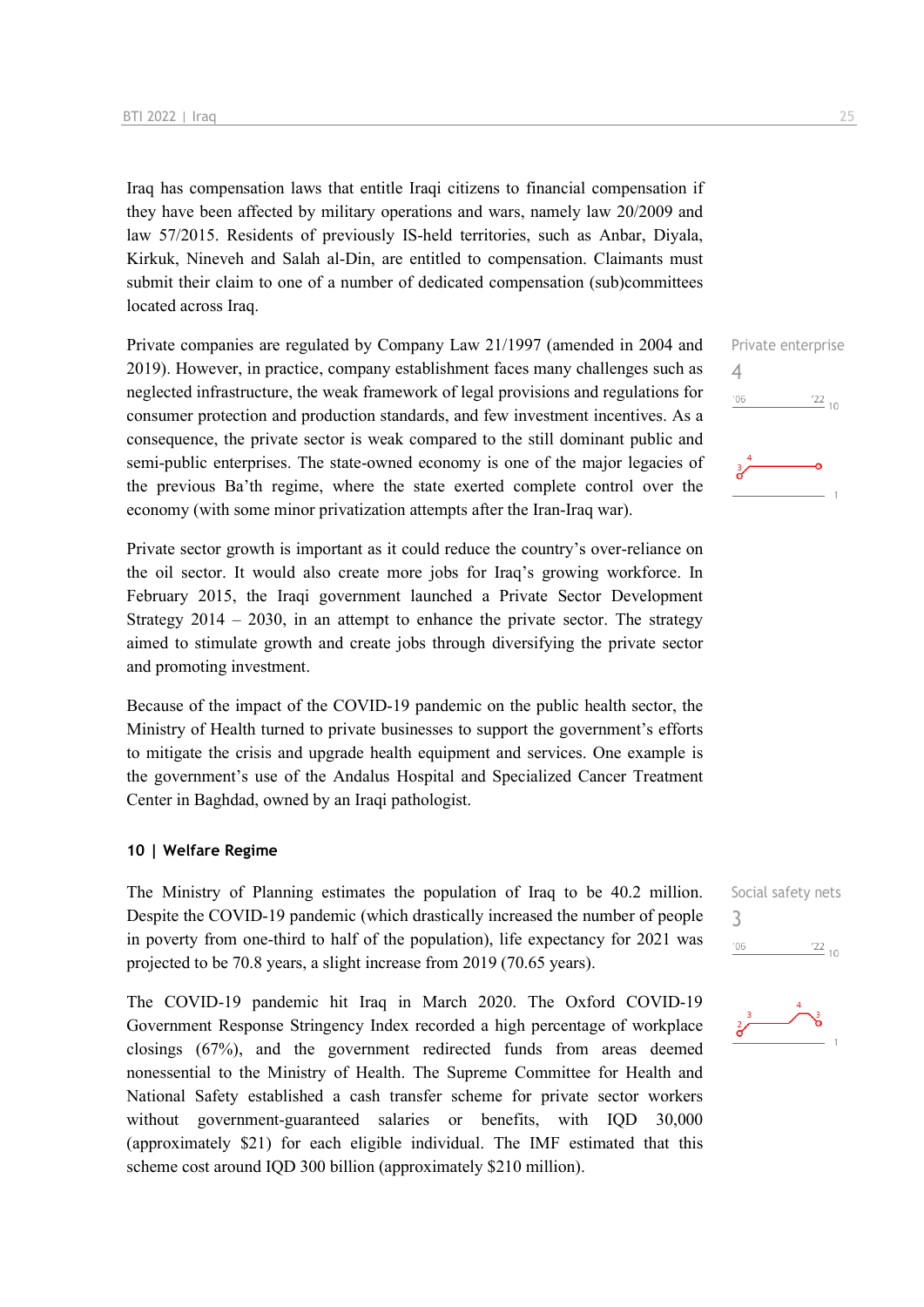The October 2019 demonstrations resulted in the hiring of additional public sector employees and a reduction in the retirement age. The government however decided during the COVID-19 pandemic to cut public salaries and put an end to double salaries in the public sector. Despite these measures, salaries and pension liabilities increased from \$44 billion in 2019 to nearly \$50 billion in 2020.

To save money in response to the COVID-19 crisis, the government revoked the "Rafha detainees" law. This affected approximately 30,000 detainees, opponents of Saddam Hussein's Ba'th regime, who had been imprisoned in the "Rafha" camp until 2003. In 2006, the CoR had passed a law granting each detainee a monthly salary of nearly \$1,000 plus privileges such as access to health treatment outside the country, scholarships, jobs and land. The monthly costs for the state's treasury were estimated to be at least \$30 million.

The Public Distribution System (PDS), which was created in 1991 in response to the humanitarian crisis following the occupation of Kuwait and the economic sanctions that followed, remains available to most of the population today as a measure to address food insecurity for Iraq's many deprived people. However, for the past two years, the government has only delivered flour, and no other commodities such as cooking oil or sugar. There was a government proposal to substitute PDS with cash (IQD 17,000, approximately \$12 per person), but with the constant security and economic instabilities, no decision has yet been taken on this.

The government agenda 2030 aims to focus on poverty reduction and reform of the economy. The agenda is restricted by the fragility of the macroeconomy, which is dependent on oil prices, and the domestic and regional political and security climate.

The frequent wars and conflicts in Iraq have destroyed the health care system in the country. Given the increasing levels of poverty across Iraq, ordinary citizens can hardly afford access to good quality health care, a fatal position during the COVID-19 pandemic.

Women in Iraq do not have access to equal opportunities. Apart from the peripheral norms of honor killing and conjugal violence, the legal system in many cases legalizes the abuse of women's rights. Although Iraq ratified the Convention on the Elimination of All Forms of Discrimination Against Women (CEDAW) in 1986, numerous Iraqi laws do not fulfill the requirements of the convention, especially the personal status law and the penalty law. For instance, article 7 of the personal status law regulates the age of marriage. It states this to be 18 years, but it also states that judges can authorize the marriage of 15-year-old girls.

In education, Iraq's literacy rate –  $85.6\%$  overall – reflects a stark imbalance between a rate of 91.2% for males and 79.9% for females (aged 15 or more, World Bank 2017). Gross enrollment rates in primary schools have increased in the past

## Equal opportunity 3 $^{\prime}06$  $\frac{22}{10}$  $\begin{picture}(180,10) \put(0,0){\line(1,0){10}} \put(10,0){\line(1,0){10}} \put(10,0){\line(1,0){10}} \put(10,0){\line(1,0){10}} \put(10,0){\line(1,0){10}} \put(10,0){\line(1,0){10}} \put(10,0){\line(1,0){10}} \put(10,0){\line(1,0){10}} \put(10,0){\line(1,0){10}} \put(10,0){\line(1,0){10}} \put(10,0){\line(1,0){10}} \put(10,0){\line($

ے۔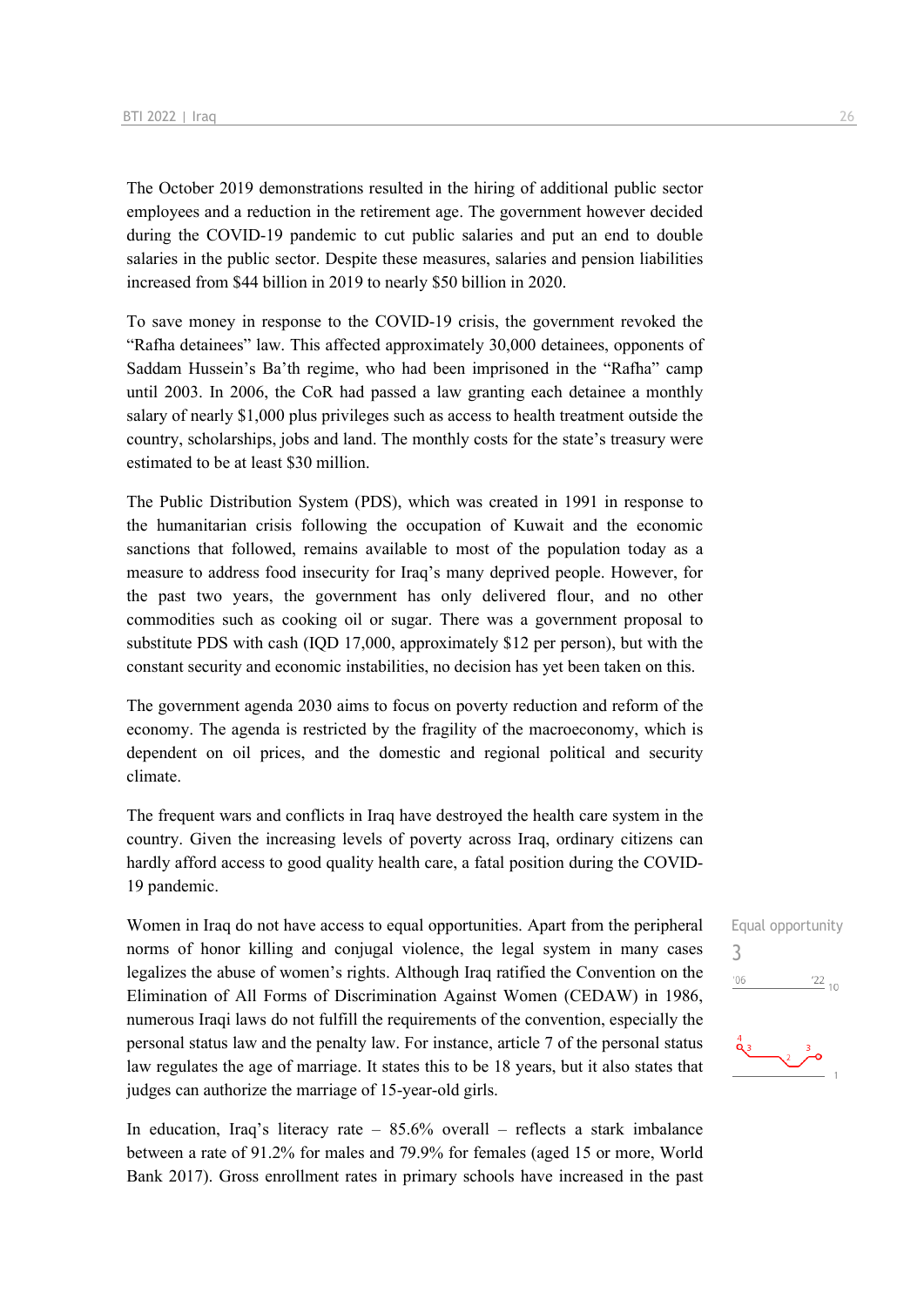few years and reached 108.7%, but they fall sharply for secondary (53.9%) and tertiary education (16.2%) (World Bank, 2020). Female enrollment rates increased at all levels of education but still trail the rate for boys. Girls tend to drop out of education at higher rates than boys, reflected in the female-to-male-enrollment ratio of 0.8, 0.7, and 0.6 over the three education levels.

The relative balance in access to education is not reflected in the labor market. Iraq has an unemployment rate for young people (15-24) of 25.6%, of which 63.3% are female. U.N. Women estimated that the labor force participation rate of women in Iraq is low: only 12.3% in 2018. Social roles discourage women from seeking employment opportunities, but the looming conflicts and displacements are even stronger factors.

#### **11 | Economic Performance**

Due to falling oil prices and the challenge posed by the COVID-19 pandemic, Iraq's GDP per capita decreased dramatically from roughly \$6,000 in 2019 to nearly \$4,500 in 2020 (after experiencing growth of 2.1% in 2019 following a period of contraction during the conflict with IS). The World Bank estimates that Iraq's total GDP will drop by 9.5% in 2020, from \$234 billion in 2019. GDP growth is however expected to rise by 2% in 2021, if conditions don't deteriorate.

With the Iraqi dinar pegged to the U.S. dollar, CPI inflation has been traditionally low in Iraq, at 0.4% in 2018 and even -0.2% in 2019. But given the current economic challenges, the deficit in the public budget, and the decrease of foreign currency reserves, inflation is expected to reach an average of 2% in the upcoming years.

Unemployment rates have increased dramatically, from 8.0% in 2012 to 13.7% in 2020 (Trading Economics 2020).

In 2018, foreign direct investment (FDI) in Iraq amounted to only \$5 million and is overall negative (representing -1.3% of GDP in 2019). Since 2020, FDI is expected to have decreased even further due to restrictions on movement of people between Iraq's neighboring countries due to COVID-19 pandemic restrictions. Once trade relations normalize, regional FDIs are expected to follow.

In compliance with OPEC regulations, Iraq decreased its oil exports to roughly 2.6 million barrels per day (bpd), but began to increase its oil production to 3.842 million bpd in October 2020, slightly above its regular quota of 3.804 million bpd. This decision was taken in order to overcome economic challenges.

Primarily driven by its oil sales, Iraq's current account balance fell from \$34.4 billion in 2018 to \$15.7 billion in 2019 (albeit still considerably higher than during the IS-affected years, i.e., \$2.8 billion in 2015 and \$2.2 billion in 2016).

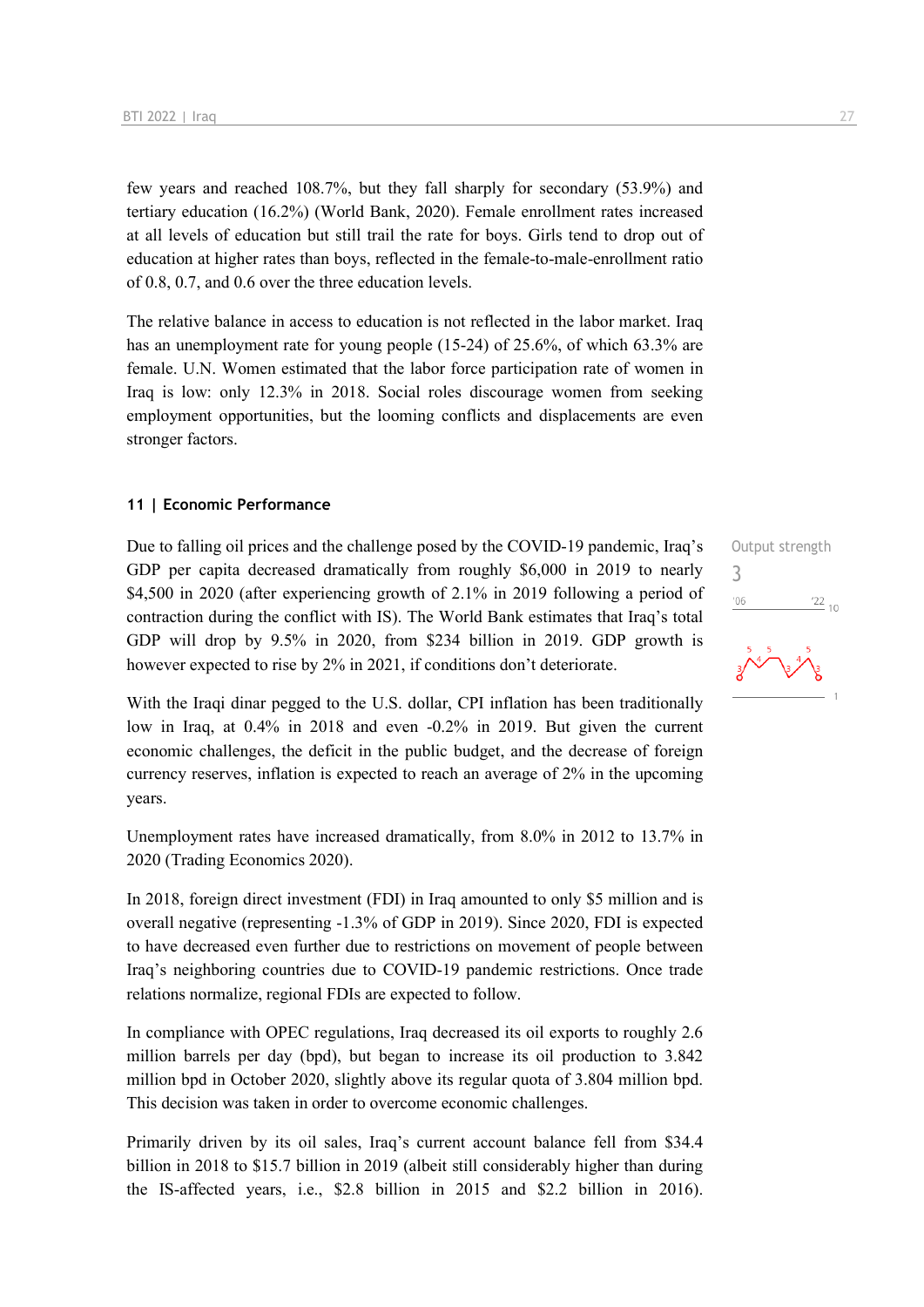Correspondingly, Iraq's budget balance registered a dramatic decline from approximately 0.9% in 2019 to -17% in 2020. That said, the budget balance is expected to increase slowly to -9.5% in 2022. Gross capital formation reached 12.9% of GDP in 2018.

The country's public debt is expected to increase from \$114 billion in 2019 to \$128 billion in 2021 and exceed \$170 billion by 2024. Net lending was -6.8% of GDP and tax revenues represented only 2% of GDP (both 2016, latest data available).

#### **12 | Sustainability**

Environmental challenges pose a major threat to health and food security in Iraq. The country – to a lesser extent in the KRI and to a greater extent in the south – suffers from high levels of water, air, and soil pollution.

The causes of environmental degradation are global, regional, and domestic. Like any other country, Iraq is suffering from global warming. It has also experienced water scarcity because of the increasing number of projects and dams on the Tigris and Euphrates caused by neighboring countries, particularly Turkey, violating international laws. Iraq relies on various transboundary rivers that it shares with Iran, Turkey, and Syria for approximately 70% of its water. The remaining 30% of its water comes from rainfall. Droughts and water scarcity threaten the agricultural sector and encourage urban migration, especially in the south.

Iraq scores the lowest levels in all of the international environment indicators, and this is primarily due to domestic shortcomings. The country is still recovering from the policies of the Ba'th regime, such as drying out the marshes, leading to a catastrophic loss of biodiversity, cutting down millions of palm trees, burning oil wells in the south during the Kuwait crisis, and using chemical weapons against the Kurds. Environmental destruction has been also caused by successive wars and the use of depleted uranium and mines. The U.S. airstrikes on the oil infrastructure that was under IS control – aimed to deprive the latter of a source of finance for their terrorism – caused major environmental damage. The negligence of the government has led to other pollution crises such as the burning of sulfur fields in Mosul.

Population growth has increased pressure on natural resources. At the governance level, the country has consistently failed to establish an effective environmental policy to raise environmental awareness or to take legal action against any environmental violations. Oil production has been a major ecological hazard due to refineries that are insufficiently equipped with environmentally friendly technologies.

The Ministry of Health and Environment has contributed to the National Development Plan of  $2018 - 2022$ , which includes the agenda to work toward a sustainable development strategy to overcome these environmental challenges. However, even if these steps are taken in the short-term, it will take the country decades to overcome its aforementioned challenges.

Environmental policy 2 $'06$  $122_{10}$ 

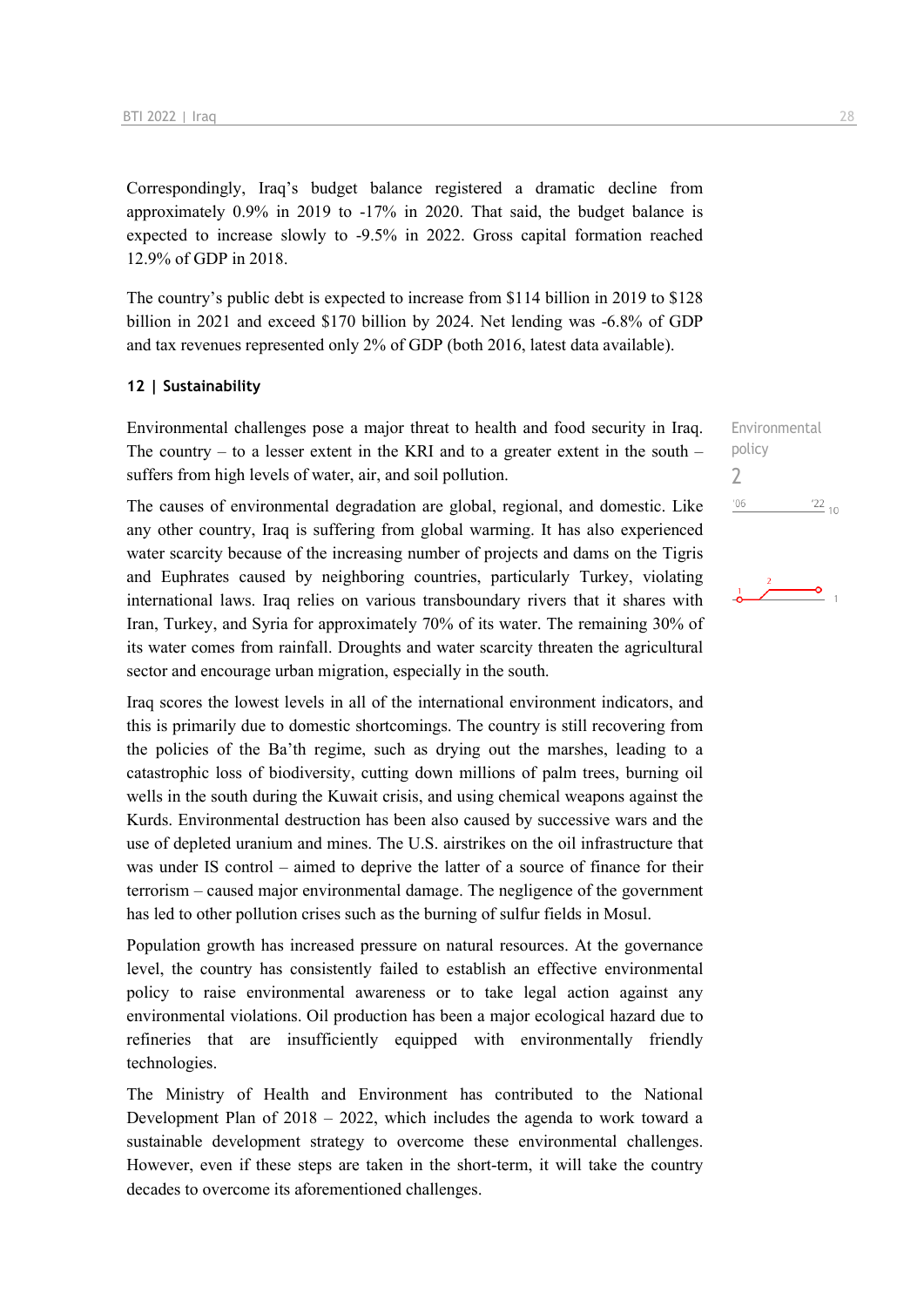According to UNICEF, Iraq's government spent less than 0.6% of its national budget on education in 2020, placing it "at the bottom rank of Middle East countries." The government's education budget is barely enough to bring educational institutions and training facilities (universities, hospitals, etc.) up to acceptable modern standards. R&D expenditure is nonexistent.

In the 2019 U.N. Education Index, Iraq achieved a score of 0.557. Quality of teaching is rarely ensured, as there are not enough teachers available either for financial reasons or because they left the country after intellectuals and specialized professionals were systematically targeted, driven out of the country, or killed during the separate waves of violence.

Due to austerity measures implemented by former Prime Minister Haider al-Abadi's government, Iraqi students who seek government scholarships to pursue their studies abroad now face a difficult situation. The Ministry of Higher Education decided in early 2015 to limit scholarships to three years. All new scholarships offered by other funding bodies such as the Higher Committee for Education Development in Iraq (HCEDI) have been frozen indefinitely.

After it seized Mosul in June 2014, the IS imposed its radically backward vision on the city's universities and higher education institutes, banning the study of law, politics, arts, archaeology, sports, and philosophy, and closing schools of tourism and hotel business management. Moreover, IS introduced a new school curriculum for children living in Mosul which promoted the ideology of the Islamic Caliphate and religious fundamentalism. Subjects like art, music, history, and literature were removed and replaced with subjects on Shariah law and jihad training. This in turn discouraged parents from sending their children to school. People who protested these impositions were executed. Save the Children has established learning tents for children, and UNDP's Funding Facility for Immediate Stabilization has helped the Iraqi government to stabilize the regions that have been liberated from IS or that host significant numbers of IDPs who often live in temporary tent camps.

Nevertheless, the education infrastructure is poor, especially in areas liberated from IS. Reports have found that one out of five schools has been destroyed during the war against IS. The 2021 budget commits the government to build 1,000 new schools as part of its efforts to enhance the education sector.

Education policy / R&D 3 $^{\prime}06$  $122_{10}$ 

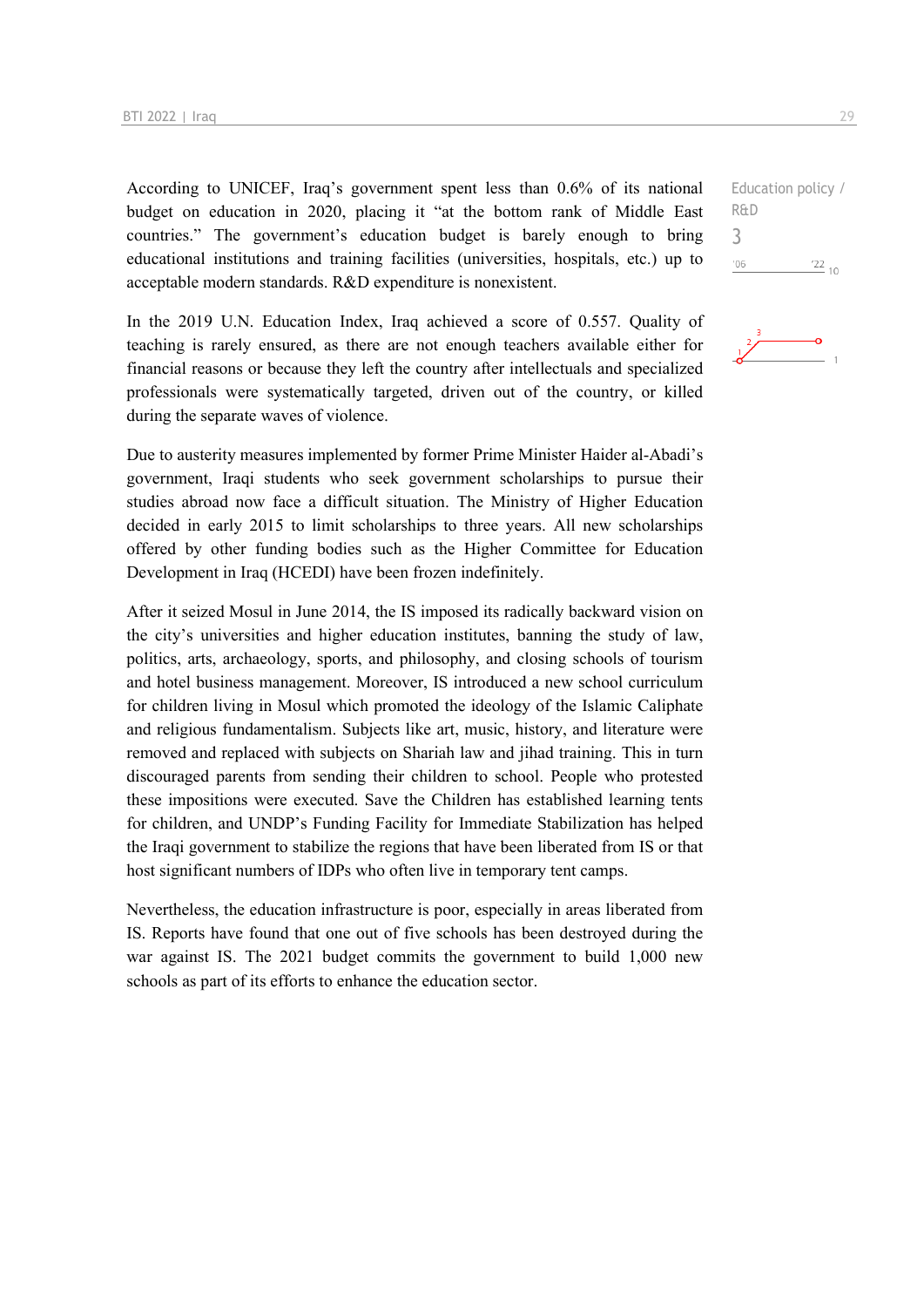## Governance

### I. Level of Difficulty

Because Iraq's economic sector depends on income derived from oil (94% of GDP), the country depends on global oil prices. Rampant corruption, as well as lack of income diversification, renders the Iraqi economy extremely fragile. The COVID-19 pandemic has had a significant impact on Iraq's economic performance.

Infrastructure and human capacities have been underdeveloped since the 2003 war and were further harmed by the IS invasion. A significant amount of the state's budget goes to security spending, while other important areas remain largely underfunded, such as health, education, and the environment. Violence has heavily impaired social peace and social capital. Sectarian-based proportionality means that candidates for new posts are selected less on their professional merits, but rather on their specific ethnic or religious affiliation.

Vast parts of the country have suffered environmental degradation after chemical weaponry was deployed, particularly during the 2003 war. Severe droughts provoked by climate change or continued dam construction along the upper Euphrates and Tigris rivers in Syria and Turkey have exacerbated the situation further.

The permanent security and political uncertainty, and COVID-19 confinement measures have hindered any long-term planning and reduced the attractiveness of Iraq as a place in which to invest. This is compounded by the weak rule of law and endemic corruption, further harming the already struggling economy.

Decades of authoritarianism in Iraq have hampered civil society's development, with a slightly better picture in KRI where civil society organizations (CSOs) were established after the region achieved autonomy at the end of the 1991 Gulf War. After the removal of Saddam Hussein in 2003, CSOs mushroomed in other parts of the country, albeit with little professionalism and little effectiveness.

Nevertheless, there is a steady, albeit slow, rise of NGO influence and relevance. International organizations often work through local NGOs to deliver primarily humanitarian aid and deliver development cooperation programs. The 2019 protests marked a new surge of civil society activity, linking the street to the state in the hopes of advancing a political agenda capable of changing the established means of power-sharing based on "muhasasa" politics.

Structural constraints 9  $\frac{122}{10}$ 

Civil society traditions 8 $\frac{22}{10}$  $106$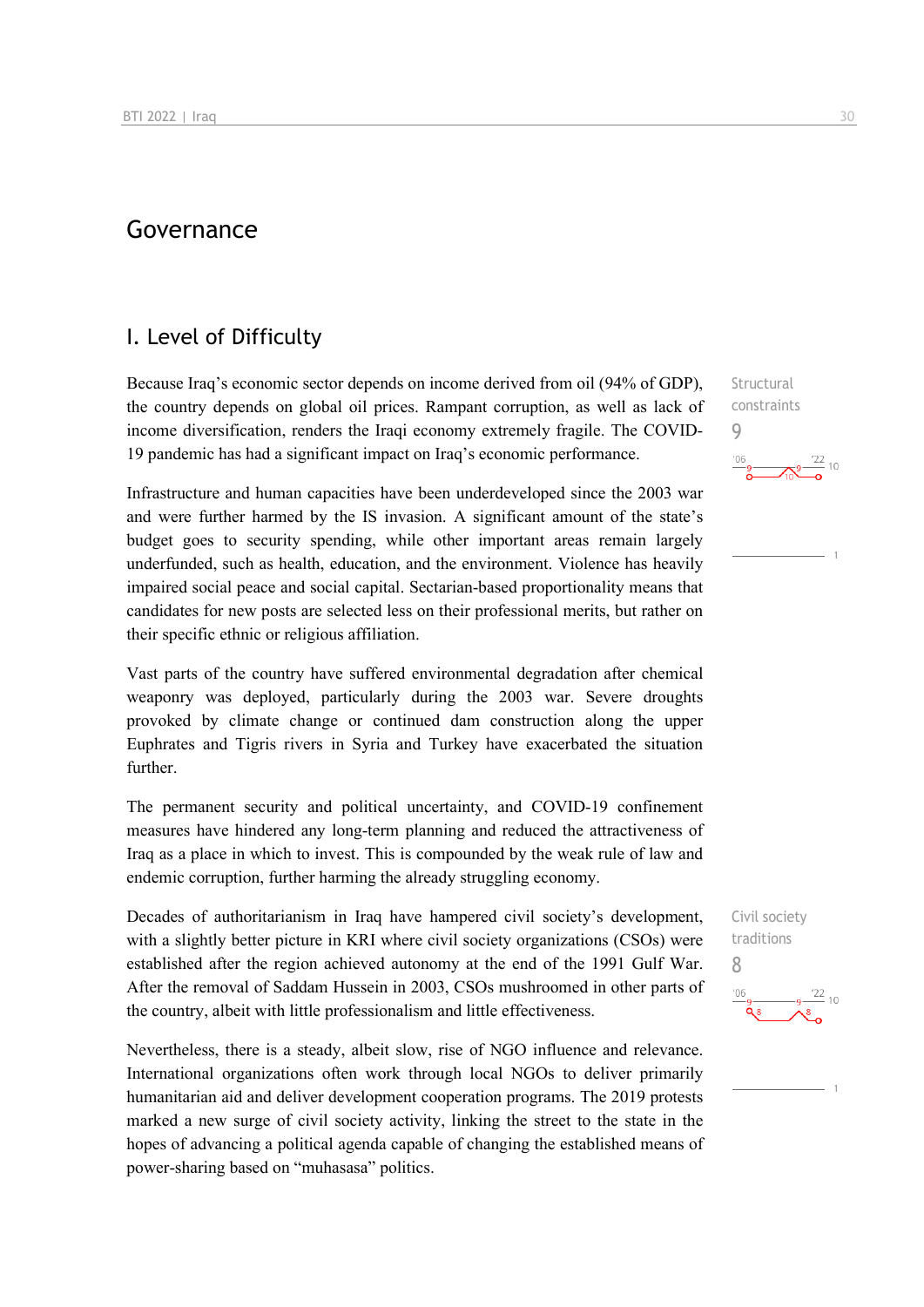While conflict intensity in Iraq decreased after the loss of territory suffered by the Islamic State (IS) group in 2017, the PMF and continuing low-intensity IS terrorist attacks in Kirkuk, Diyala, and Salah al-Din continue to pose security challenges to societal peace. The PMF has been accused of several massacres in Sunni areas, and of killing peaceful protesters in Baghdad and in southern cities. The PMF has been attacking the U.S. and international coalition forces since December 2019, which has contributed to the intensity of the conflict in the country – especially after the U.S. army assassinated PMF deputy leader Abu Mahdi al-Muhandis and Qasem Soleimani, the commander of the Iranian Islamic Revolutionary Guard Corps's (IRGC) international branch, the Quds Forces, in January 2020.

The presence of the PKK in Sinjar and the KRI territories increases conflict intensity in the country. Although the PKK presence increased security cooperation between the KRI and Baghdad in the disputed areas, it escalated the conflict between the official Kurdish Peshmerga troops and the PKK. Turkey and Iran have been intensifying their attacks on the PKK and Iranian-Kurdish groups inside Iraqi territories, posing security challenges to interstate relations in the region.

Finally, many clans hoard light weapons, and short-range missiles pose challenges to social peace in the country. The Geneva-based Small Arms Survey estimated for 2017 the existence of more than 7.6 million civilian-held weapons in Iraq.

## II. Governance Performance

#### **14 | Steering Capability**

The cabinet of Prime Minister al-Kadhimi is provisional. Its primary goal was to calm the social protests that had erupted in October 2019 by vowing to meet the demands of the protesters and preparing for legislative elections. The government has also prioritized tackling corruption and improving the supply of electricity and water.

Acknowledging the high importance of oil revenues for Iraq's economy and state budget, the federal government prioritized oil production and the recovery of dysfunctional production sites. In the  $2020 - 2021$  budget, the government set a target of 3.25 million exported barrels per day (bpd), plus 250,000 bpd from the KRI.

Past governments (of Haidar Abadi and Adel Abdul-Mahdi) had prioritized the reconstruction of areas liberated from IS. Al-Kadhimi's government reiterated its commitment to the Agenda 2030 and the National Development Plan for 2018 – 2022. However, the COVID-19 pandemic has rendered any long-term plans mere wishful thinking for the moment.

#### Question Score





 $\frac{22}{10}$ 

Conflict intensity

8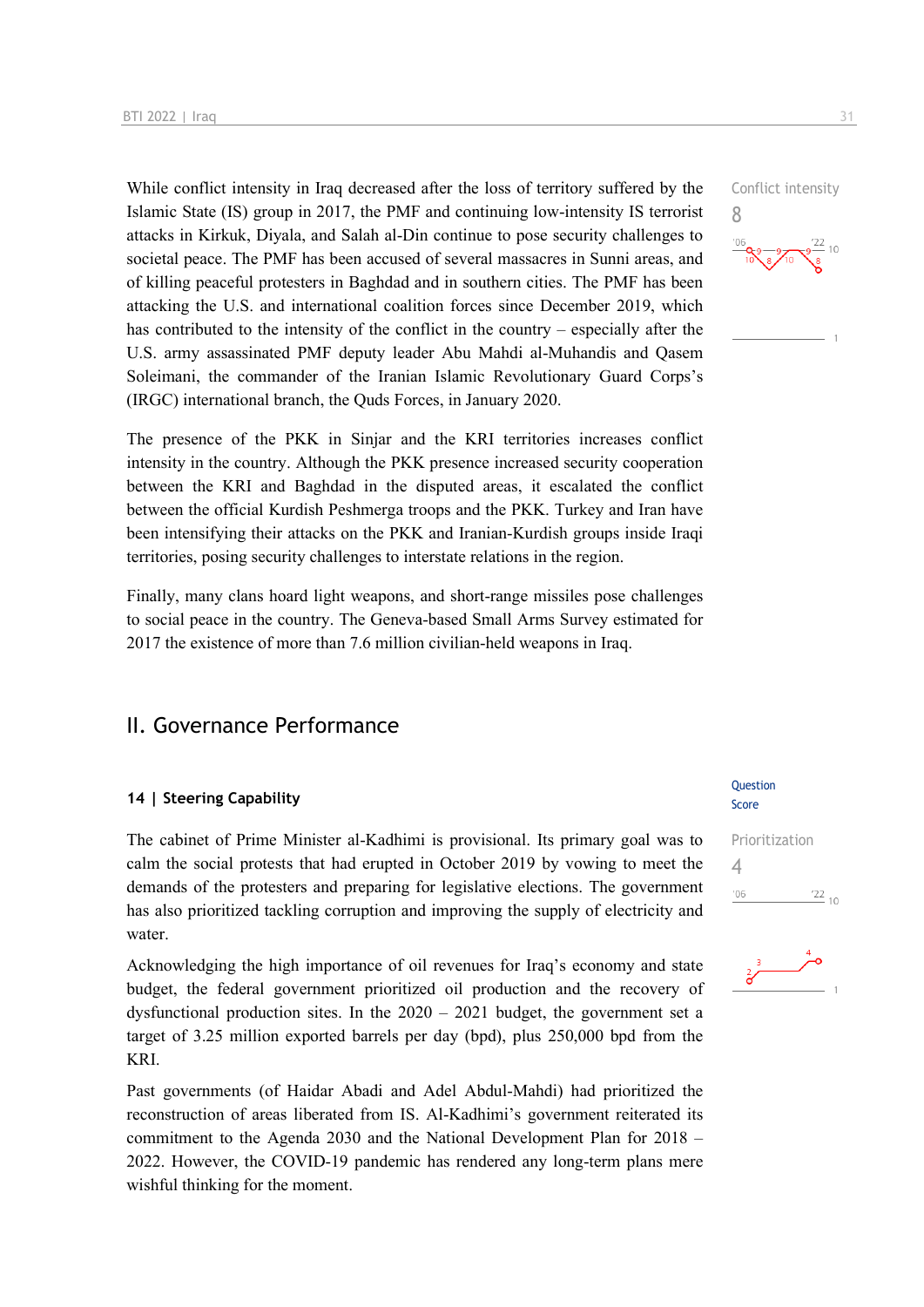Al-Kadhimi's government must deal with protesters' demands, combating violent non-state actors, and the COVID-19 pandemic. The pandemic has exacerbated civil dissatisfaction; the legislative elections have already been postponed to October 2021, and will possibly be postponed again.

The government's capability to implement any long-term plans are closely related to its financial capacity, which is overly dependent on the income Iraq can generate from global oil sales. Shortages of funds are a major cause of lack of implementation.

The PMF remains the federal government's primary counterinsurgency force, which achieved noticeable successes in the defeat of the IS. However, there is a significant likelihood that the PMF will continue to violate human rights.

Al-Kadhimi has been unable to protect the protesters from attacks and individual misbehavior of some officers in the police, the army and certain factions within the PMF. That said, the government was able to disassociate itself from the brutal acts committed against demonstrators; in a widely recognized move, al-Kadhimi has met with relatives of killed demonstrators to express his sympathies and promise credible investigations.

The federal government has taken successful steps in tackling corruption and improving the supply of electricity and water. al-Kadhimi signed a memorandum of understanding with the UNDP on anti-corruption strategies and has arrested convicted officials.

Following a CoR resolution concerning the withdrawal of foreign troops from Iraq, something al-Kadhimi described as "catastrophic," his government played an active role in the subsequent U.S.-Iraqi Dialogue. The talks resulted in the U.S. promising to leave some hundred GIs in the country for cooperation with the Iraqi army regarding training, rehabilitation, armament, and technical support.

While al-Kadhimi can be considered a pragmatist, the government's effectiveness is undermined by the CoR and its fragmented politics. However, al-Kadhimi has learned from past experiences not to compromise on the state's hard position against militant non-state actors that try to undermine the state's power. Unlike past governments, his government has been the first to undertake serious steps toward transparency and accountability, albeit actual anti-corruption successes have remained limited.

The government also started to address deep-rooted sectarian politics. Indeed, al-Kadhimi is widely supported by the Sunnis and the Kurds, something that was hard to imagine with previous prime ministers from the Dawa party. Al-Kadhimi was also able to sustain the good relationship between the central government in Baghdad and the KRG in Erbil, a step initiated by his predecessor, Adel Abdul-Mahdi.



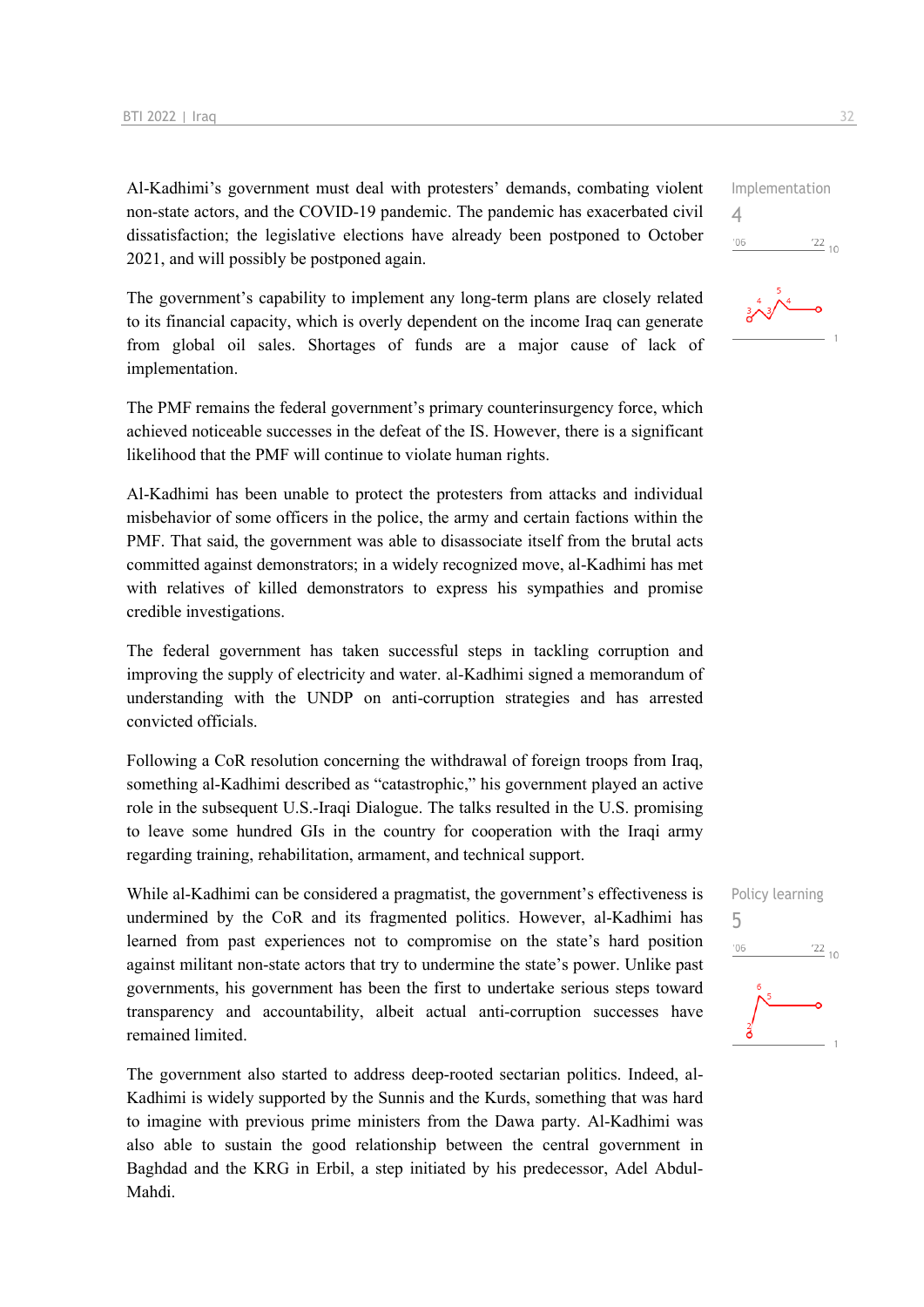Al-Kadhimi was able to negotiate an extension of the EU Assistance Mission (EUAM Iraq) until April 30, 2022. The mission began in October 2017 following a request from the Iraqi government to support the country's national security strategy. According to the Council of the EU, EUAM Iraq will for the first time establish a project cell for identifying and implementing projects, which will also provide advice on projects implemented by EU member states and partner countries.

While the government has certainly learned to improve its oil marketing, it has been unable to take advantage of previously high oil prices to develop a stronger and more diverse economy, since it has largely neglected the non-oil sector. This has impeded sustainable socioeconomic development.

#### **15 | Resource Efficiency**

Politics in post-2003 Iraq is based on consensus ("muhasasa"), which in fact undermines government efficiency through the politics of proportionality. The high degree of fragmentation within the CoR serves to block many policy initiatives and hinders the government's effective use of resources. The country continues to suffer from large networks of patronage and nepotism, which take advantage of the absence of the rule of law and institutionalized policies.

More than 40% of Iraq's employees work in the public sector, primarily in the public administration. Recruitment of personnel is often based on kinship and wasta (nepotism). Some reports – albeit questionable – indicate that four million employees engage in productive work for only ten minutes per day. With a weak private sector, this creates a significant burden on public expenditure, making the country's public spending (in relation to tax income) high, according to international standards.

Economically, Iraq remains heavily dependent on the oil sector, which leaves the country vulnerable to volatility in international oil markets. The government's chief priority has been to develop the oil sector. However, in doing so, it has neglected non-oil sectors, which has impeded the sustainability of the country's economic development. To compound this, former governments have been unable to take advantage of higher oil prices to develop a stronger and more diverse economy.

Efficient use of assets 3 $^{\prime}06$  $\frac{22}{10}$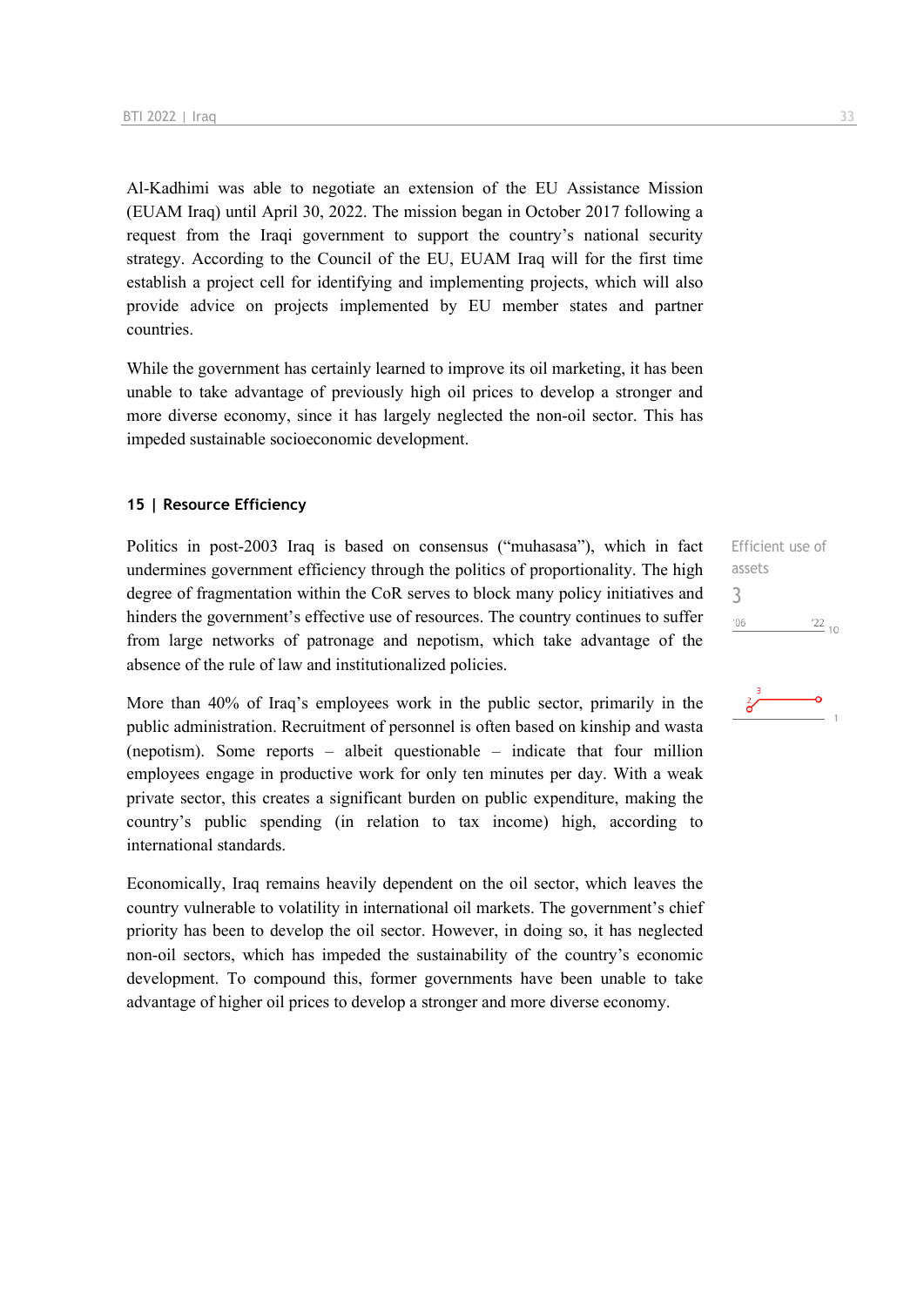Within the highly divided and fragmented domestic politics of Iraq, encapsulated by a power struggle between the different political parties, a coherent government policy is difficult. Prime Minister al-Kadhimi lacks political backing inside the CoR. While al-Kadhimi attempts to pursue balanced policies, such as allocating a fair share of the budget to the Kurdish region, borrowing and taxation proposals are blocked by the CoR. Al-Kadhimi certainly favors policies following horizontal forms of coordination, displayed in his government's COVID-19 preventive policies. Such a leadership style, while different from his predecessors, is often criticized by the main Shi'i parties, who see their interests challenged.

Iraq is ranked one of the worst offenders in the world for corruption. Corruption is structural and endemic, meaning that piecemeal attempts to tackle it are often ineffective and are obstructed by vested interests, even if political will exists at the highest level. As a result, most integrity mechanisms have remained largely ineffective.

Backed by public demands, al-Kadhimi has bolstered the state's anti-corruption policy. He signed a memorandum of understanding with the UNDP and the EU Delegation to Iraq to support his anti-corruption efforts and promote transparency and accountability in the country. In addition, he formed a special committee – with the continued work of the country's main anti-corruption body, the Commission of Integrity – to investigate cases of corruption and exceptional crimes. The committee includes high-ranking representatives of the Iraqi National Intelligence Service, the National Security Agency, and the Commission of Integrity. Genuine changes as a result of these initiatives will not be immediately visible and will need time to emerge.

The Commission of Integrity declared that it "was able to return or prevent the waste of 1,250 trillion Iraqi dinars (\$1 billion)," as quoted by the Middle East Monitor. According to the same source, the commission charged 8,891 people with corruption charges in 2020; 854 were convicted via court rulings during 2020. Among those convicted were reportedly more than 60 current and former ministers.

#### **16 | Consensus-Building**

While the level of democracy is low in the country, it is hard to classify Iraq as an authoritarian republic. Although the ruling political parties misuse their power and often display authoritarian tendencies and behavior, they come to power through elections, rather than overtly coercive means. Most of them exercise power by the virtue of the votes they received. Thus, Iraq can arguably be defined as a hybrid regime where elections – irrespective of some irregularities – are decisive, but where the government's dominance results from flaws in the political culture. This is primarily due to the consensus-based power-sharing system, wherein the state's democratic institutions are countered by the anti-democratic behavior of the IS,



Anti-corruption policy 4  $\frac{22}{10}$  $'06$ 



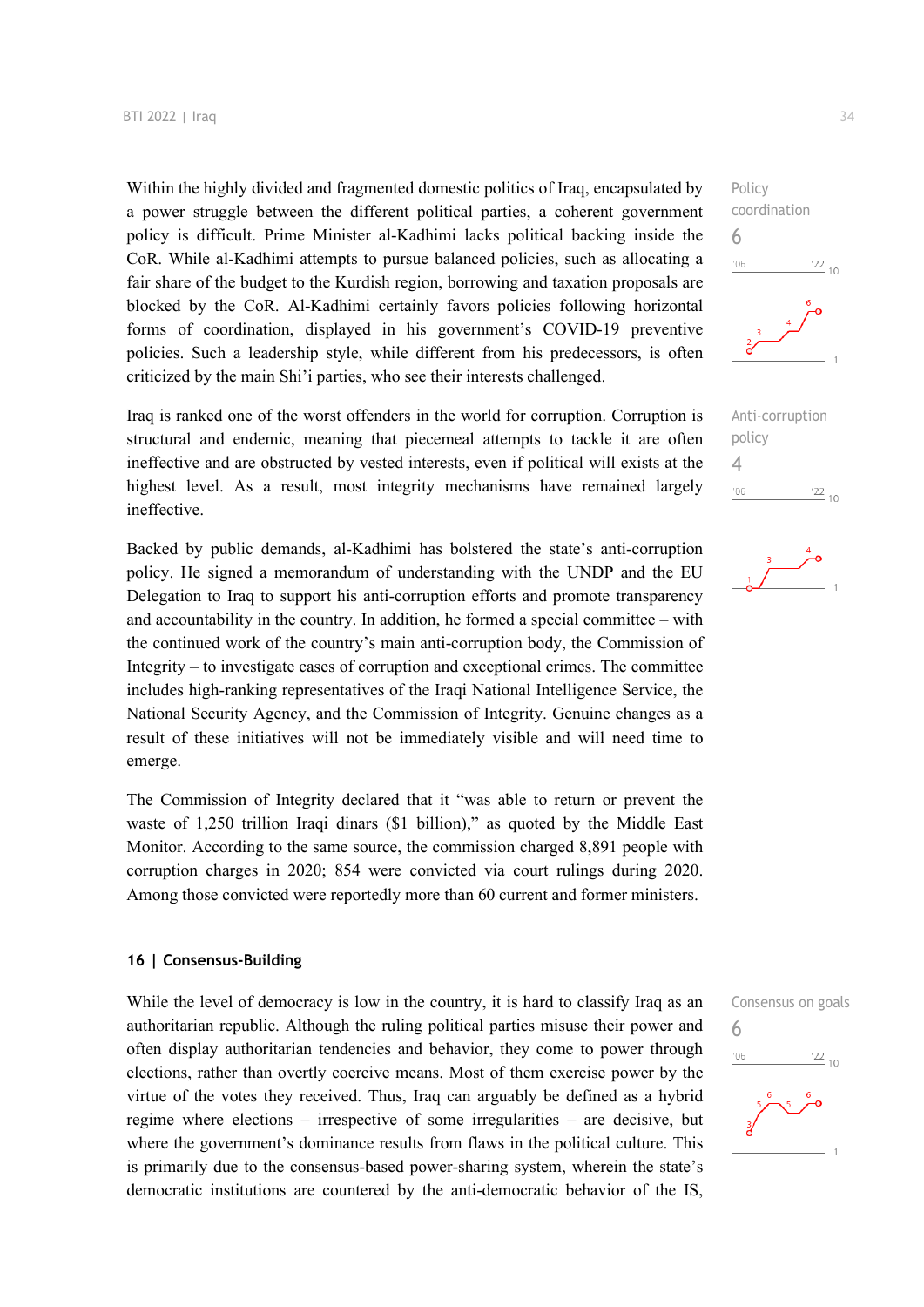PMF, and a number of political parties. This is not to say that these parties, especially Islamic parties, do not subscribe to democracy. Rather, Islamic parties in Iraq often disagree with each other. Shi'i parties especially have been influenced by the authoritarian political Islam experience of Iran. Coupled with an anti-U.S. stance, Iran has reinforced the authoritarian tendencies of those parties and actors that it has close ties with to undermine the U.S. role in Iraq.

Weak institutions of accountability allow corruption to thrive, and wealthy businesspeople and influential policymakers alike are involved in a form of clientelism or patrimonial capitalism – where businesspeople are often politicians and have ties with influential officials within the political system. Official auditing is avoided through informal power networks. Indeed, wasta (nepotism) is the prime channel through which economic networks operate in Iraq. This includes informal relations that are beneficial to both sides, which are often the basis for economic interaction. This does not mean that market economic principles are not endorsed. Instead, there is a systemic monopoly over market activities. Political elites, lawmakers, and bureaucrats at the federal and regional levels often hinder contracts and tenders, unless they stand to personally benefit from the proposed projects.

Democratic forces in the country are generally weak and have not been able to counter the anti-democratic practices of powerful political parties and actors. The defeat of the IS was one of the largest boosts to democracy and the democratic forces in Iraq. The danger posed by the IS, and the collapse of the army in Mosul in summer 2014, however, led to the spread of non-state armed actors, which undermines democracy. The PMF poses a threat to democracy in Iraq, as it has been accused of committing war crimes and pursuing a policy of ethnic cleansing in Sunni areas under the pretext of counter-terrorism operations. Some of the leading political coalitions, including the Alliance toward Reform ("Sairoon," dominated by the Sadrists) and the Conquest Alliance ("Fatah," dominated by PMF), frequently engage in populist politics as a means to broaden their support base. Often, this can run contrary to the imperatives of reform, as well as serve to stifle democratization.

The political cleavages in Iraq are reflected by its ethno-sectarian politics. While the majority of political parties in power have had the leverage to depolarize structural conflicts, they have exploited the country's political instability in order to increase their power and further their interests. They must therefore be seen as forces for the status quo.

The country is an ideal case study for the greed thesis of the political economy of conflicts. The structural changes required to de-escalate conflicts and establish the rule of law often weaken the interests of those powerful political parties which dominate economic activities. This is why al-Kadhimi, who attempts to restore the power of the state in the face of non-state actors, faces robust challenges from powerful political parties.



Cleavage / conflict management 6 $\frac{22}{10}$  $^{\prime}06$ 

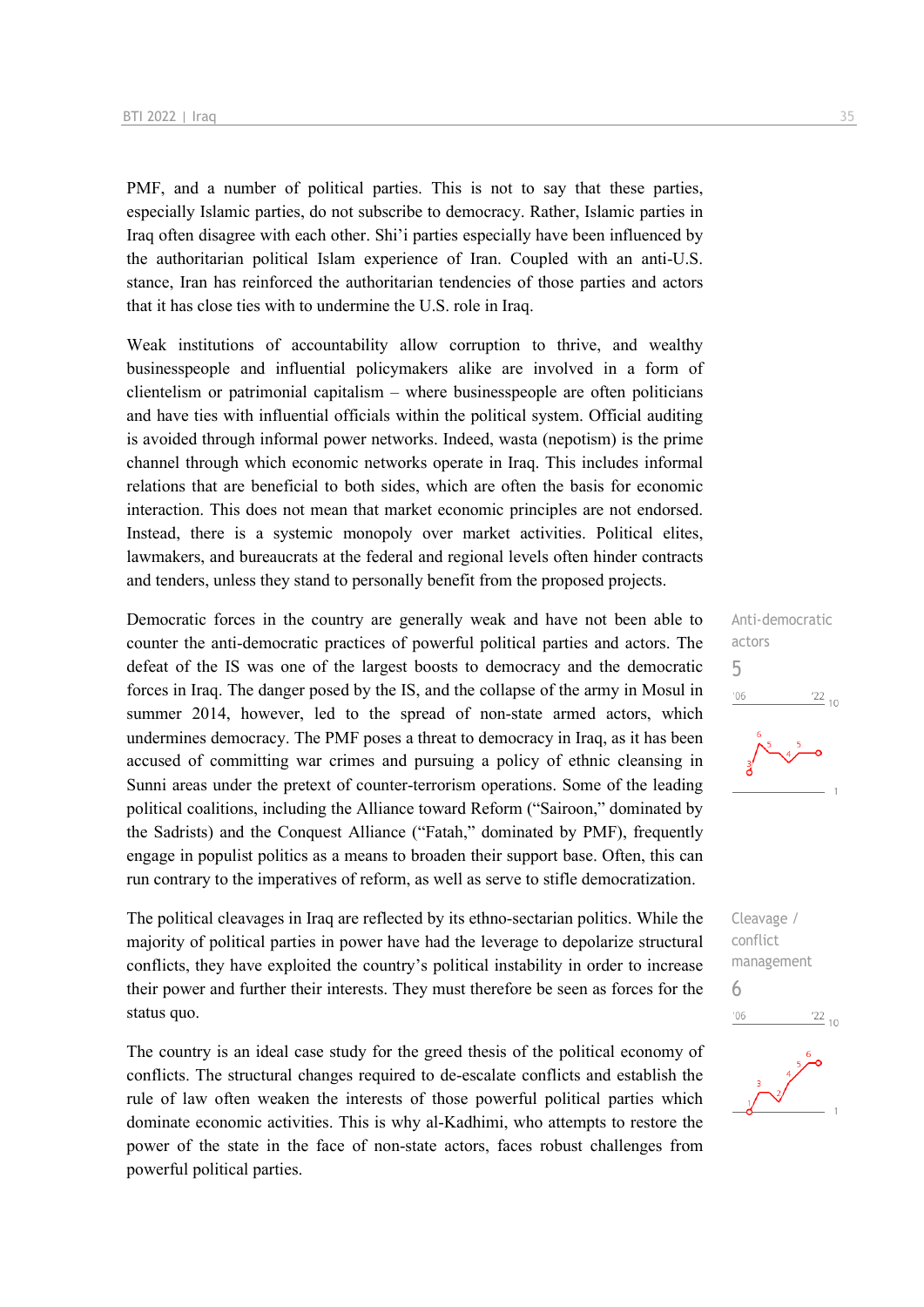NGO activities are relatively new and underdeveloped in Iraq. The sector has been hijacked by existing political parties in order to strengthen their grip on power. As Iraqi historian Mehiyar Kathem explained to al-Fanar Media: after NGOs had "learned the language of democracy, civil society and independence," they gradually "became an extension of the political contest going on in the country."

The security situation in Iraq is also a factor in civil society participation, as assassination operations – often carried out by militia members – have in some cases targeted civil society activists.

Reconciliation remains one of the biggest challenges for Iraq and the current government led by Mustapha al-Kadhimi. The problem is that reconciliation in Iraq requires transitional justice. The intention of the de-Ba'thification law was to implement political reforms, but instead it resulted in a sort of collective punishment. It arguably contributed to the rise of IS.

While some alleged IS members have been fairly tried, the lack of judicial integrity means that (also potentially innocent) people have been subject to unfair trials founded on baseless accusations. At the same time, some defendants may benefit from the controversial General Amnesty Law 27/2016, which aimed to defuse Sunni-Shi'a tensions by making it possible to pardon those whose crimes did not lead to death, rape, or disablement. Observers have criticized the law, arguing that it was primarily intended to release corrupt elites from prison. Some have had no fair opportunity to defend themselves, while others have been spared punishment entirely.

The IS targeted the ethnoreligious Yazidi minority in particular, abducting or killing more than 6,400 people and forcefully taking children from their parents, according to the Office for Yazidi Abductees Affairs. Even after the 2017 victory over the IS, abuses and human rights violations continued in Iraq. The PMF, which works as a peacekeeping group, has perpetrated atrocities against civilians. There are thousands of cases of war crimes and alleged IS members in prison being subject to torture. Such a fateful counterinsurgency and violation of human rights could lead to the re-emergence of IS. The current challenges of the COVID-19 pandemic, the financial crisis, and general political anxiety have overshadowed this critical issue. However, the problem persists, and the likelihood of reconciliation in the short-term is low.

There have been a few attempts at reconciliation. For example, the Sulaymaniyahbased Patriotic Union of Kurdistan (PUK) handed over 176 Arab prisoners to Iraqi forces in Kirkuk who were arrested during the fight against IS between 2014 and 2017 as a step toward restoring normal life and peaceful coexistence.

Civil society participation 5  $^{\prime}06$  $\frac{22}{10}$ 



| Reconciliation |                 |
|----------------|-----------------|
|                |                 |
| '06            | $\frac{22}{10}$ |
| 6              |                 |
|                |                 |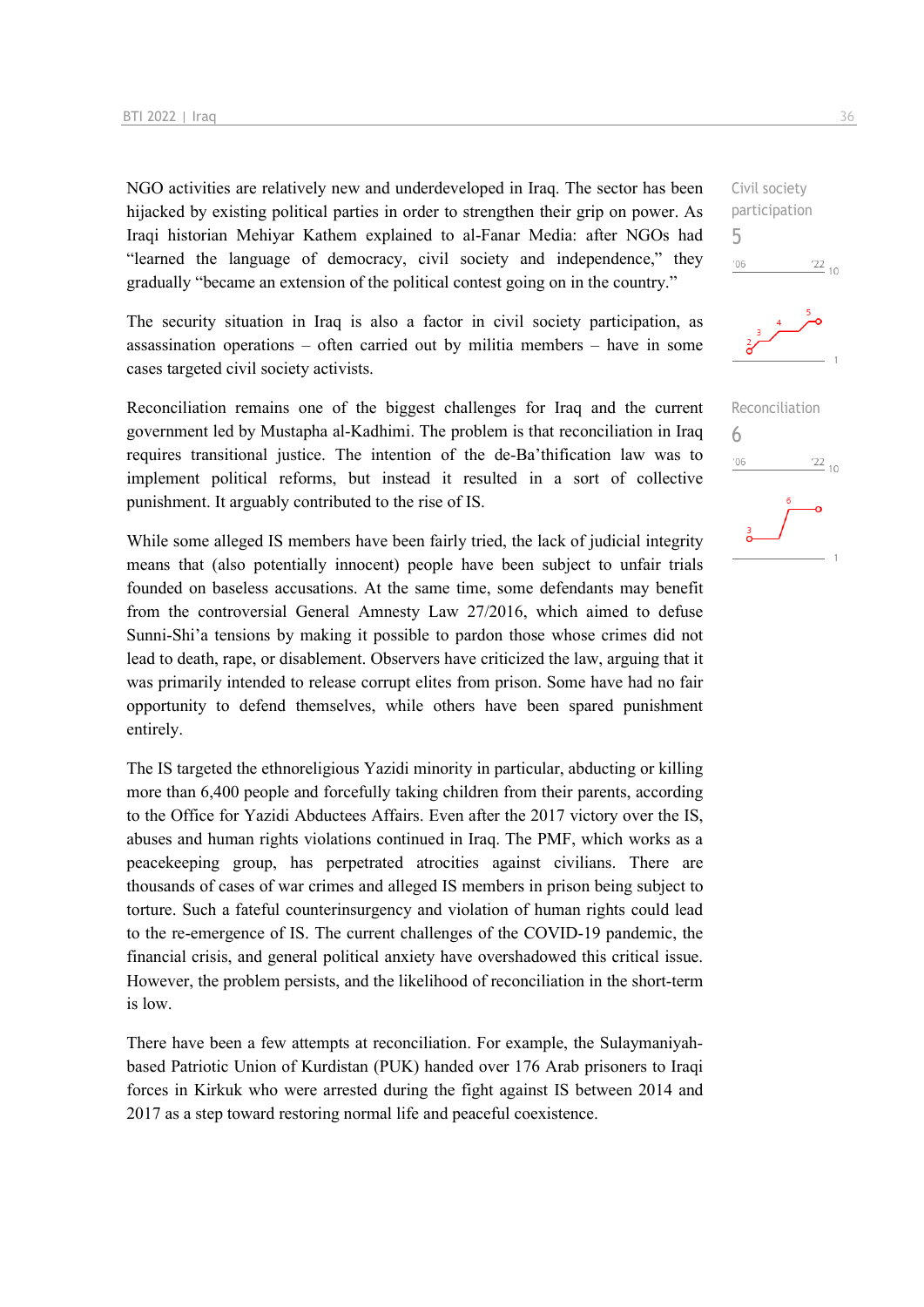#### **17 | International Cooperation**

Iraq works with the international community to implement international laws and conventions related to combating terrorism, the financing of terrorism, and moneylaundering. Iraq has been an active member of the international coalition against the IS, the International Coalition for Operation Inherent Resolve. Iraq's central bank has cooperated in freezing the capital of several individuals and companies suspected of money-laundering activities and having an association with extremist groups.

Iraqi armed forces have undertaken intensive counter-terrorism training led by coalition forces, especially the U.S. army. Al-Kadhimi's cabinet enjoys significant support from the U.S. and Western powers. The Iraq-NATO cooperation training program, signed in 2012, is still operational. Al-Kadhimi has also strengthened the role of the EU Assistance Mission (EUAM) in Iraq by setting up a project cell for identifying and implementing cooperation projects.

Similarly, the KRG's peshmerga have received training from the U.S., Germany, and the UK. The peshmerga training programs are led by international partners to professionalize and unify the Kurdish forces, which have traditionally been divided between the KDP and PUK factions. Arming the Kurdish forces, however, has recently caused discontent within Iraq's pro-Iran forces.

International cooperation is also carried out with U.N.-affiliated and other humanitarian and development organizations to manage the IDPs and refugee crisis in Iraq, including in the fields of health, education, and development.

Although Iraq gained international trust after the defeat of IS in December 2017, there is a growing fear that the country is beginning to lose it. Indeed, the government is unable to maintain its monopoly over the use of legitimate force. The PMF has become a source of danger to the government and is seen as attempting to create a "state within a state," similar to what the IRGC is in Iran or Hezbollah is in Lebanon.

Al-Kadhimi's government has tried to assure the diplomatic missions in Iraq that the PMF is under control and does not threaten the Green Zone or the foreign embassies. Past attacks on the U.S. embassy, and PMF threats to attack other foreign embassies have however raised questions over the country's trustworthiness.

Iraq is part of the Russia-Syria-Iran-Iraq coalition quadruple alliance (RSII) which was established following Iraq's agreement to share intelligence with the three countries – notably all U.S. rivals – in the fight against IS. Unsurprisingly, this provoked major protests from the U.S. side, and indeed, RSII remains a puzzle to many, who perceive it as a strategy to keep the U.S. at a distance than to effectively fight IS.

Effective use of

 $\frac{22}{10}$ 

support 7

 $n<sub>6</sub>$ 

Credibility

6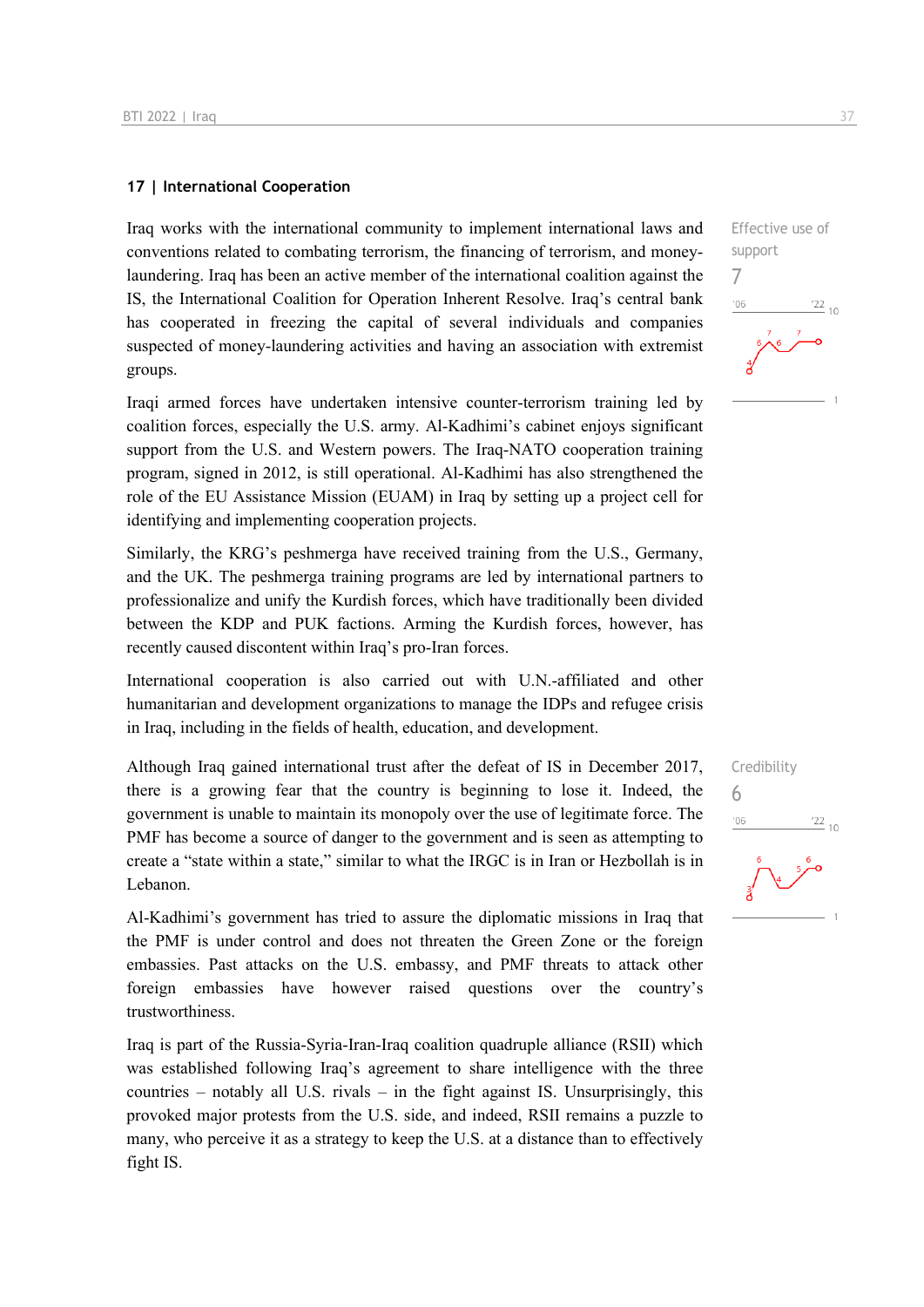Irrespective of this, Iraq has been making slow progress in implementing international laws and conventions related to combating terrorist financing and money-laundering. The Iraqi central bank has already strengthened its grip on the national financial system by freezing the capital of several individuals and companies linked to money-laundering activities and association with extremist groups. It is predicted that such progress will continue under the leadership of its new governor, Mustafa Ghaleb, who was appointed by the new prime minister, al-Kadhimi.

The country has received international loans and assistance for rebuilding projects in the post-IS era. All this indicates the (gradually) increasing trustworthiness of Iraq in the international arena. The Ministry of Planning, among other federal ministries, and the KRG, enjoy strong global networks of cooperation with international actors, which will be advantageous for the country in the future.

Iraq's government remains vulnerable in the Iran-Iraq-U.S. triangle. While Iraq's central bank froze Iranian assets following U.S. sanctions, the government condemned the U.S. assassination of Qasem Soleimani and Abu Mahdi al-Muhandis. Among other geopolitical considerations, al-Kadhimi's government is caught between the U.S. control over its financial reserves in New York, and the powerful pro-Iran PMF factions inside the country.

However, al-Kadhimi has been able to distance the country from the Saudi-Iranian rivalry, by making sure not to take sides. He has already visited Iran and Saudi Arabia, representing a step to bring stability to Iraq and unify efforts to reconstruct the country. In contrast to many of its neighboring states, Iraq does not currently intend to normalize its relations with Israel.

Iraq has established economic relations with Jordan and Egypt. Such a move is reminiscent of the Arab Cooperation Council (ACC) that was established in 1989 between Iraq, Egypt, Jordan, and Yemen, following the Iran-Iraq war. The country also aims to increase trade with Iran and Turkey to \$20 billion per year.